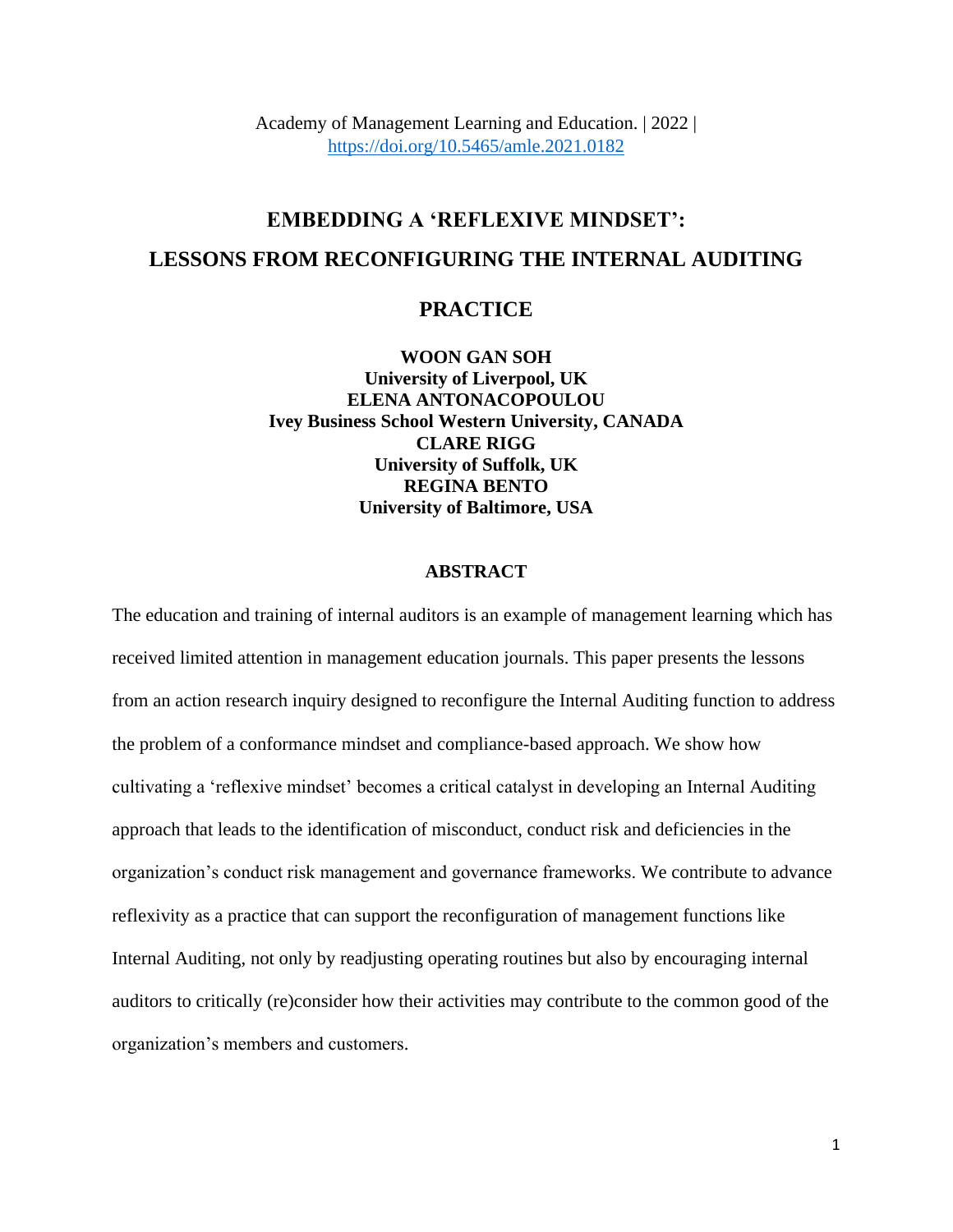**Keywords**: Reflexive mindset, misconduct, compliance, internal audit, professional development, common good, organizational and customer well-being.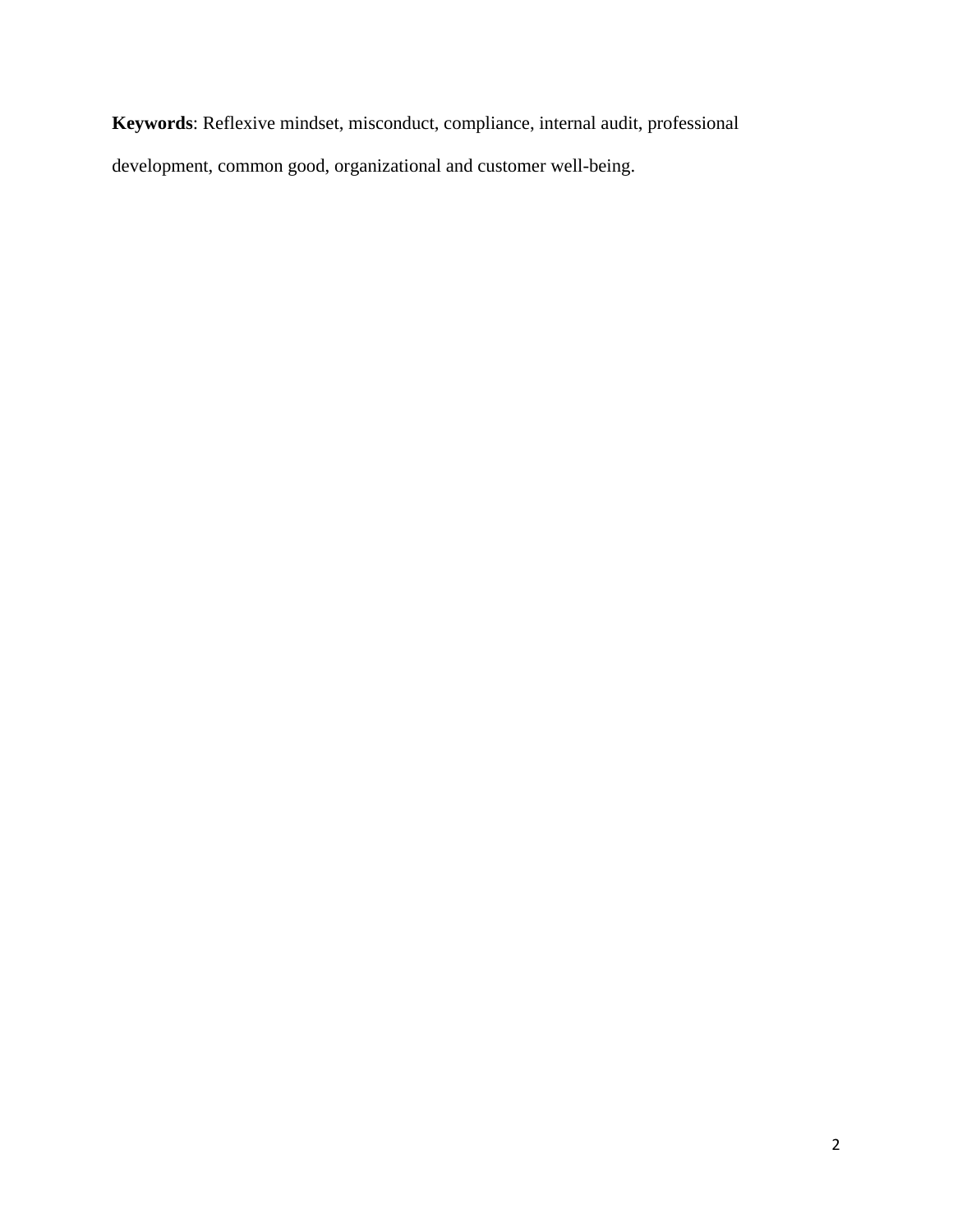### **INTRODUCTION**

Internal Auditing (thereafter IA) is part of the process of organization management, providing a tool for control, assurance, risk management and improvement, with auditors increasingly involved in management consulting and governance (Hoos et al., 2018). A secondment period in IA has often been part of management training for future senior managers (Abbott, Parker & Peters, 2010; Christ et al., 2015; Messier et al., 2011). Auditors are therefore constitutive of management, whilst also having particular professional standards and qualifications, in addition to a broader curriculum on typical management studies subjects such as strategic planning, organization behavior, performance management, finance and accounting, and project management. Although the education and training of auditors can be seen as a particular example of management learning and education (thereafter MLE), their education and development has received virtually no attention in management education journals. A search over the past twenty years in *AMLE*, *Management Learning*, *Journal of Management Education* and *International Journal of Management Education* found no articles that discuss the education of auditors and just three articles that refer to accounting students (Burdon & Munro, 2017; Rodgers, Simon & Gabrielsson, 2017 and Vance et al, 2007).

As far as we can ascertain from our review of both MLE and accountancy journals, the professional education of auditors has received insufficient critical scrutiny from MLE perspectives. Their education is highly content-driven with a competency-based orientation defined by the Chartered Institute of Internal Auditors (IIA, 2021), that dictates the International Professional Practice Framework and mandates the standards for IA professional practice. Although ethical codes of conduct are in place, as is the case with other professional bodies, we do not have evidence that reflective practice has become integral to auditing education, unlike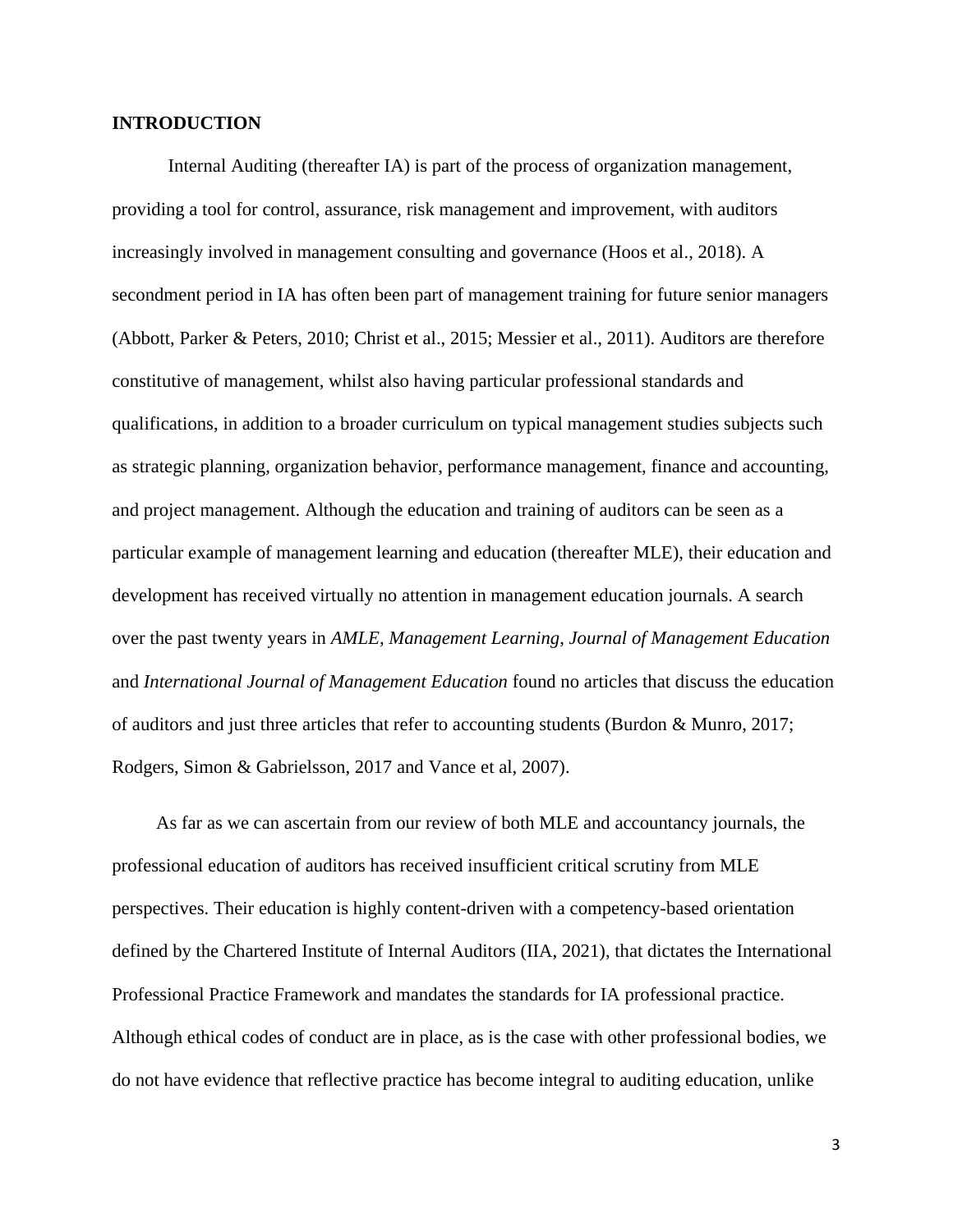other professional areas, such as teaching, nursing and other health and social care professions. For example, a search of the journal *Reflective Practice*, covering the 2001-21 period, revealed no articles on IA, accountancy or finance in general, compared to over 254 on nursing, 268 on social work and 1568 on teaching. Given that formal inclusion of reflection is found to "contribute to a culture of professionalism" (Mules, 2018: 178) and that more reflexivity is considered desirable in professionals for the good of society and as a critical means for restoring trust in professional conduct (Blond, Antonacopoulou & Pabst, 2015; Chow & Calvard, 2021), it is now timely to consider how auditors can learn to practise<sup>1</sup> reflexivity and thereby improve their professional practice to avert misconduct, which is the focus of this paper.

Professional misconduct persists despite recurring sanctions, increasing regulations, ethical codes and adverse publicity. Organizations, despite being named and shamed, often appear to be unsuccessful in their attempts to reconfigure their practices (Gabbioneta et al., 2019; Mohliver, 2019). In this paper we focus on the mindset that may underline professional misconduct. We build on existing conceptualizations and provide empirical substantiations to earlier accounts that call for reflexivity in the practical judgements that underpin professionals' action choices (Blond, et al., 2015). This paper presents the lessons from an action research inquiry that focused on the conduct of IA in a financial institution to identify ways of averting the deficiencies in the existing compliance-based IA approach and the compliance-mindset that it promotes. This culminated in the design and implementation of a new conduct-focused IA approach, which was crafted to embed reflexivity as an integral practice and to obviate recurrent 'conduct risk' (thereafter CR), that is, any behavior a firm engages in that would cause problems to consumer

<sup>&</sup>lt;sup>1</sup> In this paper we intentionally differentiate 'practise' and 'practising' (in the sense of rehearsing and refining) from 'practice' (i.e., activities and professional approaches to draw attention to the process that underpins the development of reflexivity as discussed here).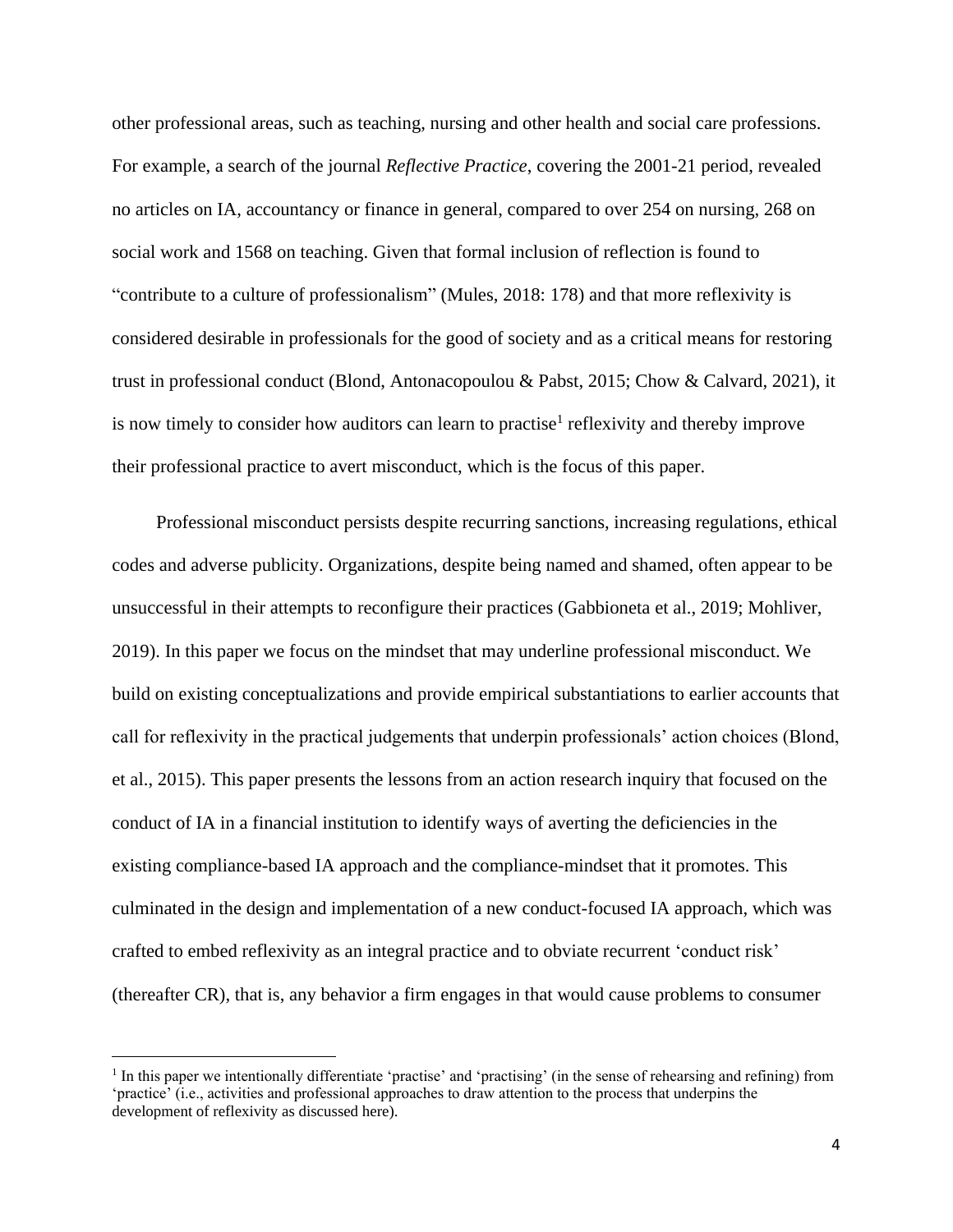protection, market integrity or competition (Llewellyn, Steare & Trevellick, 2014). Therefore, we extend the typical classroom-based orientation of professional education to the workplace where professional standards are demonstrated in the way professional practice is conducted. Our analysis shows how practising reflexivity may help supersede a 'conformance mindset'. The emerging 'reflexive mindset' draws on collaborative knowledge that renews IA practices to retain the independence auditors need to uphold while being immersed in auditees' activities to understand the dilemmas they face.

A 'reflexive mindset' affords navigating complexities of tensions, dilemmas and paradoxes endemic in organizational life by drawing attention to the judgement calls that professionals rely on in their practice. In this respect, cultivating a reflexive mindset goes beyond critical incidents and crucibles that activate practical judgement. We draw on Antonacopoulou's (2010, 2019) positioning of reflexive practice in 'service of the common good<sup>2</sup>' and 'impact (improving action)' as well as Cunliffe and Ivaldi's identification of how collaborative engagement within an organization can develop "a heritage of common good… a practical-moral knowledge constituted through interaction" (Cunliffe & Ivaldi, 2021: 296), promoting "embedded ethics as a form of lived ethics situated in how people understand and live ethical values, that is, values in not prior to or abstracted from—experience." (Cunliffe & Ivaldi, 2021: 295).

As we will show, the intervention of action research enabled recognition of the emerging trends of misconduct and CR through reflexive critique, which enhanced auditors' agility, thereby enabling them to address deficiencies in the organization's CR management and

<sup>&</sup>lt;sup>2</sup> The idea of 'comon good' or 'common interest' has a long history dating back at least to the writings of Aristotle, and explored in more contemporary fields of moral philosophy, politics and economics within different parts of the world. There are varying definitions across these fields as well as within the original languages within which the term is discussed, however, common good can be understood to mean that which contributes to shared human flourishing; that which is beneficial to all or most members of a given community; placing collective interests above individual (Morrison, 2012; Lo & Solomon, 2014). In very recent years the concept of common good is being applied to business and management thinking (e.g. Aust, Matthews & Muller-Camen, 2020).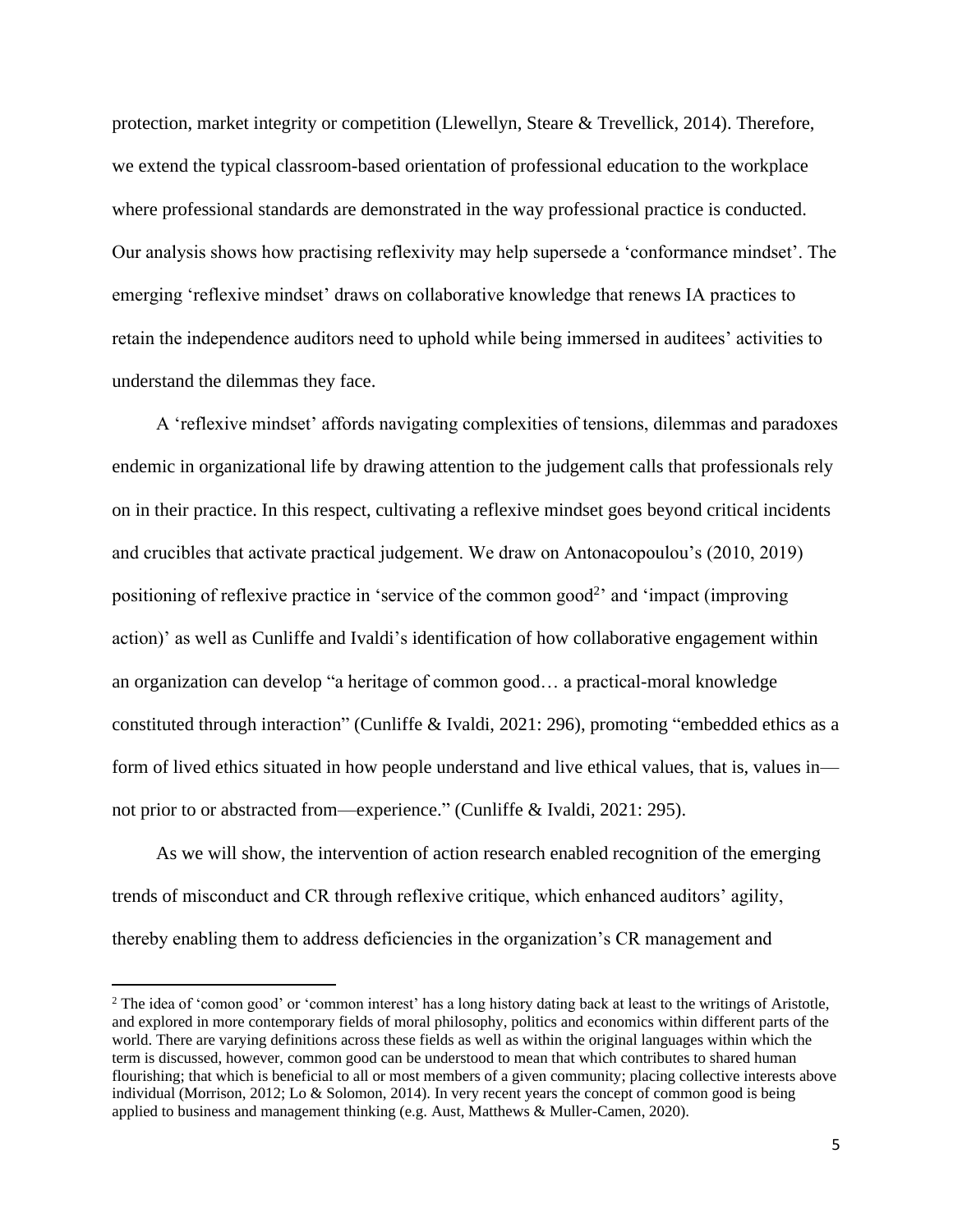governance frameworks. We make two important contributions. First, we show how the development of a 'reflexive mindset' can be a catalyst in reconfiguring IA practice. Second, we consider the implications for responsible management education and the professional development both of auditors and of other professionals, so as to foster reflexive critique.

We organize the paper as follows. We first provide further contextualization of professional misconduct and the function of IA. Following this we review the literature on reflexivity in support of addressing misconduct in professional practice. We explain why reflexivity is value-adding in reconfiguring IA practice specifically. We then explain the methodology that guided the design and implementation of a new IA approach. We present empirical evidence to show how reflexivity was fostered and embedded in IA practice and we illustrate the impact of reflexivity in averting CR through two specific IA assignments which were active arenas of practising reflexivity.

# **RECONFIGURING PROFESSIONAL PRACTICES: THE ROLE OF REFLEXIVITY Organisational Misconduct and Internal Audit**

Recurring misconduct scandals continue to reveal that professionals stand on shifting sands while making decisions and taking actions that can be influenced by self-serving factors (Mohliver, 2019; Harrington, 2019). Recent evidence of professional misconduct has heightened the significance of embedding reflexivity in refining the practical judgements underpinning professionals' action choices (Blond et al., 2015). Professionals' objectivity can be compromised not least due to the guidelines they follow and the incentives they receive (Bamber & Iyver, 2007), which may inadvertently promote wrongdoing despite the risk of undermining their professionalism. This is a mark of the persistent difficulty in detecting and averting misconduct, due to various reasons, including: weaknesses in corporate governance and structures that do not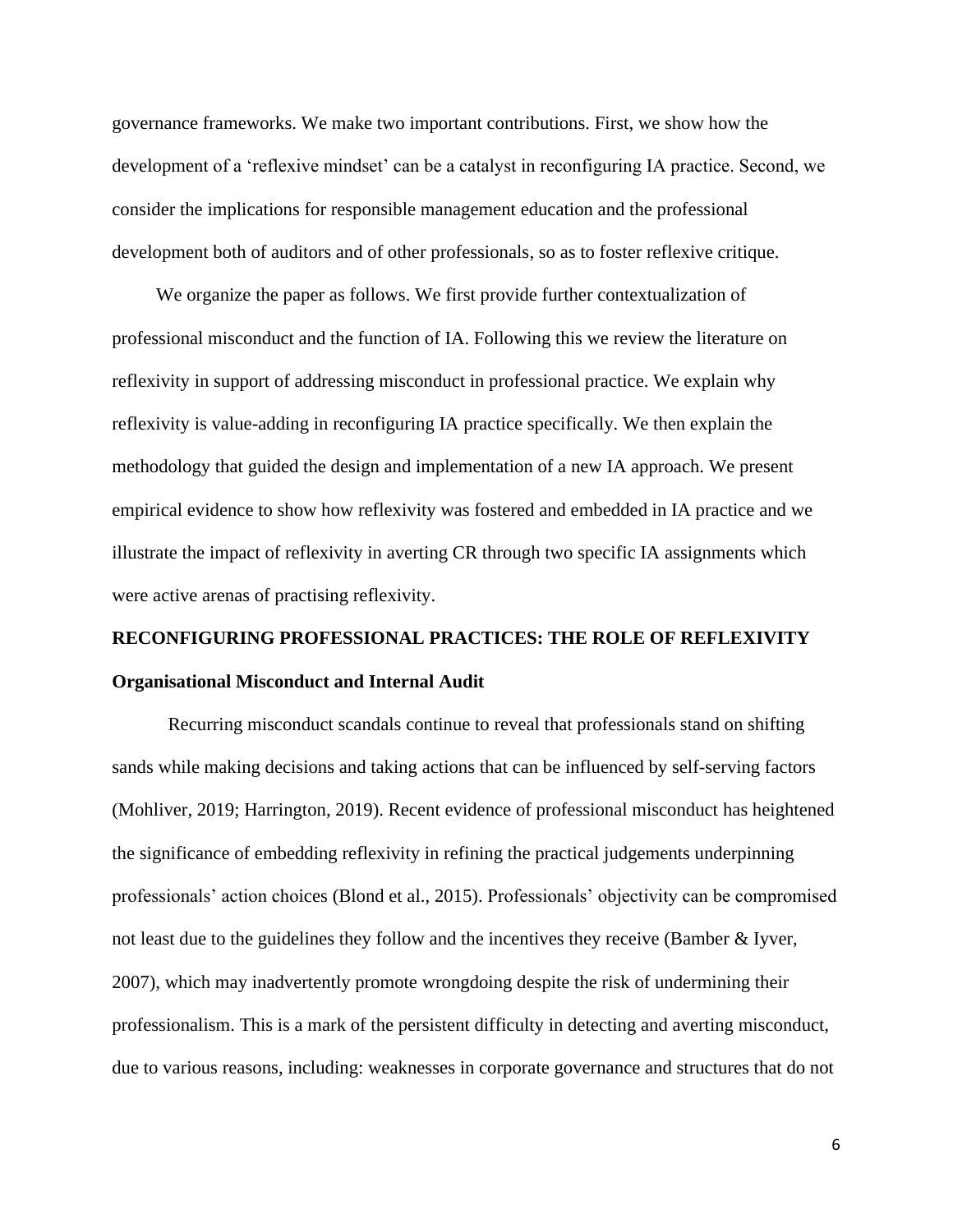prevent misconduct or that lessen fiduciary obligations (Muzio et al., 2016); employees bypassing systems of institutional controls to maneuver the boundaries of what constitutes rightand wrong-doing (Harrington, 2019); professional misconduct that is impervious to media scrutiny, and is rewarded by certain stakeholders even when conflicting with societal norms (Roulet, 2019). Responding to regulatory mandates, organizations in general set up 'three lines of defense' (IIA, 2019), where risk owners and managers are the first line, risk management is the second, and risk assurance the third. As part of that third line of defense, IA represents "the last wall before external audit and regulators" (Brasseur, 2020), intended to provide independent assurance that possible risks have been effectively assessed and monitored (Daugherty & Anderson, 2012). The increased emphasis on IA's role in corporate governance reflects evidence that organizations with IA are better able to detect misconduct than organizations without this function (Coram, Ferguson & Moroney, 2008).

Post-Enron, the training of auditors to check on compliance with the Sarbanes-Oxley Act<sup>3</sup> has produced a conformist mindset (Bailey, Gramling & Ramamoorti, 2003), so that auditors are commonly perceived as 'internal policemen' in organizations. Moreover, this has undermined IAs' ability to fulfill their role as a 'third line of defense,' given that a compliancebased IA approach promotes a conformist mindset and has been found to be ineffective in auditing 'conduct risk' (CR). Compliance-based approaches and conformist mindsets have also proven to be ineffective in other contexts, as illustrated by the fact that performative compliance with the requirements for executive remuneration disclosure has eroded their intended function

<sup>3</sup> The Sarbanes–Oxley Act of 2002 is a United States federal law, brought in after the Enron and WorldCom scandals, that set new or extended reporting requirements for all companies listed in the U.S. Similar laws exist in other industrialized countries including Japan, Australia, South Africa and several European nations. Checking of compliance with Sarbanes-Oxley requirements has also been the major task of the Big Four auditing firms (PwC, KPMG, Deloitte and EY). Hence auditors trained by these firms and associated organizations have largely been schooled with a compliance-orientation and conformance mindset.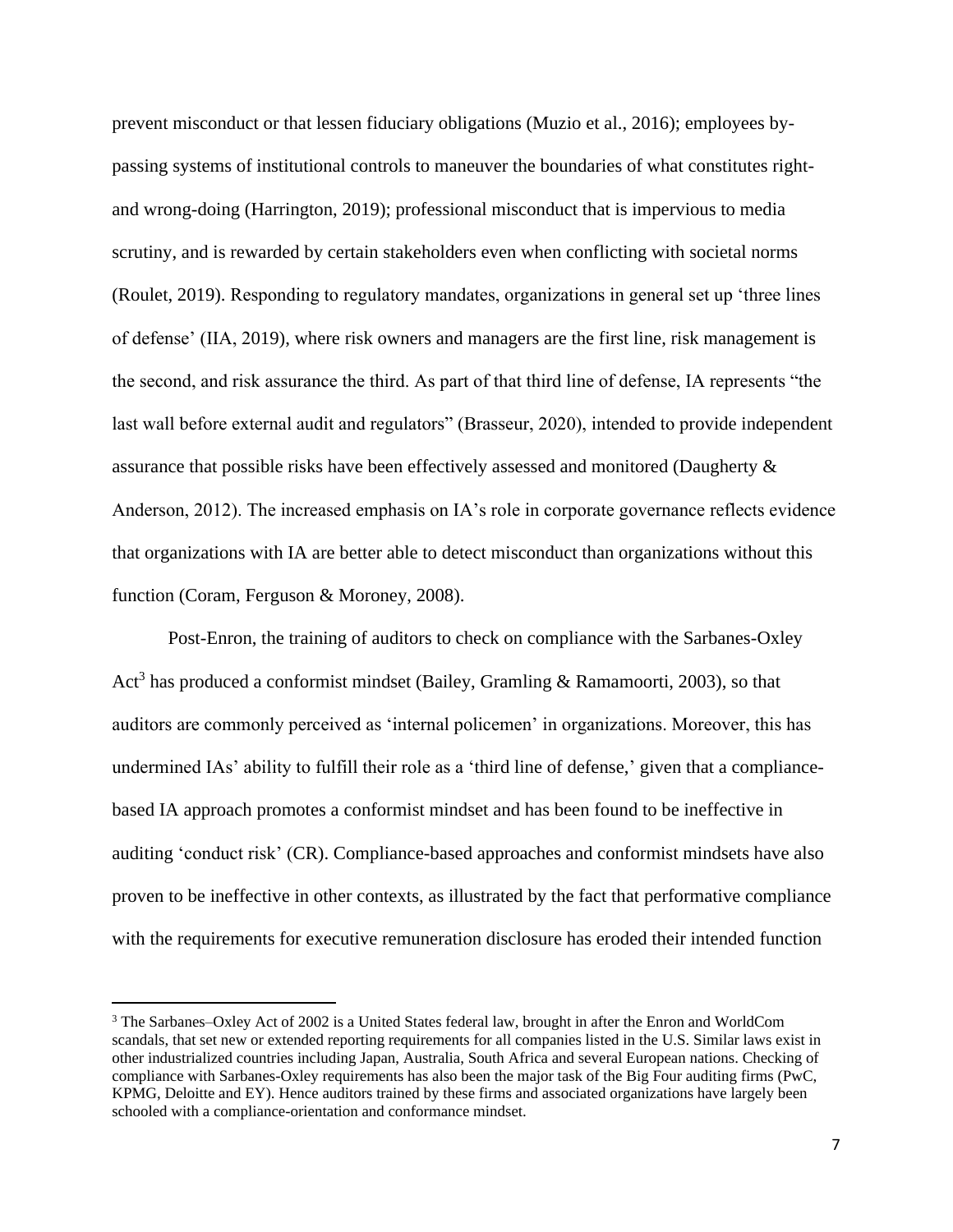as an instrument of control for corporate governance in the UK (Harvey, Maclean & Price, 2019).

Bounded by a conformance mindset, auditors focus on pre-existing control procedures instead of assessing if the procedures are appropriate and effective in monitoring and/or mitigating risks. In the interest of consistency and accuracy, we note that compliance is one form of conformity (Brown, 2020). We draw attention to compliance and extend previous references to conformity to highlight the focus on accomplishment and the temporary nature of such a mindset, to show how reflexivity can address it.

#### **Reflexivity**

Reflexivity has come to be valued across a range of perspectives as a means of "complexifying thinking or experience by exposing contradictions, doubts, dilemmas, and possibilities" (Cunliffe, 2002: 38) An established body of knowledge has demonstrated its value in fostering sense-making and meaning-making, improved practical judgment, learning from mistakes, leadership development, team learning and decision making where professionalism is expected to be exhibited (Dyer & Hurd, 2016; Petriglieri, Wood & Petriglieri, 2011; Sutherland, 2012). A more recent advancement of reflexivity presents it as a practice that can serve as a basis for improving action and promoting the common good (Antonacopoulou, 2019; Cunliffe & Ivaldi, 2021; Peterson & Civil, 2021).

Reflexivity opens new avenues of seeing and perceiving by broadening an appreciation of the wider implications of individual and organizational action and this process motivates individuals to question entrenched assumptions and redraw the boundaries of extant knowledge. In this respect, reflexivity extends reflecting in/on action (Schön, 1983) or simple review of the standard operating procedures, because it fosters critique. Practising reflexivity nudges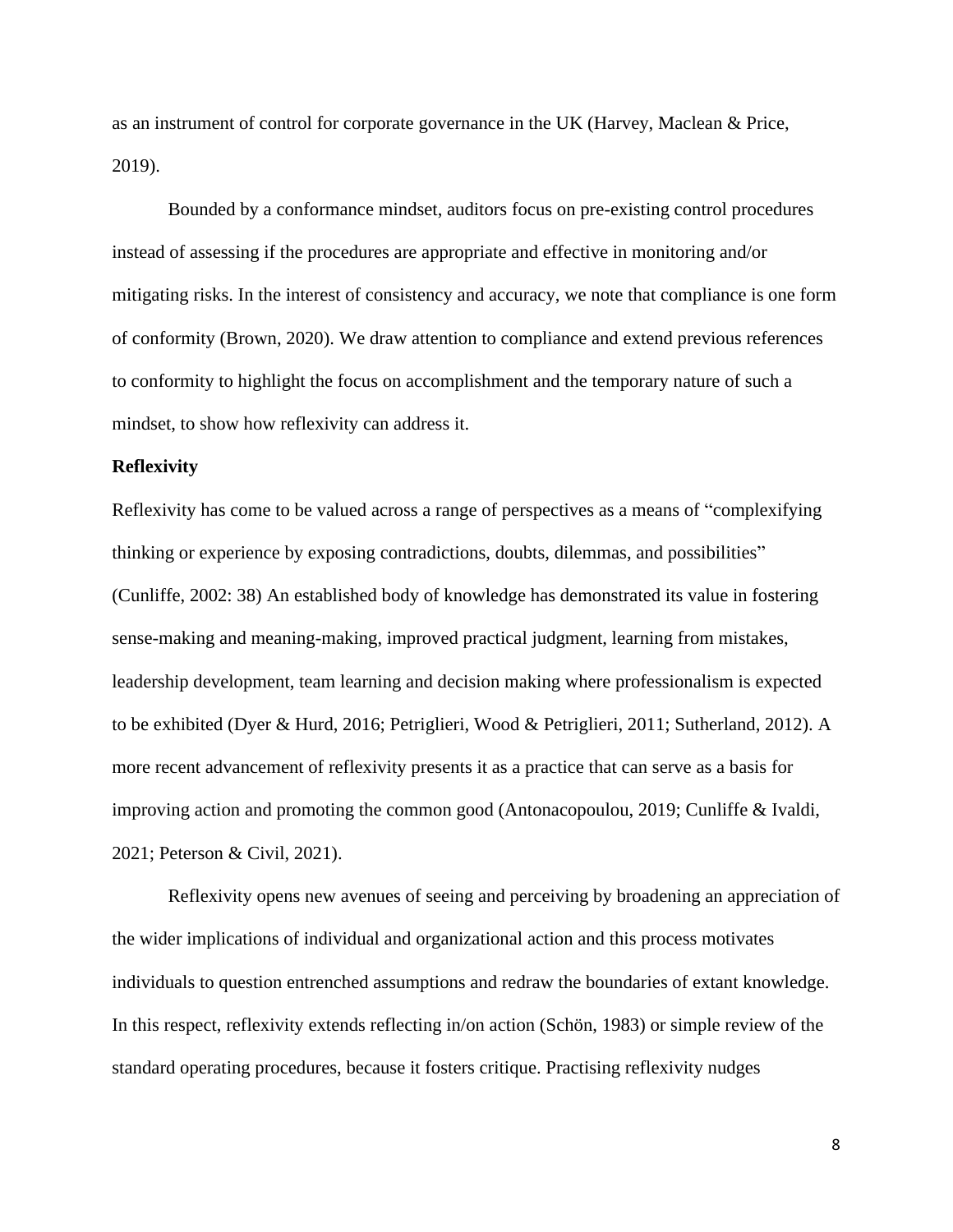professionals to extend beyond their existing knowledge and practices derived from past experiences, which may no longer be relevant in an evolving operating environment. This is why reflexivity supplements reflection, which is understood as a process of mulling over experience and evaluating it to reach new understanding (Boud, Keogh & Walker, 1985). Indeed, in agreement with recent research insights (Berti et al., 2021; Dashtipour & Vidaillet, 2020; Johan, Sadler-Smith & Tribe, 2019), reflections on concrete experiences and processes of work are important, because they provide liminal spaces where informal and incidental learning expose habitual ways of being and make more prominent the 'embodied phronesis' that is at the core of reflexivity as a situated, dialogic, aesthetic engagement supporting professional and personal growth (Hibbert, Beech & Siedlok, 2017). There is scope to further advance these insights on reflexivity as a practice by exploring its role in navigating the unknown. Here lies the scope for reflexivity to transcend accountability whilst maintaining the responsibility for the action choices that are made. This means that reflexivity harnesses a stance towards the consequences and impact of judgements and action choices which cannot be predicted. Here too lies the importance of anticipation and readiness to conduct professional work awakened to intended and unintended consequences for the organization and its internal and external stakeholders.

Recurring misconduct by professionals and/or the endemic weaknesses in governance structures and systems signal the urgent need to critique and not merely reflect on professional practice, to restore the ethos of professionalism beyond professionals' expertise and business knowledge, which calls for attention on practical judgment (Blond, et al., 2015). Practising reflexivity implies the imperative role of critique in questioning assumptions, values and actions not only to account for power and socio-political dynamics (Antonacopoulou, 2010) but to also foster a sense of community in the way issues are addressed holistically, akin to what Pyrko,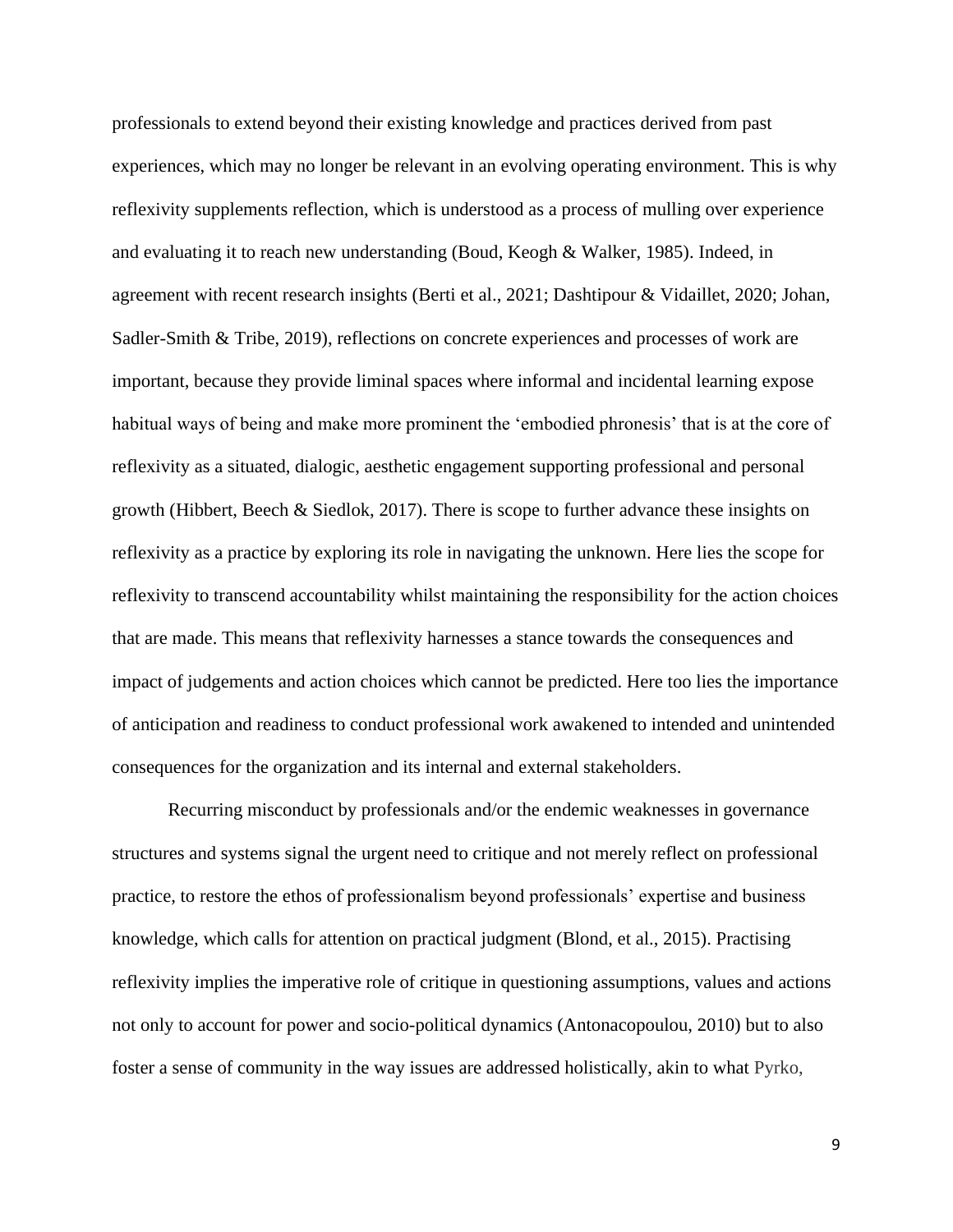Dörfler and Eden (2017) refer to as 'thinking together'. This shift to a critical and collective practice of reflection addresses a key critique of reflexivity that, as an individual practice, it has limited effects on addressing or even learning about the messy politics of organizational life that constrain individual attempts at institutional behavior change. More promising is what Raelin (2001) termed 'public reflection'- a collective process of questioning assumptions through which people are more likely "to confront themselves and to create alternative interpretations of their own constructed reality" (Vince & Reynolds, 2009: 95), but which is also more likely to achieve momentum for change than individual reflexivity alone. Vince and Reynolds (2009) take this further with their advocacy of reflection as an organizing process which takes account of the political and emotional processes in an organization. As Pässilä, Oikarinen, and Vince (2012: 188) found in their research, "the most important insights arose when people learned to pose new questions to themselves and to each other across work units".

Reflexive practice guides professionals' disposition towards dilemmas and tensions that are integral to their everyday professional practices. Professionals need "to question our own attitudes, thought processes, values, assumptions, prejudices and habitual actions, to strive to understand our complex roles in relation to others" and this is being reflexive (Bolton, 2010:13). Moreover, reflexivity "questions our relationship with our social world and the ways in which we account for our experience" (Cunliffe, 2003: 985), thus mobilizing what Cope (2003) recognizes as 'higher level learning'. We see such learning as going beyond critical incidents (Maclean, Harvey & Chia, 2012) or crucibles (Byrne, Crossan & Seijts, 2018) whilst acknowledging their importance in prompting professionals to cultivate 'moral recovery' (Cullen, 2020). Our focus is on reflexivity as embedded in everyday practice such that it becomes the catalyst for reconfiguring professional practices more widely (Cunliffe & Ivaldi,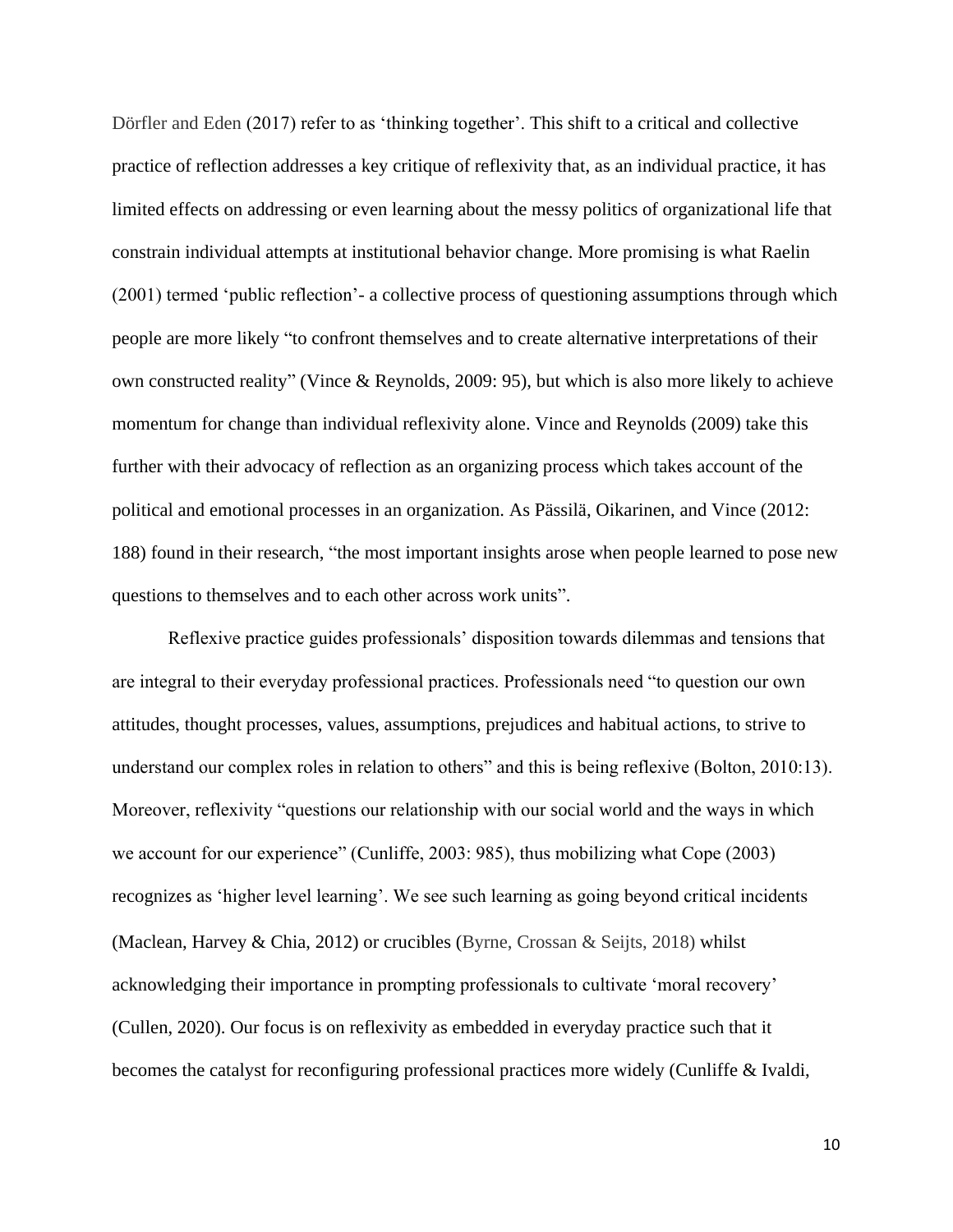2021), and not only just the habits and routines embedded in the way everyday management practices are performed.

Hence, reflexivity can act as a catalyst for professionals to go beyond fulfilling their fiduciary obligations and to experience a shift in the way they restore the meaning and purpose of their professional traditions. Indeed, as we will show here, auditors' professional identity, fostered through their professional education, traditionally guided their conformance mindset and it is their growing capacity to think and feel differently about their IA practice, through reflexivity, that mobilized a reframing of their mindset. This provides support to recent accounts of the importance of reflexivity to identity work and the process of self-formation imbued by the social relations with others (Huber & Knights, 2021). Practising reflexivity in a professional capacity is perhaps the ultimate constellation of personal and social identity, thus when conducted in community and through collective action it can foster reconfigurations that renew the way practices are conducted by transforming mindsets and social conscience.

In short, the essence of reflexivity is both as a way of seeing and as cultivating the capacity to 'see' more deeply, going beyond what is visible (outside or superficially), as well as accepting responsibility for what 'seeing' entails. This focus on 'sight' offers another explanation why reflexivity fosters practical judgments by prompting attention to what matters, which positions reflexivity as a way of realizing the impact of professional practice to serve the common good, whether that is defined as organizational well-being or more broadly as human flourishing. This is the basis Antonacopoulou (2019: 25) draws on to promote a new definition for reflexivity as *'in-sight* … the capacity to see deeply within – inside - but also to see in a fresh light/sight over and beyond – a panoramic view'. Through this perspective reflexivity aligns external and internal gaze into the situation or event at hand and becomes a state of being within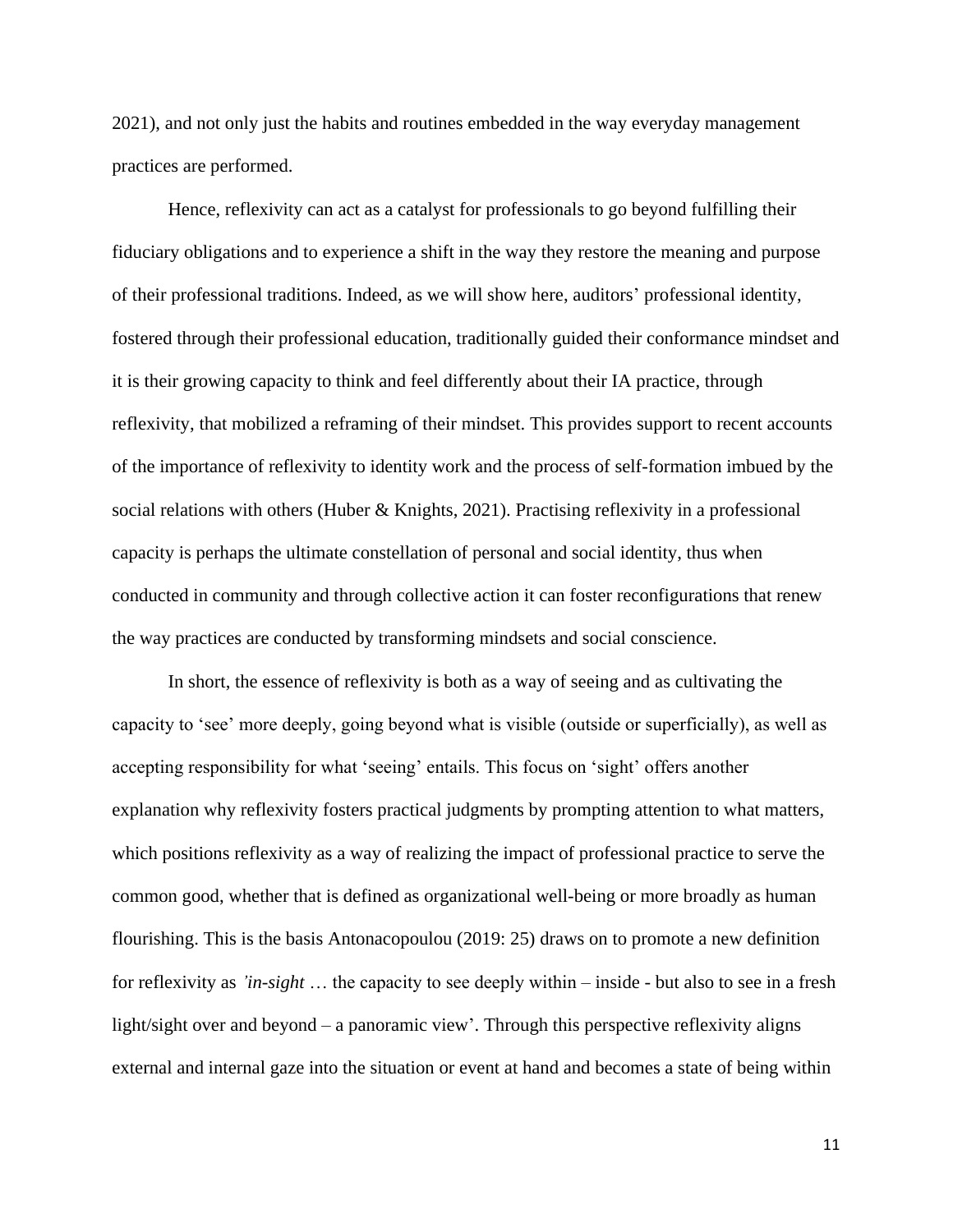and outside a situation simultaneously instigating breakthroughs in the action choices. We use this framing to explain the role of reflexivity in reconfiguring professional practices like IA.

#### **Reconfiguring Internal Audit through reflexive practice**

Auditors discharge their professional duties amongst auditees, operating in an evolving environment. The emerging CR is insufficient to keep pace with new knowledge. Reflexivity is necessary in IA, as it involves questioning the bases of auditors' interpretations that are influenced by their values, experiences and education as well as, the social realities and meanings they construct as they interact with others (Hibbert, MacIntosh & Coupland, 2010; Cunliffe, 2003). This process brings about change as auditors come to see themselves and their actions from the inside and outside simultaneously (Antonacopoulou, 2019), thereby engaging in a process of recursive "self-consciousness" (Anderson & Gold, 2015: 117) that heightens their sensitivity to the appropriateness of their own conduct while discharging professional duties. This is crucial as auditors are normally perceived as 'above scrutiny'. Reflexivity then brings auditors to an awareness of how "I am experienced and perceived by others" (Bolton, 2010: 14). This process invites them to accept the uncertainty of how others perceive things around them and reveals the transient and situational nature of their own knowledge and perspectives, as well as the importance of context in making sense of what they know (Weick, 2002). Conversely, in its independent governance role in CR management, auditors need to exercise practical judgment to take a stance in ethically ambiguous situations, especially when misconduct has been normalized as common market practices (Manning & Anteby, 2016). Reflexivity then fosters the capacity for such a stance to be formed, demonstrating courage to exercise practical judgment that anchors auditors to act appropriately.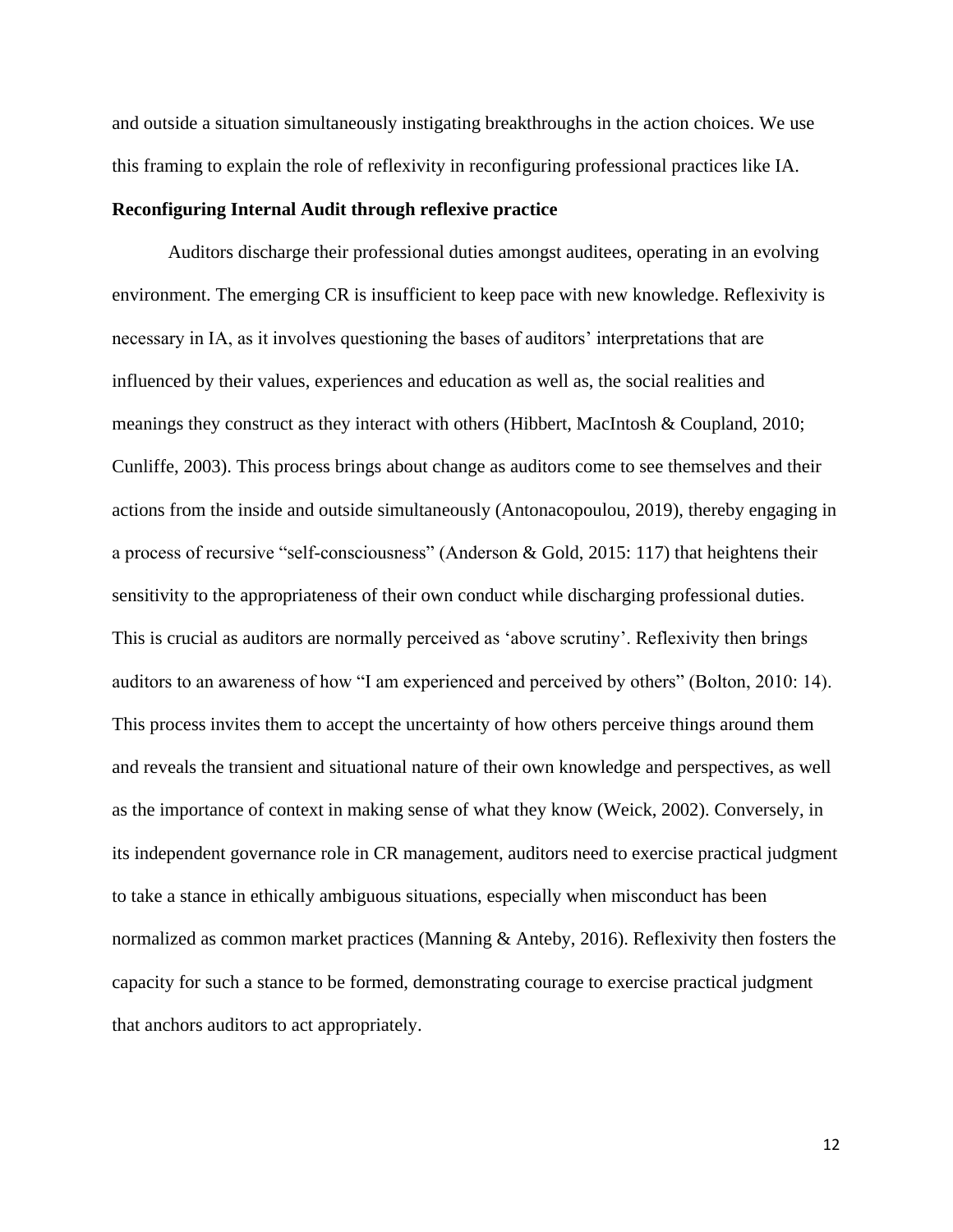Sources and forms of CR in activities need to be reviewed regularly in line with reported modus operandi of misconduct and changing business activities and environment (Institute of Internal Auditors, 2019). Additionally, auditors need to critique the status quo to make sense of the operating context and concerns over professionals' conduct and character in a holistic and integrated manner to see afresh how professional practices can be reconfigured. As conduct issues cross "disciplinary, occupational, and theory/practice boundaries" (Cunliffe, 2016: 744), practising reflexivity would help auditors to acquire a transversal understanding of CR and 'recognize' (i.e., cast a fresh gaze on) misconduct across departments and organizational hierarchies, especially when it may be camouflaged in employees' compliance with procedural requirements. Reflexivity also supports auditors in assessing situations and people and handling the challenges in an assignment whilst also critiquing the possibilities and constraints of reflexivity itself (Mauthner & Doucet, 2003). This meta-reflexive orientation is what forms the core of what we will explain later in our analysis as a reflexive mindset.

Reflexivity as a practice and a mindset involves a "commitment to learn and it is driven by the willingness to change" (Antonacopoulou, 2004: 49). Hence, in reconfiguring the IA practice to avert CR, auditors need to readily learn to identify new crevices where CR exists and to reveal uncharted terrains that need to be audited, for example, including HR processes and strategic alignment of corporate ethical objectives with employee practices. Fundamentally, such learning and change would entail auditors' going beyond their conformance mindset and the linear thinking cultivated through the adoption of the compliance-based IA approach. Such a cyclical learning and changing process elevates reflexivity in auditors' ability to overcome the compromise of professional independence.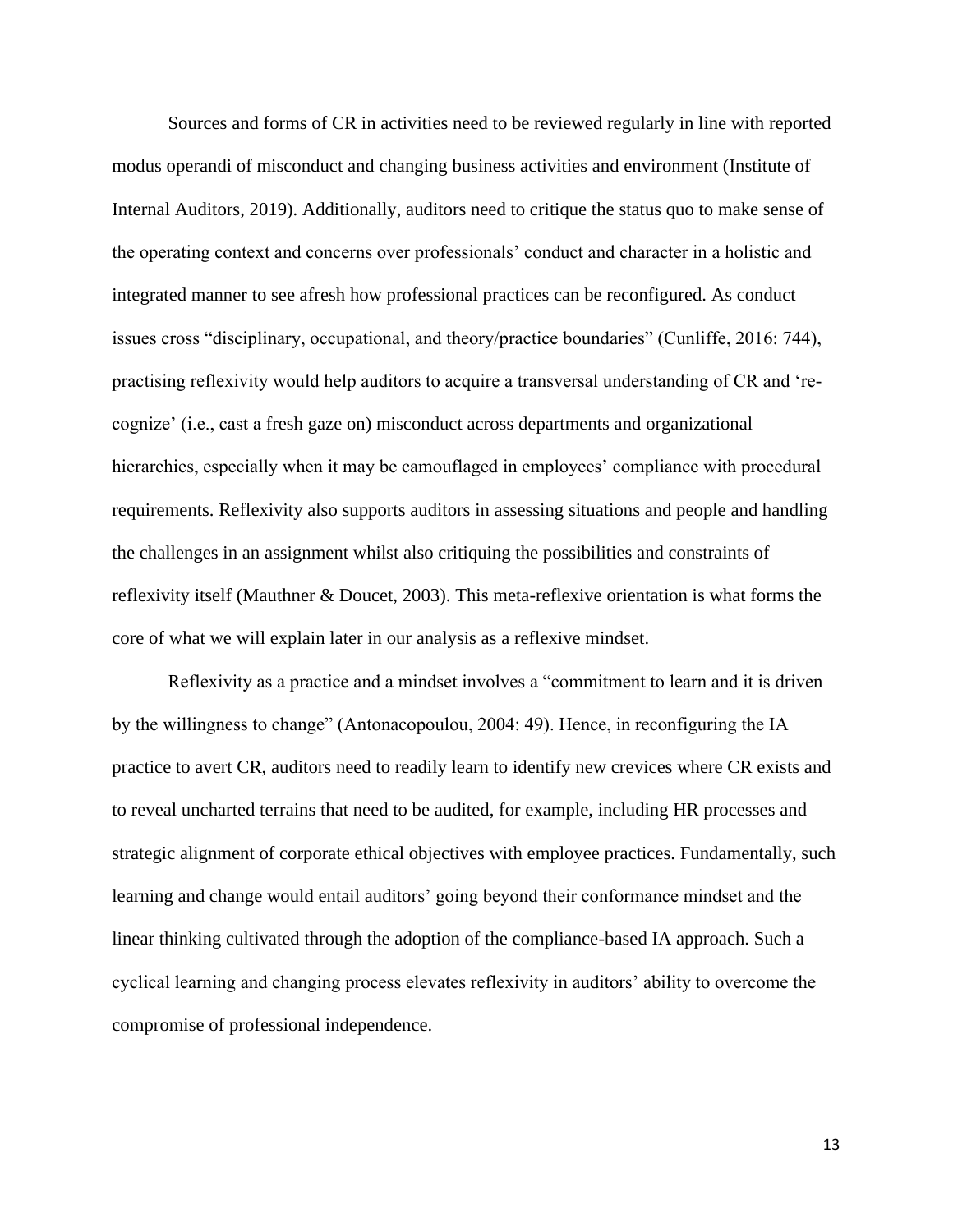Loss of professional independence for auditors is synonymous with losing their professional credential (Roussy & Rodrigue, 2018). Hence, auditors' reflexivity can also make a crucial contribution in realizing how others perceive their independence and to increase management's willingness to adopt their recommendations. Carcello et al. (2018) argue that senior managers increase their reliance on auditors' recommendations when IA is used as a management training ground. Hence, cultivating reflexivity in auditors can contribute to their training for management and governance roles in CR management.

Auditors' extensive engagements with auditees on new developments in the financial industry, as well as in organizational practices, could help them to better unveil unanticipated insights on CR (Ma'ayan & Carmeli, 2016). However, such entanglements can cause auditors to empathize with auditees' difficulties and adopt their assumptions, thereby undermining professional independence in undertaking audit assignments (Mohliver, 2018; Roussy & Rodrigue, 2018). To prevent undue empathy for auditees, auditors can exercise regular selfcritique and suspend judgment to prevent impairment of their professional independence. Practising reflexivity, auditors can cultivate the responsibility to act with integrity as they become conscious of the impact of their actions. Auditors are prompted to intentionally define impactful auditing processes to arrest conceived and committed misconduct to prevent the erosion of the value of the organization. When this happens, auditors are re-oriented to act responsibly, to embrace new possibilities and to construct appropriate auditing processes to focus on unfamiliar terrain where misconduct can be breeding.

We examine these issues with our empirical illustration of the transformation of IA through an action research intervention that fostered reflexivity as a catalyst for shifting auditors'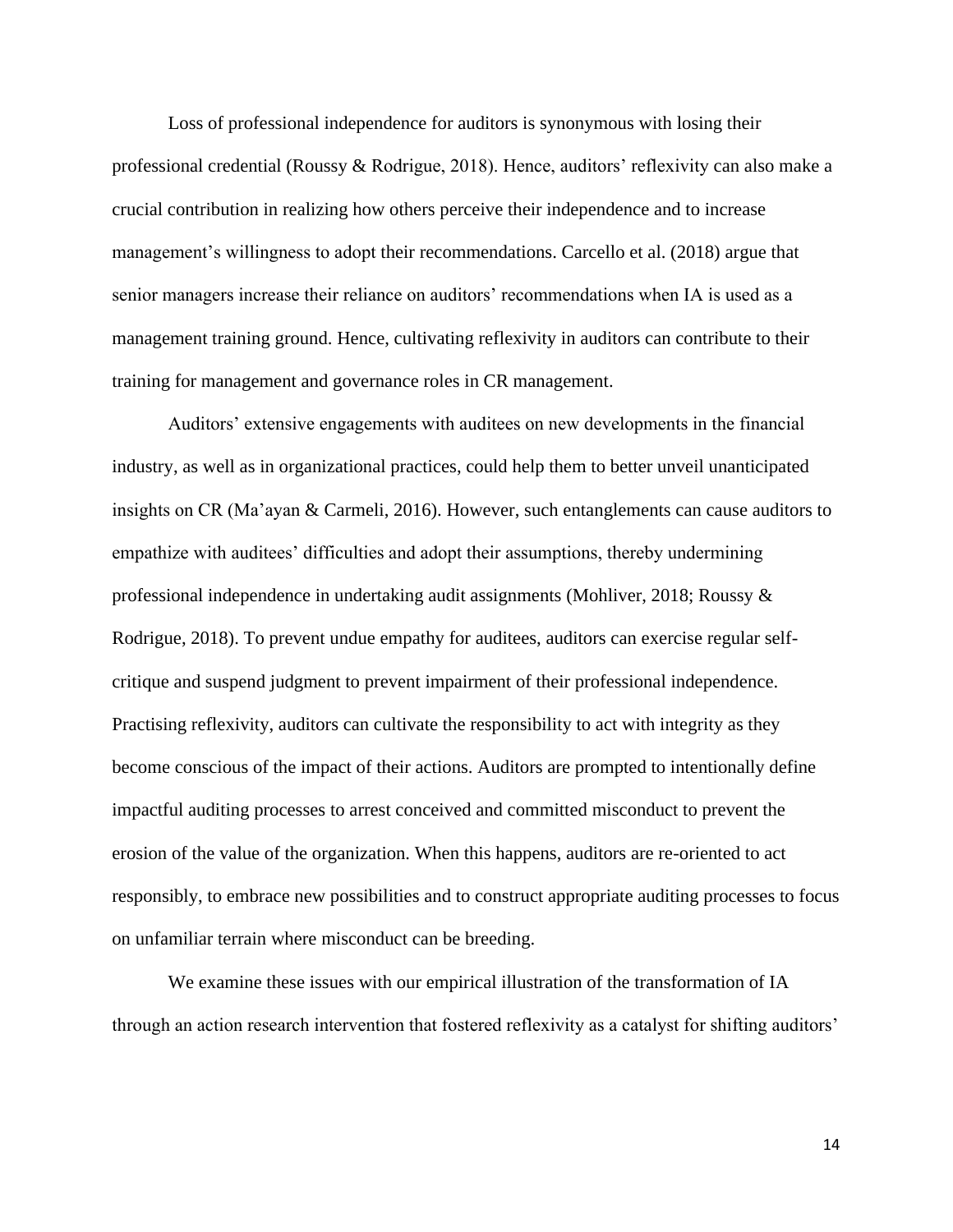mindset to one that was focused on people and their practices so as to arrest the embedded and emerging CR issues.

#### **METHODOLOGY**

# **Action Research**

An Action Research (thereafter AR) inquiry was designed specifically to address the following research question: *How can auditors' reflexivity contribute to the reconfiguration of IA practice, to strengthen CR management?* AR was deemed the appropriate research approach for addressing this research question, because it provided the necessary depth of engagement and intervention to form the contextual understanding of the problem of recurring misconduct and auditors' ineffectiveness in identifying conduct issues and strengthening CR management. AR was also seen as appropriate because both reflexivity and reflection are integral to the approach (Coghlan, 2011). Its cycles foster the realization of "the contingency of our knowledge claims and the ethics of our presence in the world" (Tomkins & Ulus, 2015: 595), thereby enabling coenquirers to become aware of and question their own previously unquestioned assumptions, values and actions - a process of self-reflexivity (Cunliffe, 2003; Hibbert & Cunliffe, 2015).

Action researchers are schooled to maintain both inner and outer arcs of attention (Marshall, 2016): engaging both in self-critical observation of the ways they frame, interpret, and feel about a situation, as well as focusing externally, to observe what is going on and to question taken-for-granted assumptions and practices with others. For Coghlan (2011:64) action researchers' relationship to their research context can be 'immersed reflexive' in the sense of paying attention to their assumptions and perceptions of a situation, noticing their influences on it and being transparent about their choices. Focusing on the external environment and one's place and constitutive role within it, is differentiated as 'critical reflexivity' (Hibbert et al, 2019: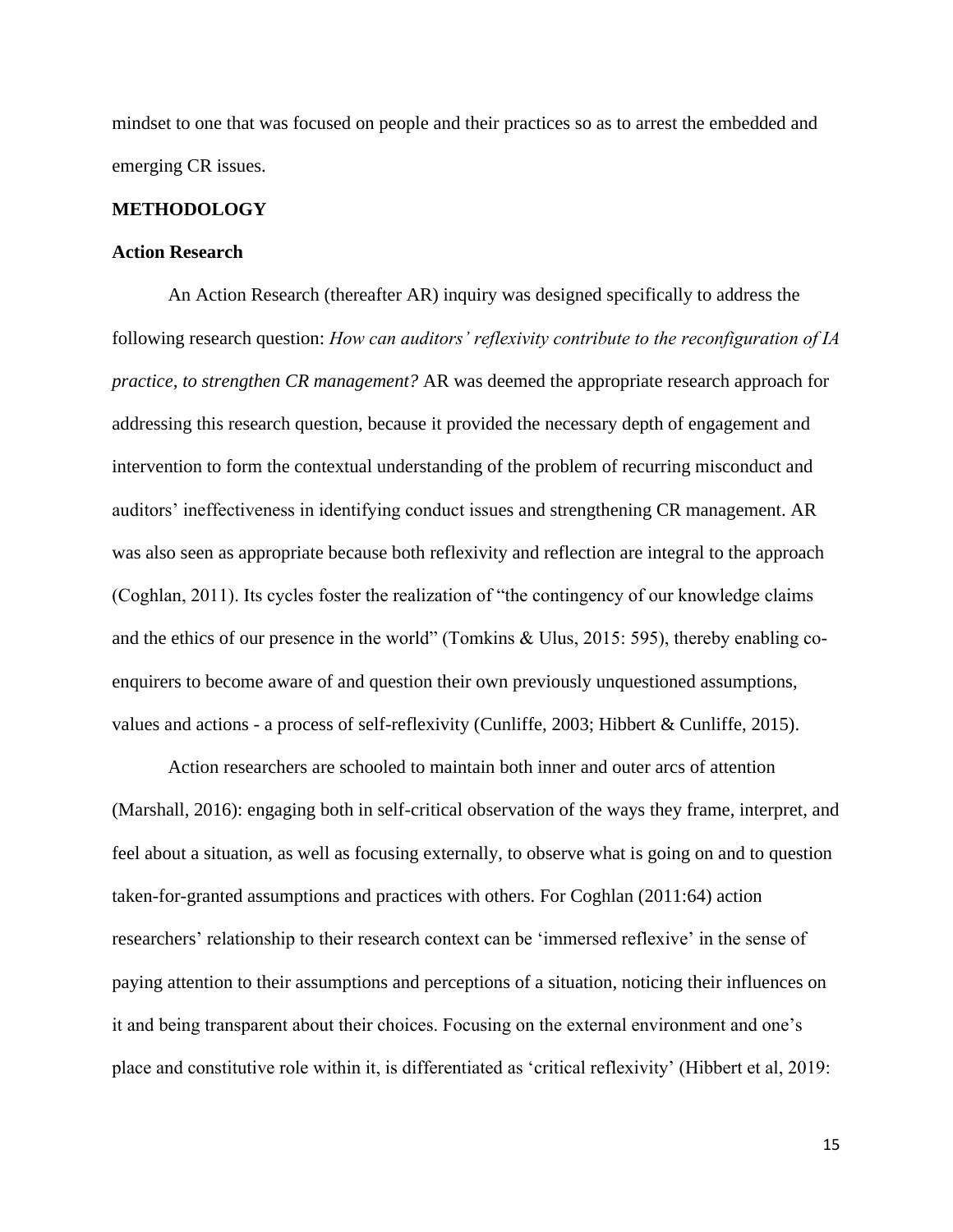188). That the cycles of action and reflection and the reflexivity provoked by AR might bring about a change in professionals' construction and enactment of their professional practice can be understood in terms of Mezirow's work on transformative learning, "generating content, process, and premise learning" (Coghlan, 2011: 62). This is also more recently echoed by Huber and Knights (2021), who draw on Mead's pedagogy to argue that through meaningful social interaction we come to 're-form' our identities and learn to think and feel differently. This framing is important to our study, because it aligns with the focus on reflexivity as 'conscience pricking'. The capacity to think and feel differently we see as integral to Freire's (1973) idea of conscientization which reframes understanding of one's circumstances and liberates the choice to act differently.

The complexity and changes in CR called for this AR inquiry to engage members of the IA function and other organizational members across units and levels to create and apply new knowledge to generate IA processes to address CR issues. The AR inquiry was conducted on the IA function of a financial institution and involved a collaborative inquiry group (CIG) of eight internal auditors, of whom four participated in two field assignments of this AR inquiry. The emerging findings at different stages of the AR inquiry were discussed within this CIG in order to extract richer and deeper understanding on conduct issues. Our own role (the authors of this paper) which we refer to as 'researchers', included guidance to the CIG on the action research process and reflexivity.

The CIG engaged in extensive interactions both amongst themselves as co-enquirers at different stages of the research process, as well as with other organization members as research participants in situ (Coghlan & Brannick, 2014). In so-doing, they were systematically embedding reflexivity as an integral aspect of their research practice. They were able to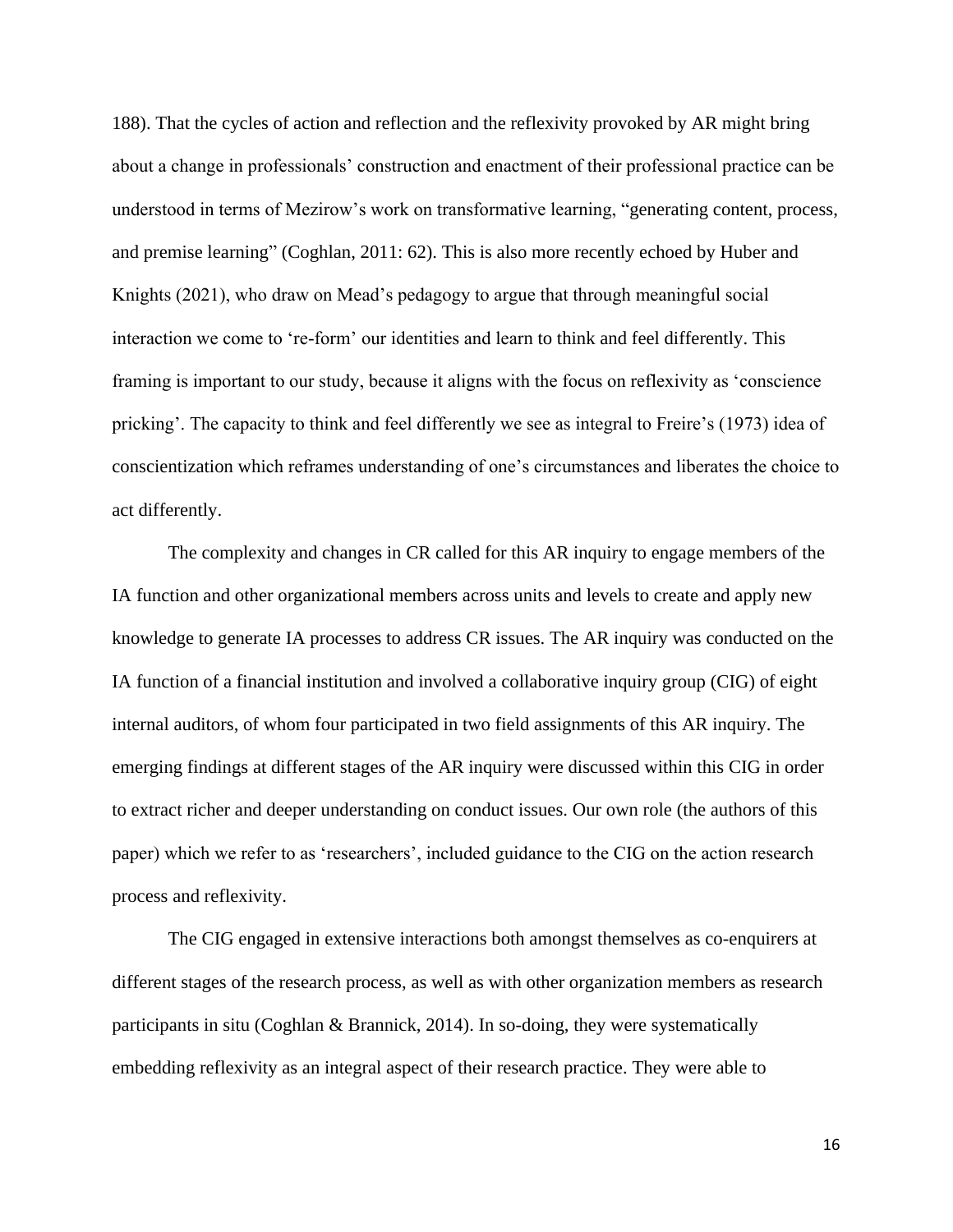challenge each other and critique insider and outsider perspectives on issues, including on how reflexivity was itself engaged with and demonstrated by members of the IA department who were invited through the research to adopt a reflexive mindset.

This project centered on two audit assignments within the organization, one into sales activity and one into trading, each carried out by an assignment team comprising a professional auditor and a non-career auditor. These auditors had more than one year in the organization and were familiar with conducting financial market activities audits. The study focused on the assignment teams' internal discussions, as well as their interactions with eighteen other organization members who were their auditees. Participant observations were supplemented by semi-structured interviews with all participants (with question themes including effectiveness of existing IA practices and reviews, managers' perceptions of misconduct and their management oversight on employees' professional conduct and effectiveness of existing policies and procedures in guiding employees' professional conduct) and archival materials in the form of documents relevant to the IA procedures and guidelines. Table 1 presents an overview of the participants (18 auditees and the collaborative inquiry group of 8 auditors) in the AR inquiry and the rationale for engaging them in the study.

#### -----Insert Table 1 here-----

The inquiry was carried out through a core AR cycle (Zuber-Skerritt & Perry, 2002, cited by Coghlan & Brannick, 2014: 12) of four phases, namely constructing (that is, exploring the issue to enhance understanding), planning action, taking action and evaluating action. Inherent in this main cycle were multiple smaller concurrent cycles of varying focus and intensity, each of which contributed to the enacting and completion of the large project cycle. This notion of cycles within cycles is likened by Coghlan and Brannick (2014) to a clock with hour, minute and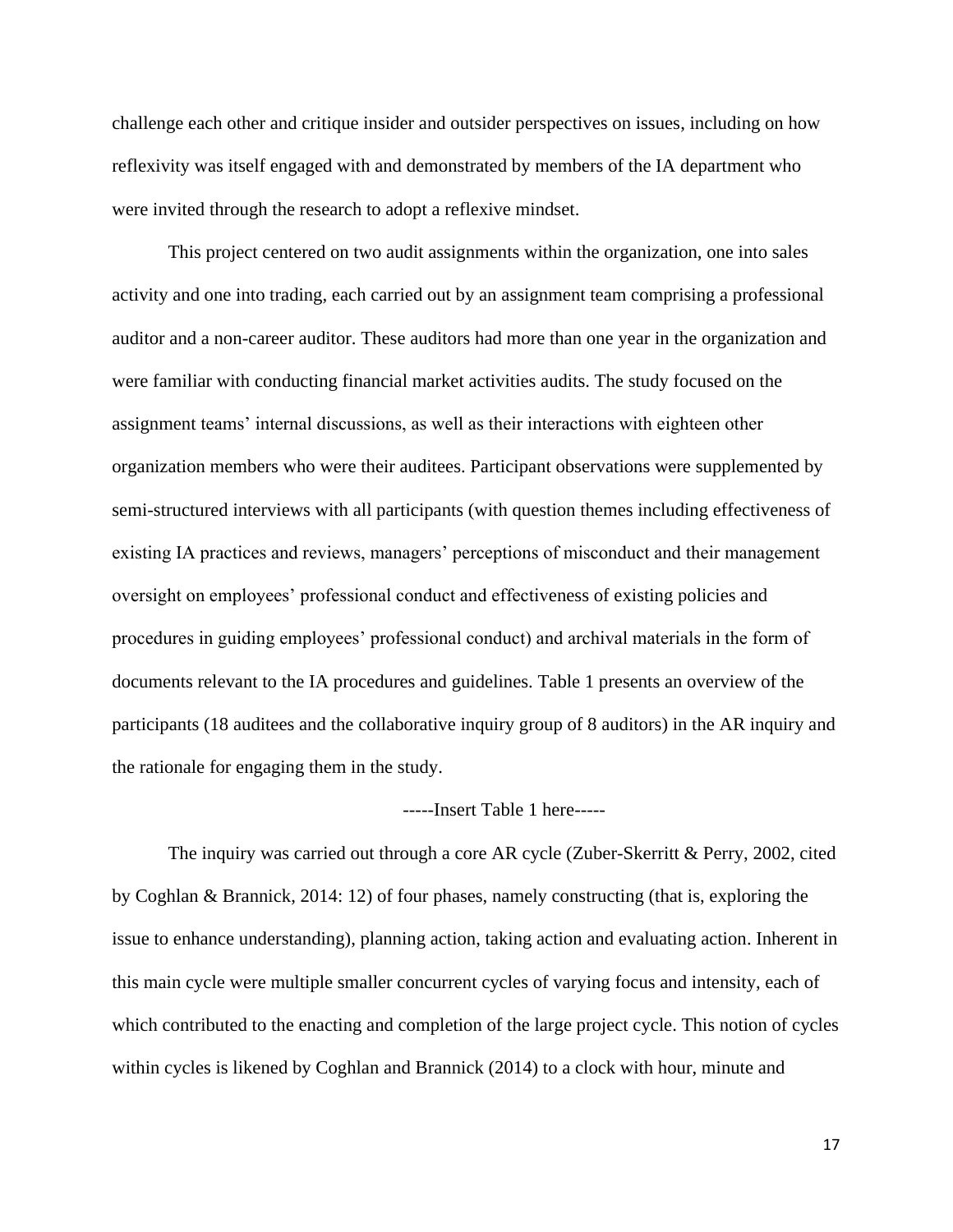second hands moving contemporaneously. Because of space limitations we do not go into the details of the smaller cycles within the project. Suffice it to say, each of the major phases that we describe in more detail below also comprised a cycle of the steps constructing/planning /taking and evaluating action.

In the tradition of much AR, the assignment team members were co-enquirers in that they were fully informed of the purpose of the study, and they participated in collecting data in the form of semi-structured interviews, document review and observations. These enquiry-led interactions and conversations with the researchers provided the basis for distilling the variations in definitions and perspectives of professional misconduct, modus operandi and root causes of CR issues and how and why professional malpractices were conducted by management and employees, including auditors themselves. These conversations comprised a reflective cycle running in parallel to the core AR cycle (Coghlan & Brannick, 2014) and were an important means of exposing the assignment teams to reflexivity (Huntsley & Brentnall, 2019). The leap from reflection to reflexivity was facilitated by considering how IA could serve organizational well-being through reconfiguring the IA practice.

To support this reconfiguration of the IA practice one innovation was the introduction of non-career auditors to the assignment teams. Non-career auditors are employees who have not pursued a professional career in IA but decided on a career switch to become auditors after some years of professional practices in business activities (trading, sales, marketing, etc.) or operations. This was deemed to be a valuable adjustment, because the non-career auditors were able to share deeper appreciation of how traders and salespersons could camouflage potentially inappropriate business practices as seemingly acceptable ways of meeting customers' requests.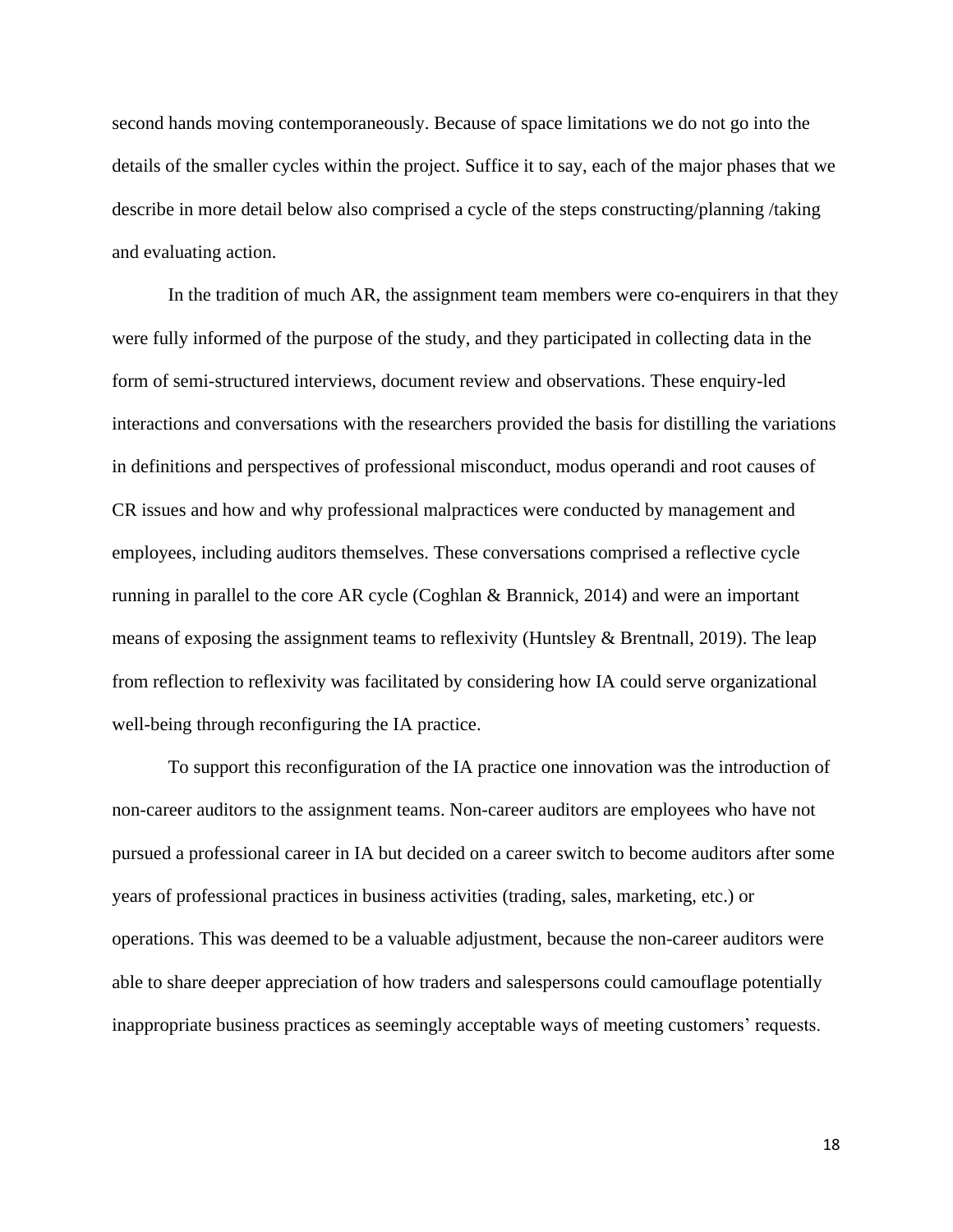The assignments were used to test the robustness of the new IA conduct-based practice. Both assignments started with one-month fieldwork, similar to regular IA assignments. During the assignments, the assignment teams were guided by the researchers to practise reflexivity through a series of stages (see Figure 1), as we now elaborate.

-----Insert Figure 1 here-----

# **Constructing phase**

For the constructing phase of the AR intervention, the collaborative inquiry group were asked the following questions: *How do you feel when misconduct recurs despite your performance of auditing reviews on these activities? What changes would you like to see in the IA processes and in yourself in order to be an effective contributor to CR management?* The auditees (disciplinary committee members, salespersons, traders, sales manager, trading manager) were asked: *How have auditors contributed to the identification of misconduct causes and CR management? What, in your view, needs to be done differently to instill professional practices that do not entertain CR?* These two questions were put to all categories of auditees in order to elicit comprehensive views from those who were facing ethical dilemmas in their daily business dealings and those who had to exercise judgment on the appropriateness of employees' behaviors. The responses were seen as important feedback to inform the auditors' mindset.

Responses from the CIG and auditees were triangulated with the organization's conductrelated documents and combined with the co-enquirers' reflections and other observations, helped to draw out themes on auditors' and auditees' orientation of what needed to be changed in the existing IA approach and how to change it. All responses to the changed IA approach were shared with the CIG in order to extract richer and deeper understanding on CR issues. Because conduct and misconduct are such sensitive topics, informal discussions were anticipated to be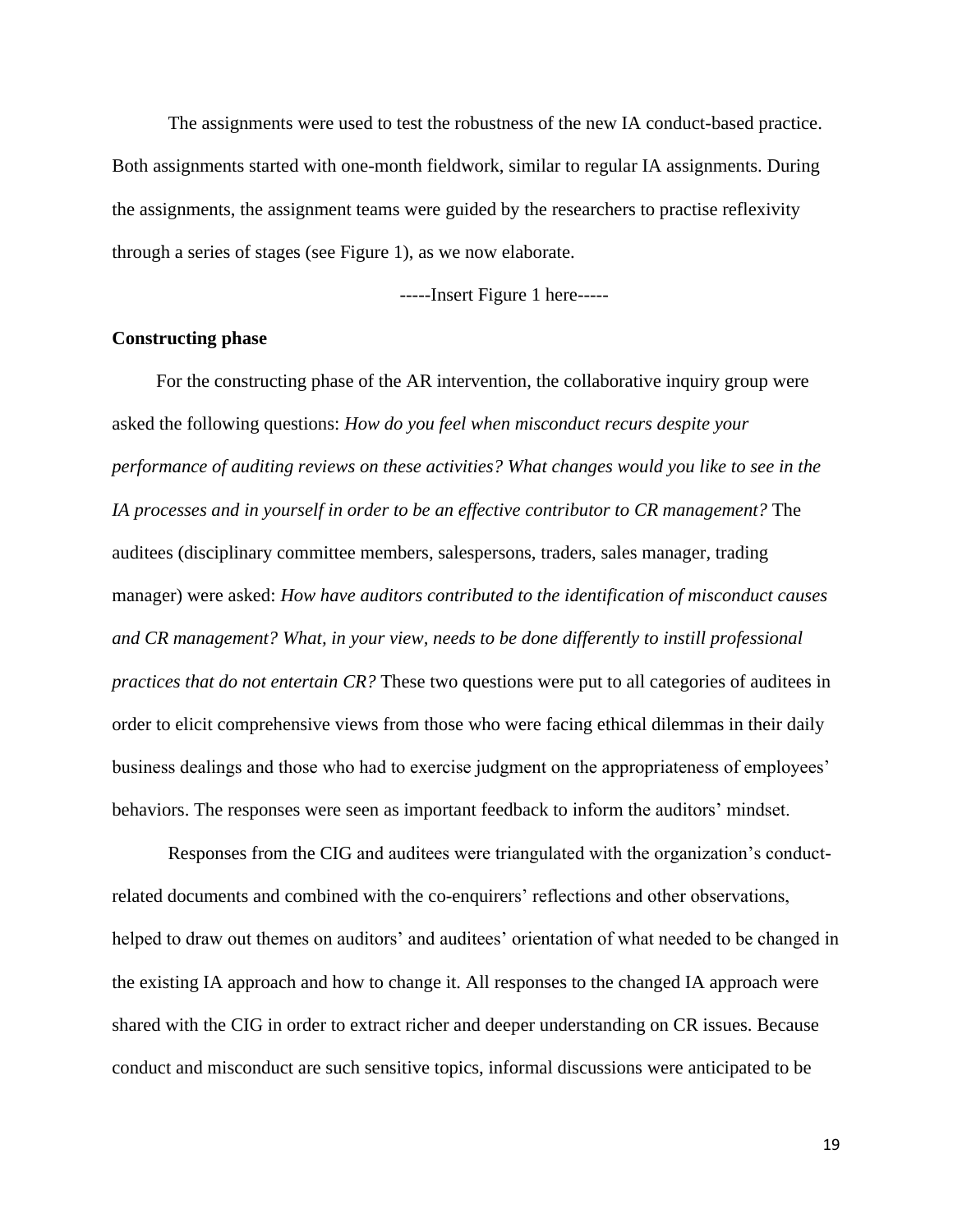more effective than formal discussions (as was typical in conducting previous audit assignments). Having an informal channel to raise conduct issues could open more channels for dialogue on the topic.

Setting up the new IA approach, as part of the AR intervention, the CIG auditors were also encouraged to ask critical questions and challenge assumptions on auditing CR traditionally. For example, they practised querying: *"Why do we always need to have a set of pre-defined IA processes to conduct audit assignments?"* Within the CIG, auditors critiqued one another's perspectives and eventually reached the position that pre-defined auditing processes might sometimes be an obstacle to see beyond superficialities, as supported by Non-Career Auditor's (A2) quote illustrative of the consensus in the IA teams:

*"a pre-set of auditing processes will give a good framework for how we conduct audit, but if we want to flush out conduct risk which in my view is one of the most complex risk, and very subjective and you need experience to be able to find them. Pre-defined auditing processes will not be able to help. In fact, they will deter and constrain the type of thinking we need when auditing conduct risk."*

# **Planning Action**

As a result of the constructing phase of the AR study, the CIG auditors began to plan aspects which they thought were required for a reconfigured IA process. They recognized the need to have deeper business knowledge so that they could better identify CR; they sought to create a platform to share knowledge; they determined to conduct their audits by business process and not by departmental silo, so as to assess strategic alignment of corporate ethical objectives and employees' practices; they decided to audit HR processes to explore how conduct issues were associated with HR practices; and they planned an integral evaluation of the effectiveness of audit reviews and auditors. In short, they progressively configured a different starting point from which to conduct their IA practice; they were beginning to recognize that what connected them and auditees was serving the common good of the organization and its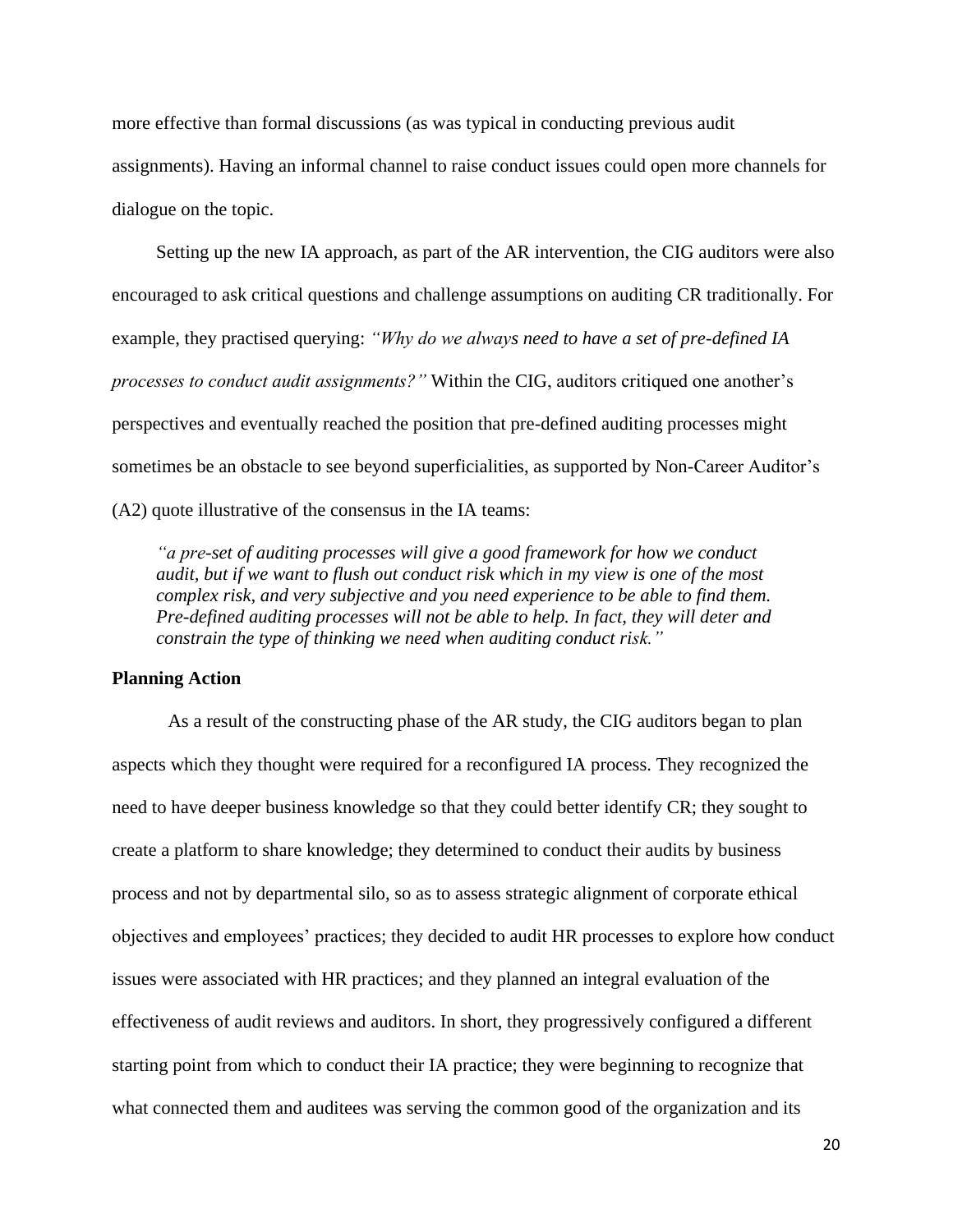stakeholders. It is here that we started to note the value of reorientating these auditors' practical judgements towards an ambition to redesign IA practices.

#### **Taking and Evaluating Action**

The new IA practice emerged recursively through reflexive critique of the status quo and information provided by management and employees (the auditees) to reach the root causes of conduct issues. The 'evaluating action' phase of AR served as a discipline for the assignment teams to pause and reflect on actions taken and to make sense of their experiences, assumptions and identified trends. The auditors' recursive questioning enabled them to delve into auditees' daily practices and their performance. In particular, they questioned the auditees as to how their performance was assessed and the extent to which traders'/salespersons' financial rewards had driven them to pursue financial targets at the expense of professional conduct. The assignment teams also sought to unearth why communications on conduct issues had been suppressed.

The researchers' explanation of reflexivity and recursive provocation of questioning familiarized the assignment teams with what reflexivity entailed and this drew the team members into deep and systematic reflection on action, exposing their assumptions and routines as they explored why a compliance-based IA approach had previously been adopted instead of prioritizing their attention and actions on CR. This process of understanding situational complexities confronted the assignment teams' blind spots in accepting past ideas of business management's role and employees' behaviors. It also harnessed a sentiment of responsibility towards recognizing that CR undermines fairness to customers and well-being of organization and society.

Engaging research participants through the different phases of the core AR cycle helped the CIG auditors to recognize the need to change the existing IA approach. The dialogue between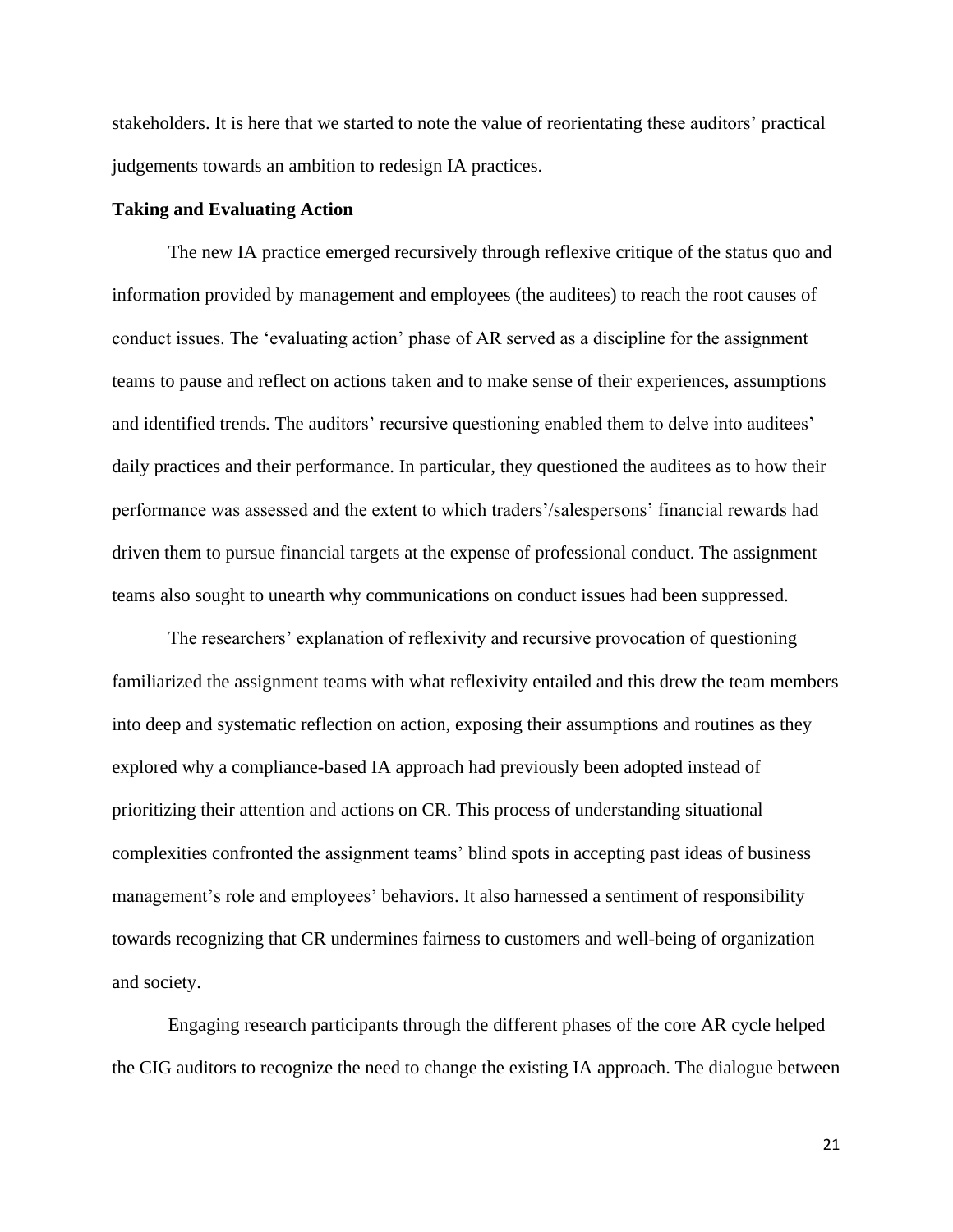these auditors and auditees demolished mental silos and admitted insights contrary to the auditors' own perspectives, thus extending their ways of seeing beyond their dominant perspective. This ensured the above-mentioned changes to the IA approach were what the CIG asked for and co-created. The insights drawn from interactions with auditees challenged auditors' entrenched assumptions and extant practices to generate new perspectives for auditing CR and these became the impetus to critique the existing IA approach and shifting its focus to CR. This cyclical and critically reflexive learning-and-investigating approach in the AR inquiry enabled auditors to uncover auditees' motivations for persistent misconduct and accommodation of wrongdoing. The absence of and/or inadequacy of bottom-up communications tainted top management's understanding of the impact of employees' practices on corporate ethical objectives. Drilling to the bottom of these issues to recommend sustainable solutions motivated the AR intervention to stem recurrent misconduct (Coghlan & Brannick, 2014). AR was therefore, suited to explore emerging conduct issues from various perspectives, which would not be amenable to traditional scientific research approaches (Brydon-Miller, Greenwood & Maguire, 2003).

Data from the AR inquiry was accumulated in the form of notes of informal discussions and interviews and observations which were journaled by the co-enquirers and regularly shared and discussed with the two assignment teams, the wider CIG and with us, the researchers. These focused conversations provided the scope to extract more systematically the perspective and insights of members of the AR collaborative inquiry group.

#### **ANALYSIS AND FINDINGS**

#### **Data Analysis**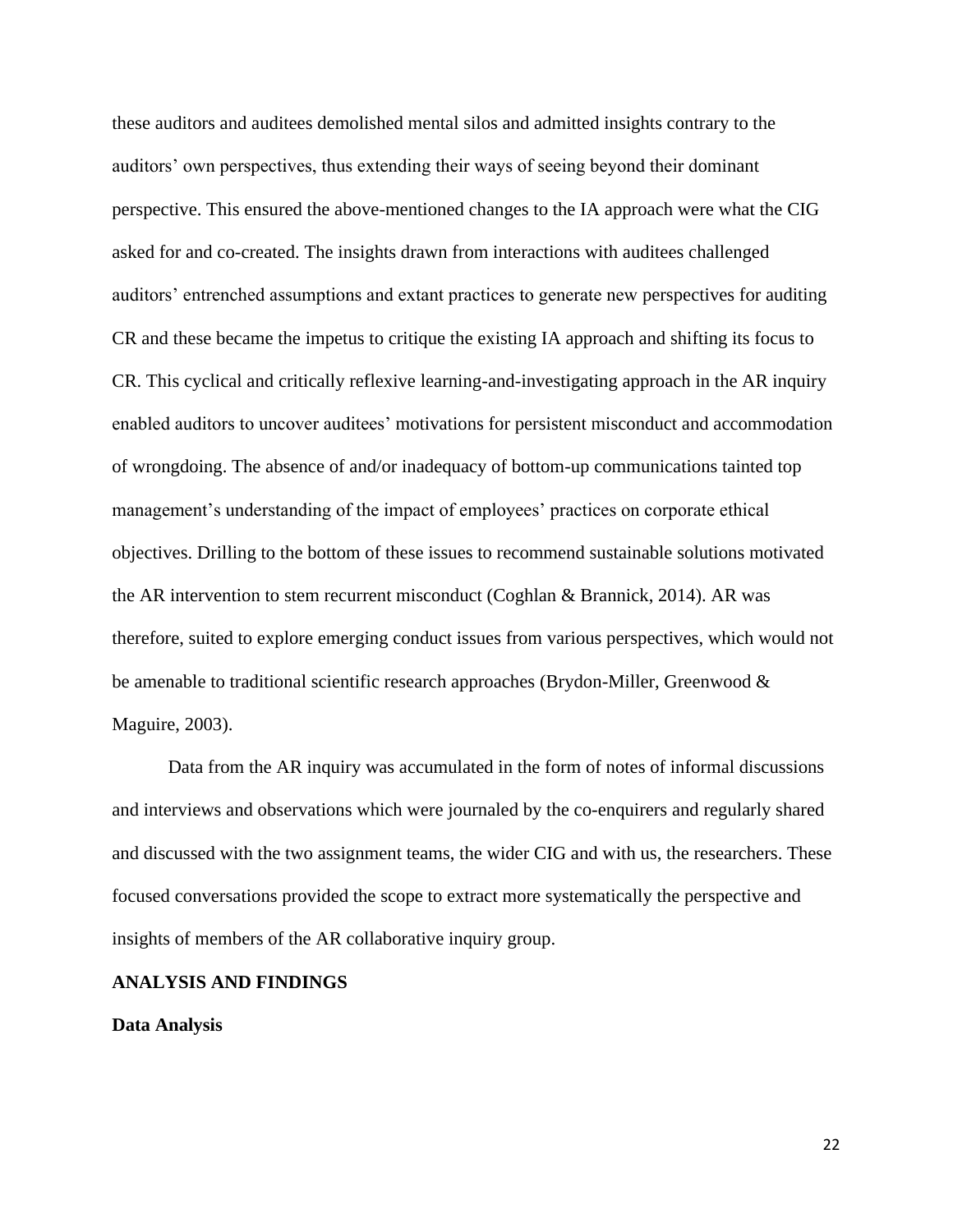The AR inquiry entailed an exploration of a possible IA approach and not "an open field in which anything can happen or a single answer that the analyst intends to prove" (Krippendorff, 2004: 344). This method of inquiry is distinguished for its emphasis on "analyzing texts in the contexts of their uses" (ibid, p. xiii). Hence, the various stages of the AR inquiry generated different data and, other than participant observations and the review of secondary sources detailed earlier, semi-structured interviews were an additional supplementary data collection process that enriched the systematic data collection and analysis. The new conduct-focused IA approach was evaluated through the outcomes of the two audit assignments.

In analyzing data across the various data collection methods, our focus was to first look for linkages between research objectives and the research question ('How can auditors' reflexivity contribute to the reconfiguration of IA practice, to strengthen CR management?') from research participants' perspective and to further analyze the data based on the professional experience of the research participants, who understood the intricacies of audit assignments. By applying a problem-driven content analysis to transform collected data and review documents into contextual information suitable to answer the research question and achieve the research objectives we were able to distill a series of themes and yet remain mindful of the differences in perspectives amongst different members of the AR inquiry collaborative group. The frequency of the recurrences on specific codes like sources of conduct risk, IA approach deficiencies, IA approach improvements and auditors' mindset suggested the importance to the same matter by informants and guided further verification and exemplification in the CIG informal discussions (Krippendorff, 2004). Through this content analysis process, we identified patterns that emerged as summarized in Table 2 and Table 3.

-----Insert Table 2 and Table 3 here-----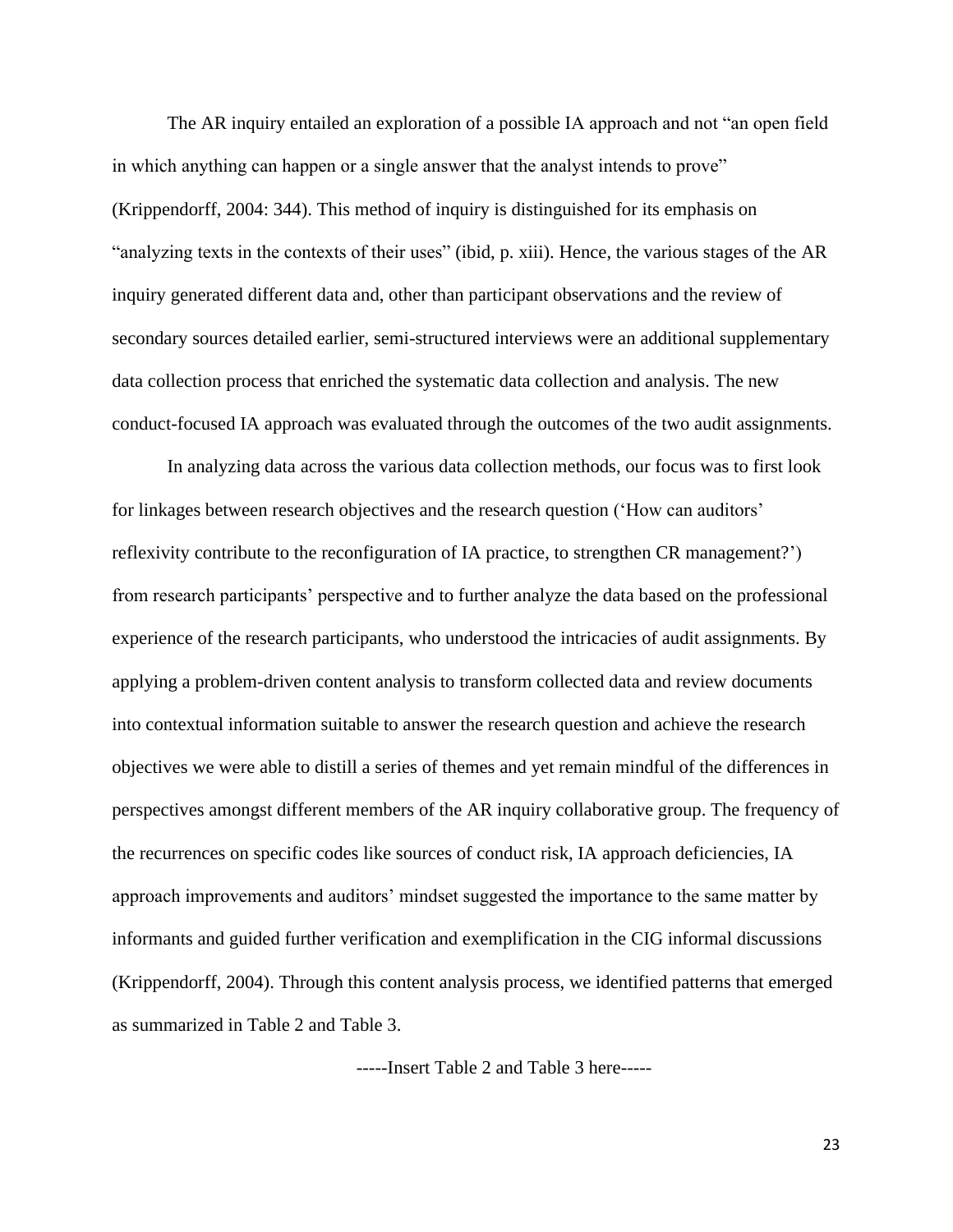Through this process we identified four key themes which explicate how the reflexivity embedded within this AR intervention facilitated a reconfiguration of the IA practice: the power of critique in identifying root causes; breaking silence; agility and reflexive mindset; and professional independence/immersion. These thematic findings are presented below.

#### **The power of critique in identifying root causes of CR**

The conduct-focused IA approach required auditors to reflexively work with ill-defined decision-making criteria in handling ethical dilemmas, handling ambiguity in the definition of prohibited business activities and embracing uncertain outcomes as each phase of the audit assignments unfolded. This called for the assignment teams to be reflexive to overcome the apprehensions of uncertainties and to question management and auditees in order to comprehensively understand the conduct concerns. There was some initial reluctance: *"We were not used to continually questioning auditees and information provided to us. We were uncomfortable with this style and thought that a lot of time might be wasted*." (Career Auditor, A1). However, they progressively adopted a new way of critiquing auditees' practices and in doing so started to uncover and corroborate relevant information to identify misconduct, and this compensated for lost time. Insights derived from practising reflexivity enabled auditors to achieve their assignment objectives and complete investigations that prioritized CR within the allocated time. Auditors employed recursive questioning to develop layers of investigative questions to focus their examination on areas of higher CR exposure as illustrated in Figure 2, showing that the answers to one question became the impetus for the next question and auditors' increasing sharpness in asking relevant questions to reach the root cause of issues.

-----Insert Figure 2 here----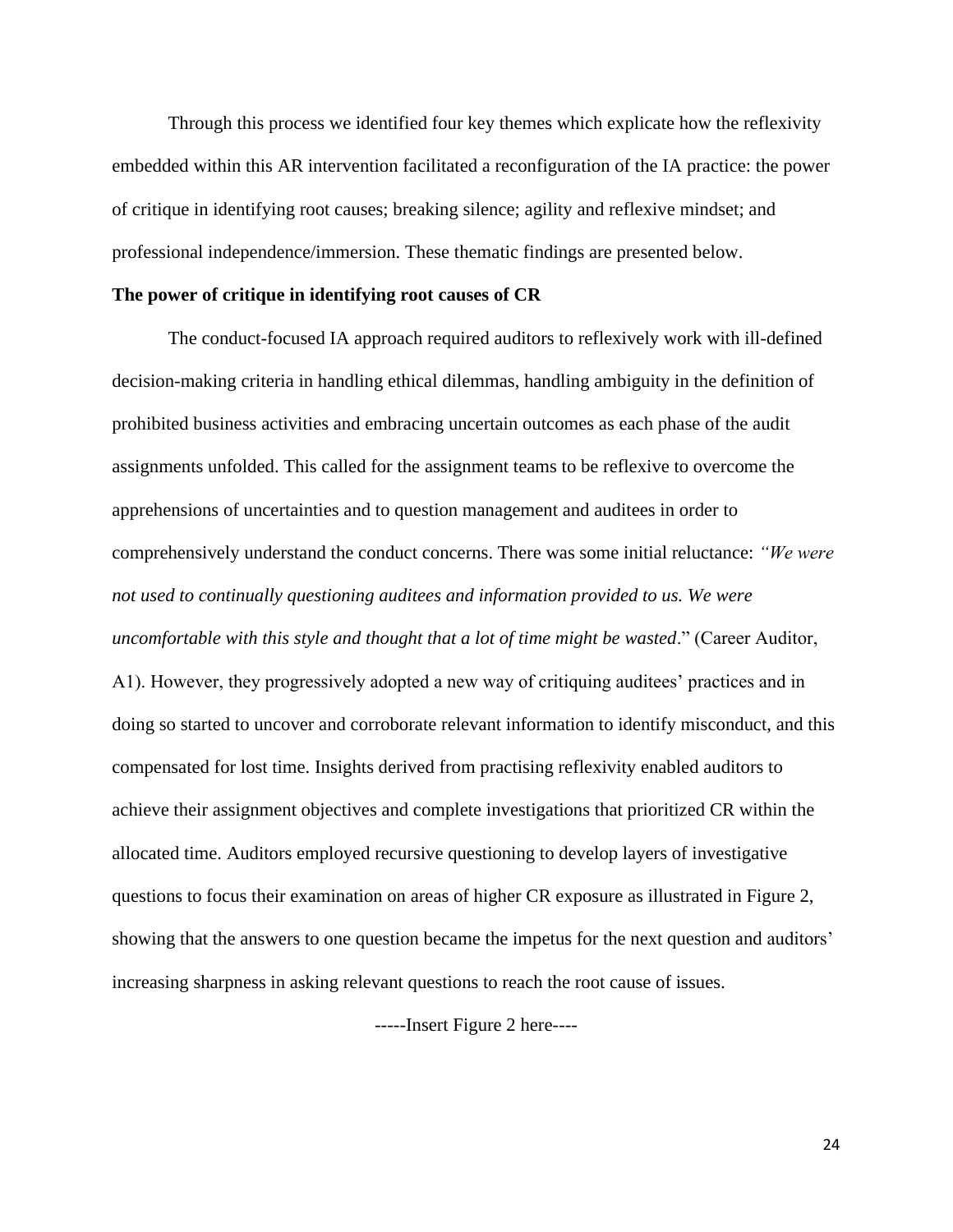Consistent with Bowlin (2011), in this situation the assignment teams' reflexive questioning and critique increased their contextual knowledge and benefited the organization through the exposing of root causes of misconduct. Specifically, in the sales assignment, auditors triangulated product types, transaction volumes, and levels of customer profitability against unfavorable market conditions. In the trading assignment, auditors recursively questioned to make sense of the traders' need to maintain product inventories at levels much higher than customers' demands. Persistent questioning to identify unexpected or unusual trends and unexplored areas helped auditors to reach the foundational sources of CR and to better understand the traders' and salespersons' motives for misconduct.

Using the previous compliance-based IA approach had made career auditors feel safe, because of the expected binary outcome of assessment that would indicate the works as "compliant" or "non-compliant". However, such predictable outcomes were unlikely to render preventative recommendations to enhance CR management and reduce misconduct recurrences, because emerging CR cannot be identified merely by checking for compliance with rules and procedures. Instead, when using the conduct-focused IA approach, the assignment teams' reflexivity heightened their CR consciousness to regularly challenge the validity of extant assumptions and understanding in a changing operating environment and this changed auditors' perspectives of the materiality of CR sources. Reflexive questioning sensitized auditors to conduct issues and their ramifications as they acknowledged they had to "*keep asking questions until [they] we reach an answer [they] we need and [they] we know what to do*" (Career Auditor, A2).

Auditors realized that the close-ended questions they had previously adopted when using the compliance-based IA approach could not help to identify persistent conduct issues. It was by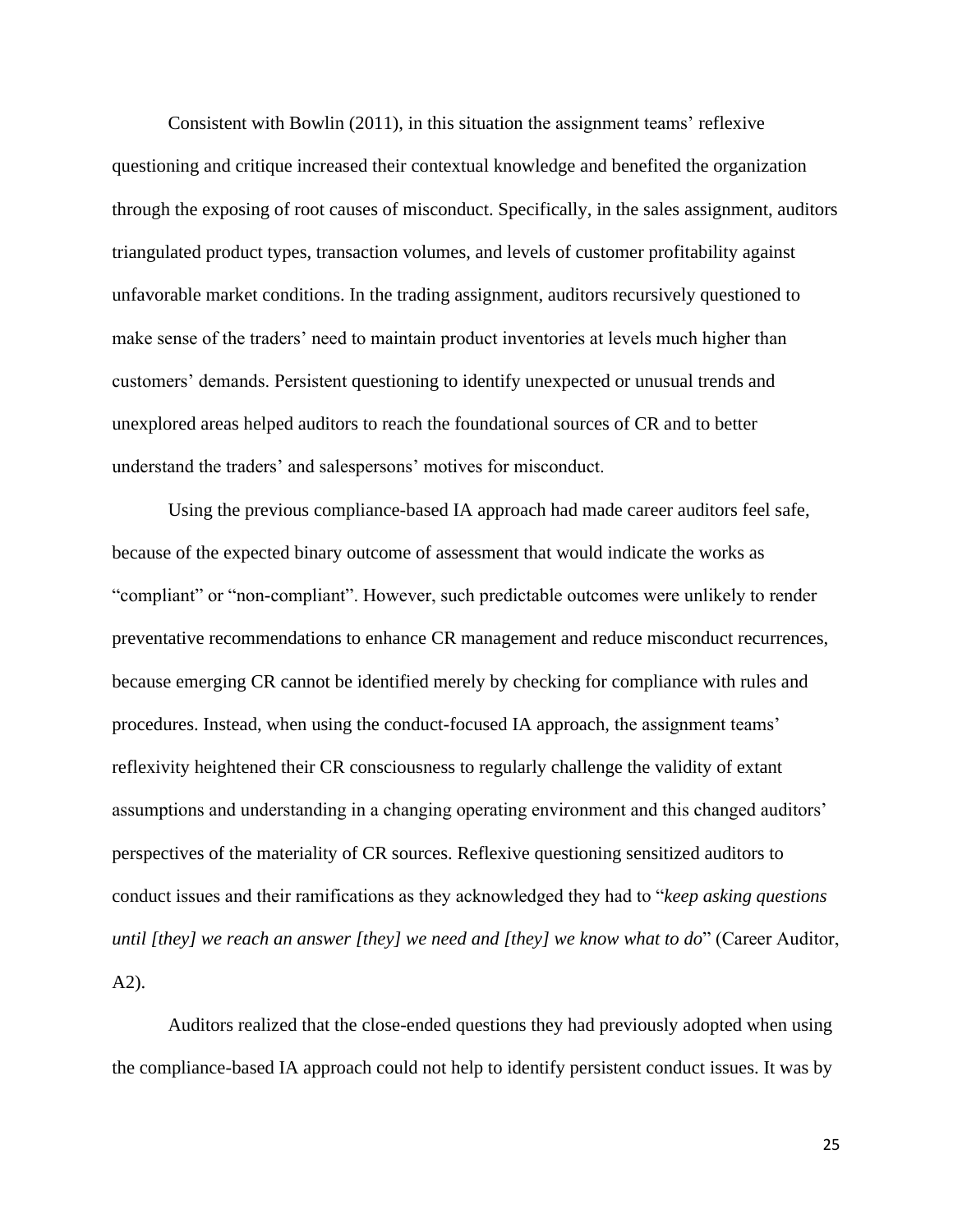recursively asking how trading/sales managers monitor traders'/salespersons' activities and behaviors that auditors could determine these managers had not fulfilled their CR management responsibility. Auditees illustrated many examples of a 'conformance mindset,' as reflected in these trading manager quotes:

*"These procedures have been set up to instruct traders and salespersons on what exactly they should do when taking orders, assessing product suitability, booking transactions, etc. etc. If they follow these rules, they can do their job properly. What is there to monitor?"*

*"I review these reports because I am required to do so by the policies and procedures. I cursorily look at the level of transaction amendments/deletions and movements in profits/losses to see if they are similar to prior months. Then I sign-off on these reports, in compliance with procedural requirements."*

The compliance view of a sales manager was:

*"Salespersons complied with the foreign exchange dealing policy. The foreign exchange profit margin they applied on customers' transactions were within the stipulated levels in the policy. Furthermore, the salespersons should be aware of their conduct requirements because they had all attended the mandatory conduct training sessions"*.

In contrast, the assignment teams' new focus on people's behaviors and management supervision recognized that auditing CR goes beyond compliance with policies and procedures, and they displayed greater critique of how trading/sales managers monitor and recognize professional conduct: *"whenever we find an issue, we have to look at the decision-making process behind it and therefore the conduct behind it."* (Non-career Auditor, A2). Auditors began to ask more critically reflexive questions, such as: *"How do you review these reports pertaining transaction amendments/deletions and volatility of profits/losses?"* (Non-career Auditor, A1) and *"How do you ascertain that salespersons do not overcharge their customers?"* (Non-career Auditor, A2).

The experience of confronting variabilities and critiquing the status quo through reflexive questioning helped auditors to courageously work with emerging unanticipated outcomes until they identified the misconduct. Through the sales and trading assignments, CR management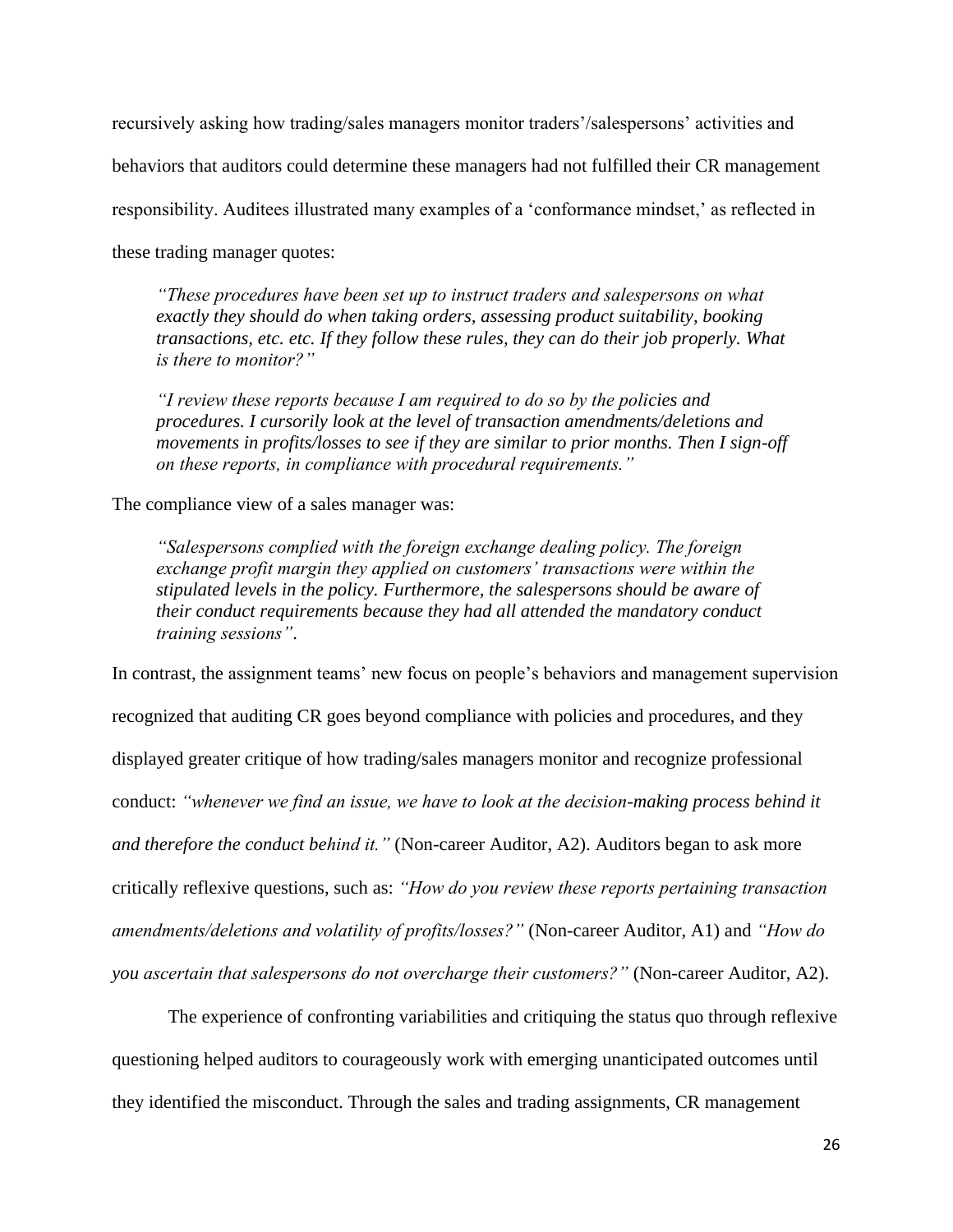framework deficiencies became more 'visible'. Reflexive critique became a catalyst for seeing more and speaking out as CR misconduct emerged. The quotations below illustrate auditors' critique of the sales and trading managers' lack of conduct management responsibility:

*"How can you be unaware of the overcharging of customers practised in the last two years, given your experience in these types of sales activities?"* (Non-career and Career Auditors, A2)

*"How do you monitor traders are not undertaking prohibited activities? Why do they need to maintain such high levels of product inventories that do not seem to co-relate with customers' transactions and demands in the past twelve months?"* (Non-career Auditor, A1)

Auditors kept *"asking why and why and why and try to really get to the root causes of the root cause*" (Non-career Auditor, A2), accelerating their ability to not only critique through recursive questioning but also to recognize judgement calls of business managers that were not performed diligently.

## **Auditors breaking silence and exposing emerging trends of misconduct and CR**

To draw insights on conduct issues from knowledge sharing among the assignment teams and auditees and to develop relevant IA processes, auditors could not just accept the status quo and simply check for superficial compliance with policies and procedures. Through the assignments, auditors could extract insights on conduct issues beyond the surface of what was seen, heard and even reported to business management. They recognized the need to *"ask the right questions to get the answers"* (Non-career Auditor, A2). As they reflected on the relevance of new information shared by auditees, auditors consciously suspended their judgements and governing assumptions of business managers' awareness of new regulations affecting trading/sales activities and the authenticity of management reporting that top management relied on.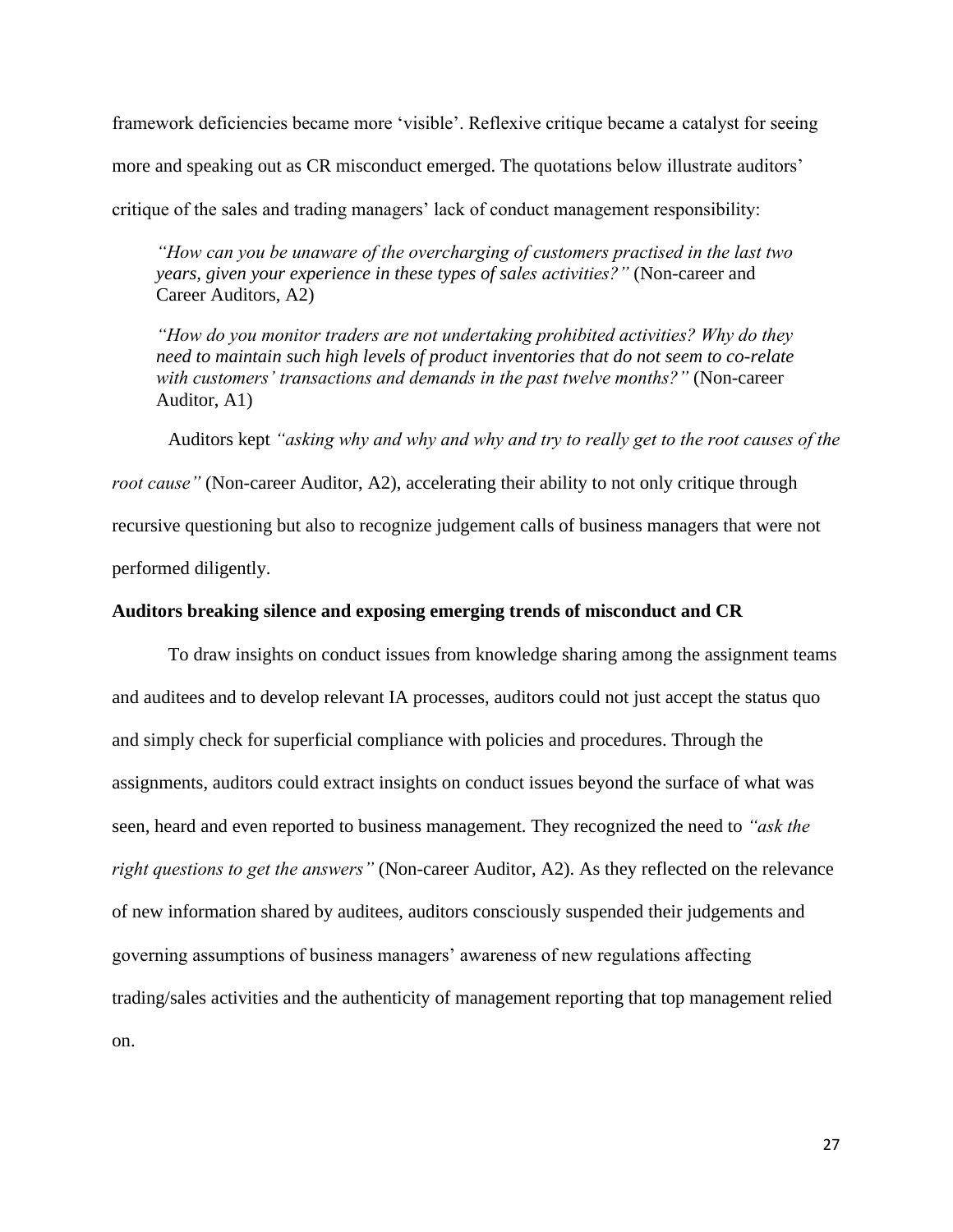Through critical analysis, the auditors identified trading/sales managers' lack of CR consciousness, which was manifested in their urge to allow financial performance to overshadow the non-financial performance metrics of upholding professional conduct. Consistent with other studies (Larker & Pierce, 2016), we find that this was fueled by the direct linkage of financial performance to team rewards. For example, as auditors came to recognize the value of auditing HR processes, one of them asserted:

*"Auditors need to examine the set-up and alignment in organization such that people do not have the incentive to have bad practices…Incentive structures are very important as they can promote misconduct."* (Career Auditor, A2)

In another illustration, when a sales manager was confronted with the tensions and competing priorities wherein his judgment of what action to take was critical, he did not exercise the practical judgment that could lead the sales team to serve the common good across the organization. Instead, he was motivated by the team rewards and accommodated the salespersons' misconduct whilst fostering the normalization of misconduct in the team (Palmer, 2012). In planning the audits, the auditors had consciously reminded one another to observe auditees' behaviors and responses and to identify unusual/unexpected observations and practices. This approach was adopted by a non-career auditor in the assignment, who broke his silence to voice the following concern:

"*Let's be open to talk about experiences with problematic behaviors of the salespersons when trying to sell products to customers who may not have such needs."* (Non-career Auditor, A2)

This example illustrates how auditors' reflexive critique of the strategic alignment of corporate ethical objectives with employees' conduct, and their corroboration of middle managers' habitual concealment of misconduct from top management, revealed an underlying conflict of interest. Instead of simply assuming the alignment of corporate ethical objectives with employees' practices, an auditor questioned the sales manager with *"How do you ensure the*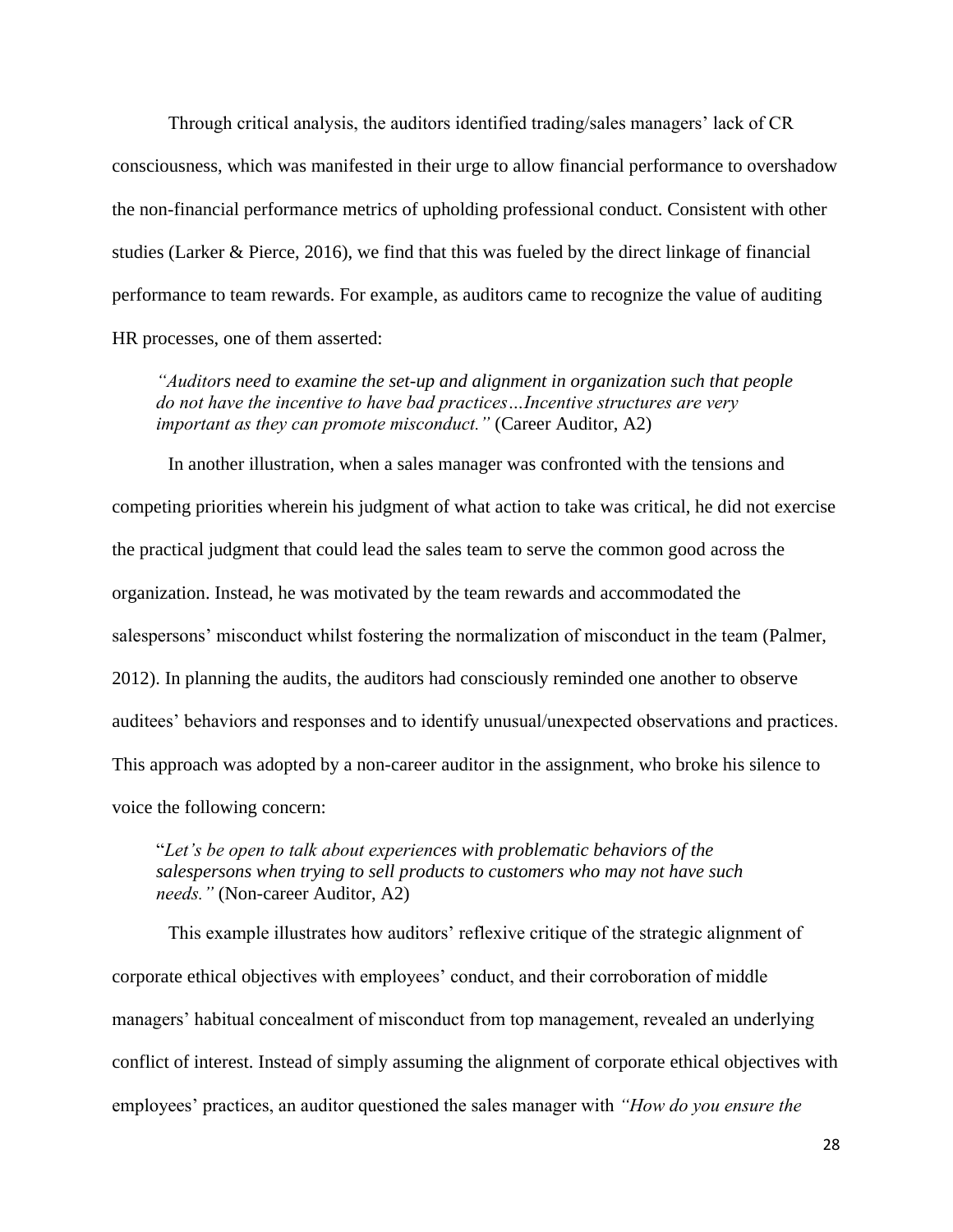*effective alignment of the organizations' ethical objectives and the salespersons' practices?"*

(Career auditor, A2). This critical question unveiled an unexpected underlying conflict of interest in the sales manager's role when he responded as *"I am supposed to strategize with my team to meet our targets so that we can get our team rewards. Yet, I am supposed to make sure that they did things with proper behaviors. How is it possible to do both?"* On the one hand, trading/sales managers had to role-model corporate ethical objectives in daily professional dealings. On the other hand, they were also expected to motivate employees to achieve financial targets for which, as managers, they shared in the team reward.

Practising reflexivity raised auditors' CR consciousness to identify the underlying conflict of interest that was 'silenced,' as affirmed in a non-career auditor's (A2) remark:

*"We always said that managers must be conduct conscious so that they can be aware of any hanky-panky of their traders and salespersons. But if we as auditors are not conduct conscious, we cannot point out managers' failure in their conduct risk management."*

The narrow scope of examination in the conventional compliance-based IA approach did not identify managers' non-escalation of unusual activities patterns that could signal inappropriate conduct. Similarly, when existing exception reports that could reflect employee conduct went unreviewed, the existing organizational silence went undisturbed (Bisel & Arterburn, 2012), thereby preventing a positive conduct culture change and public acknowledgement of misconduct (Cayak & Altuntas, 2017).

Trading/sales managers acknowledged that they reviewed reports pertaining to transaction amendments/cancellations, volatility of profits/losses and outstanding dormant portfolios monthly as required by procedural requirements. Auditors re-directed their reviews of management reports to individual traders with the aim to identify any abnormal activity because:

"*examining these reports from a trader's perspective could inform whether there might be transfers of profits/losses to the next months when excessive cancelled*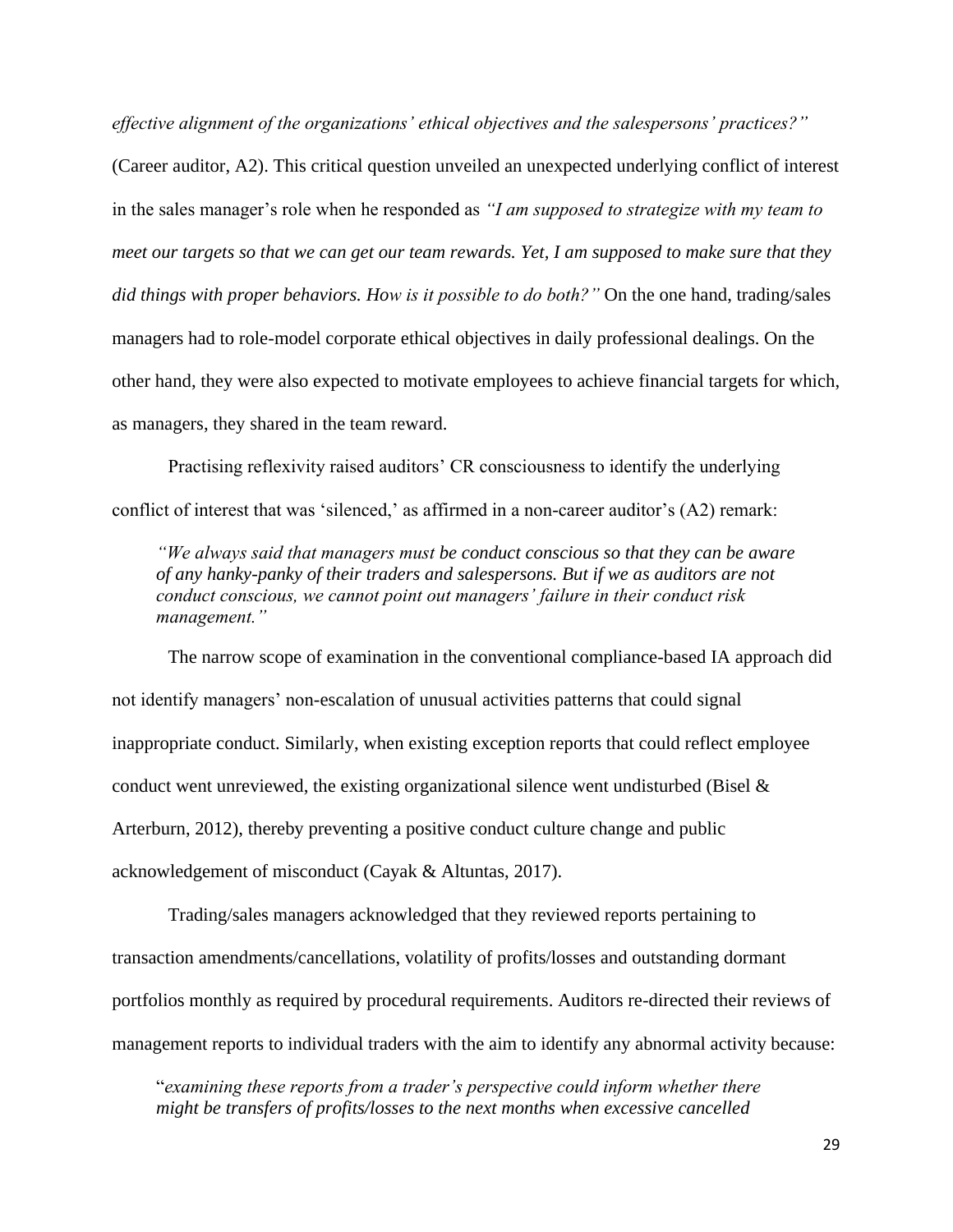*transactions were reinstated, implying a manipulation of profits/losses in reporting to management*" (Non-career Auditor, A1).

The assignment teams no longer accepted the managers' traditional practice of reviewing reports from the simple perspective of whether they aligned with policies and procedures. Instead, auditors leveraged the knowledge of how the trading/sales managers reviewed exception reports to pry into unjustifiably high fluctuations in profits/losses to assess if traders were undertaking prohibited activities. Being motivated to identify CR concerns, auditors' reflexivity guided them to speak out when identifying dormant portfolios that allowed traders to hide lossmaking or illegitimate transactions. This surfaced the 'conformance mindset' and entrenched assumptions which the previous compliance-based approach had nurtured.

#### **Developing agility and a reflexive mindset**

The absence of pre-defined auditing processes compelled auditors to reflexively acquire knowledge on the business environment and activities and on potential conduct issues and to develop auditing processes and implement investigations with deeper insights that could expand, extend, and enrich their perspectives on CR. This growing agility equipped the assignment teams to navigate the unknown in auditing CR with a mode of learning (Antonacopoulou, 2019) that connects sensibility (reasoning) sensitivity (emotions) and sentience (conscience). Auditors became energized to pry into new modus operandi to expose wrongdoing and misconduct. Herein auditors considered the CR implications of certain new regulations that had not been incorporated into the policies and procedures used by the trading/sales teams. Instead of being bounded by pre-defined auditing processes, auditors were activated to adopt different practices to analytically question the information provided by auditees and their managers and leverage the response of one question to ask the next in order to extract meaningful responses (Goldblatt & Band-Winterstein, 2016).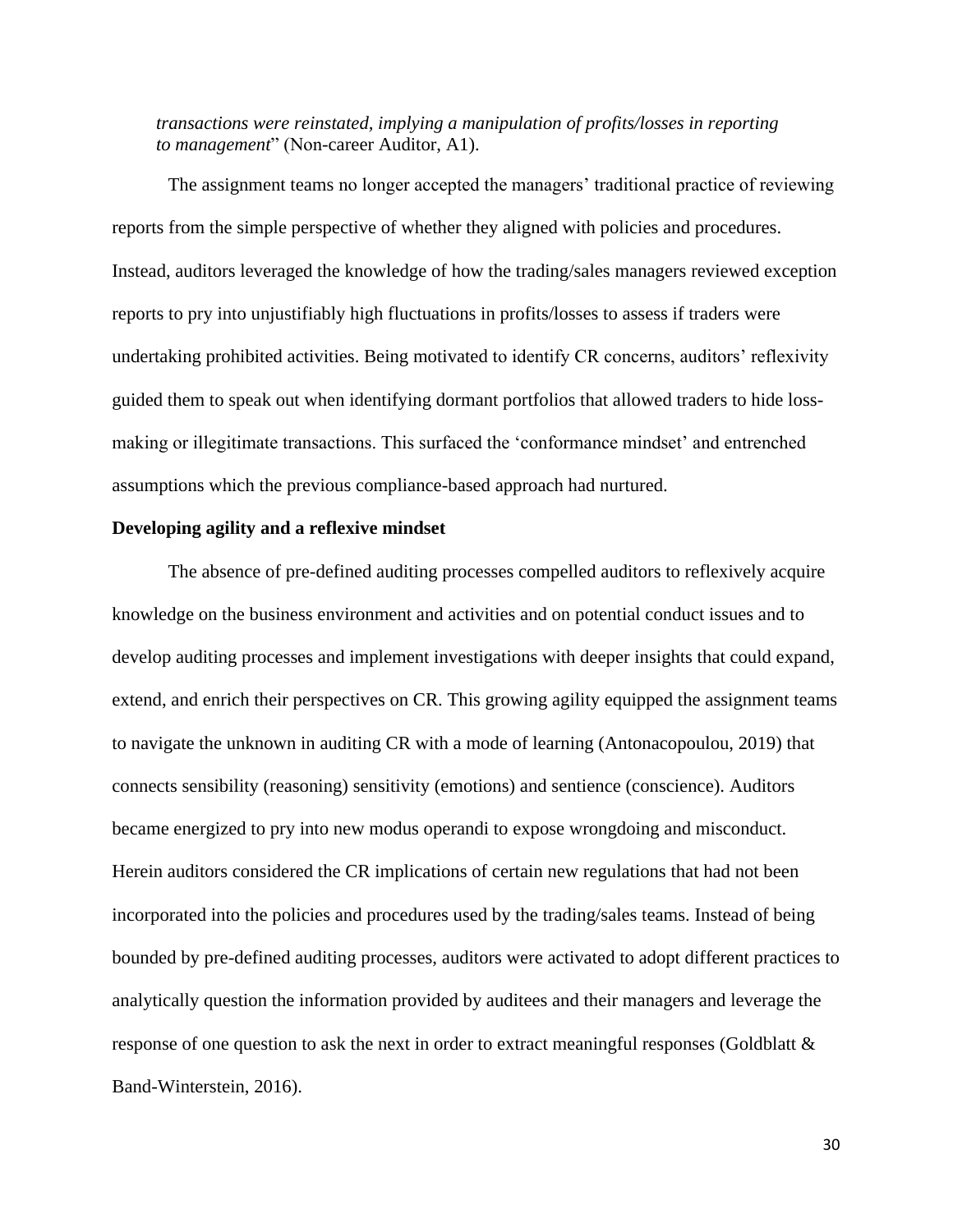When auditors noticed that the sales manager had focused his review of business reports for profitability levels derived from profit margins approved in policy and according to procedurally required production frequency instead of assessing the reasonableness of the profits against prevailing market conditions and fairness to customers, auditors recognized the lack of focus on CR. This was not just a critical incident, but a clear illustration that the common organization good was not being served and this is what caused auditors to readily scrutinize their assumption that compliance with policies and procedures could assure professional conduct. This helped the auditors to develop the agility to adopt new auditing processes to assess employees' conduct and questioned how the sales team could have made so much profit from customers despite unfavorable market conditions. Through this reflexive critique, auditors uncovered that salespersons overcharged the same customer for two years. Auditors rationalized that although applied profit margins were in compliance with policy, the profit margins were far beyond prevailing market rates and this could not constitute fair treatment for customers. Auditors' reflexive mindset led to the invalidation of entrenched assumption of compliance with policies and procedures which was held by management and had previously characterized the career auditors as well.

The assignment teams' versatility and openness were apparent as they nimbly moved beyond examining conventional processes and activities to tread on unexpected outcomes and new areas like Human Recourse Management (thereafter HRM) processes and individual practices. Their agility in superseding the previous emphasis on products and processes with people and their practices when auditing CR became a new aspect of the auditing practice. As auditors reflexively discussed auditees' responses, they were jolted out of their entrenched assurance that compliance with policies and procedures could assure professional conduct. This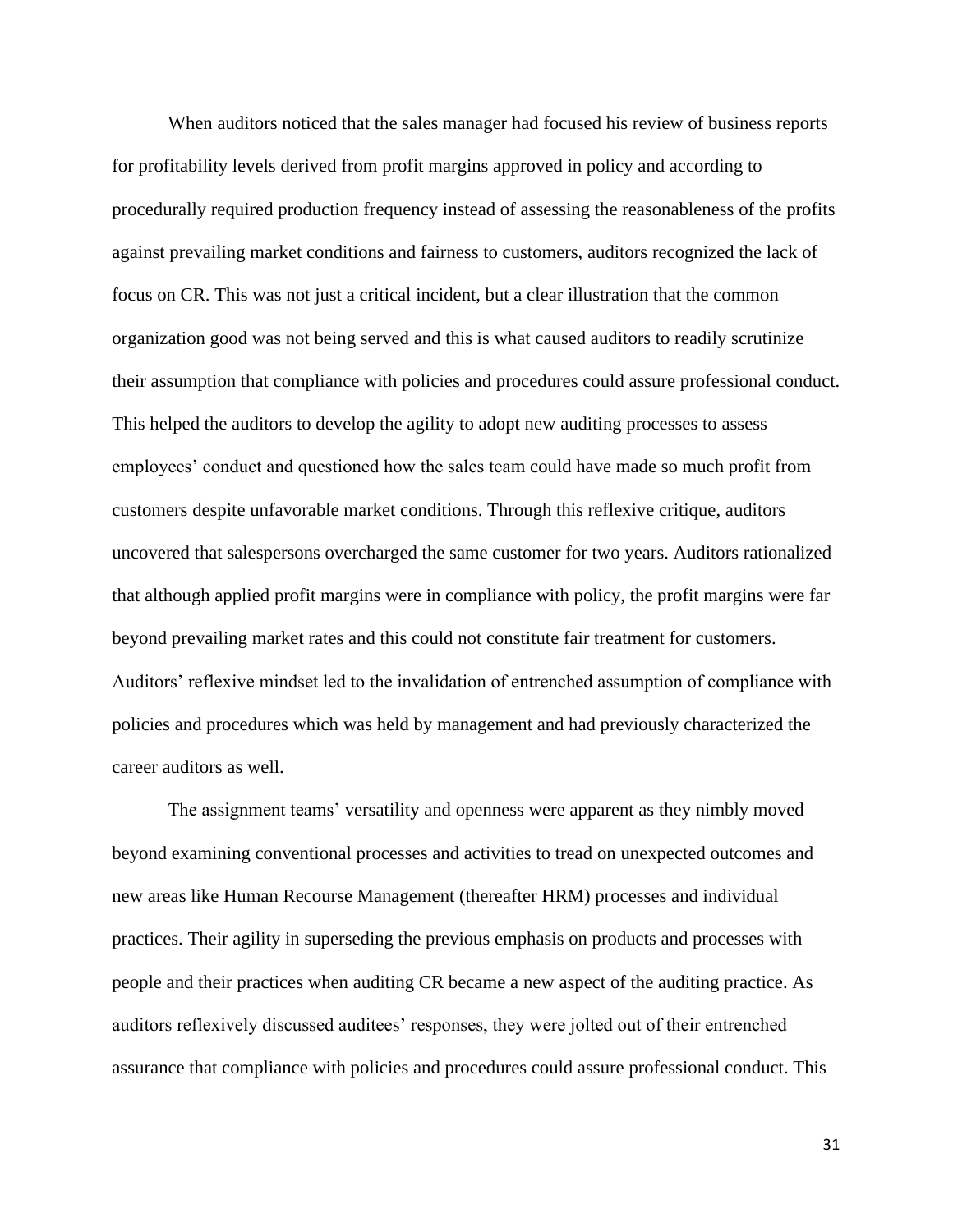jolting or conscience pricking as we referred to earlier in our analysis, is captured in one auditor asserting:

*"I now realized that auditing conduct risk involves…critical reflections and questioning and little of checking for compliance with policies and procedures. Our professional training during the Sarbanes-Oxley era has shaped our thinking which we now have to let go. It's quite a humbling experience to learn as I perform this assignment."* (Career Auditor, A2).

Auditors' growing ability to appropriately question and overcome their fears of uncertainties as they exposed themselves to one another's different perspectives and contrarian views on conduct issues enhanced their capacity to 'see' CR, an example of the spur to reflexivity of 'thinking together' (Pyrko et al., 2017). This reduced personal and progressively collective blindness which previously hindered receiving new knowledge (Cunliffe, 2003). The growing recognition of the multiplicity of CR heightened the assignment teams' courage to assess unfamiliar HRM processes transversally, auditing CR across departments and processes and superseding the conformance mindset and extant assumptions. This was a fundamental shift to instigating a values-driven approach to professional conduct that is now guided by a 'reflexive mindset'.

## **Co-existence of professional independence and immersion**

A reflexive mindset enabled the assignment teams to uphold their professional independence while immersing in auditees' activities to understand them*.* Career auditors acknowledged that they *"did not have sufficient business knowledge and consequently business management did not always respect them. Hence they need to engage auditees more extensively to know the business activities better."* (Career Auditor, A1). Increased interactions with auditees help auditors acquire contextual knowledge essential for auditing CR, but in conventional practice deepened auditor-auditee relationships are discouraged because they might conceivably compromise auditors' professional independence, coloring their professional lens as they pursue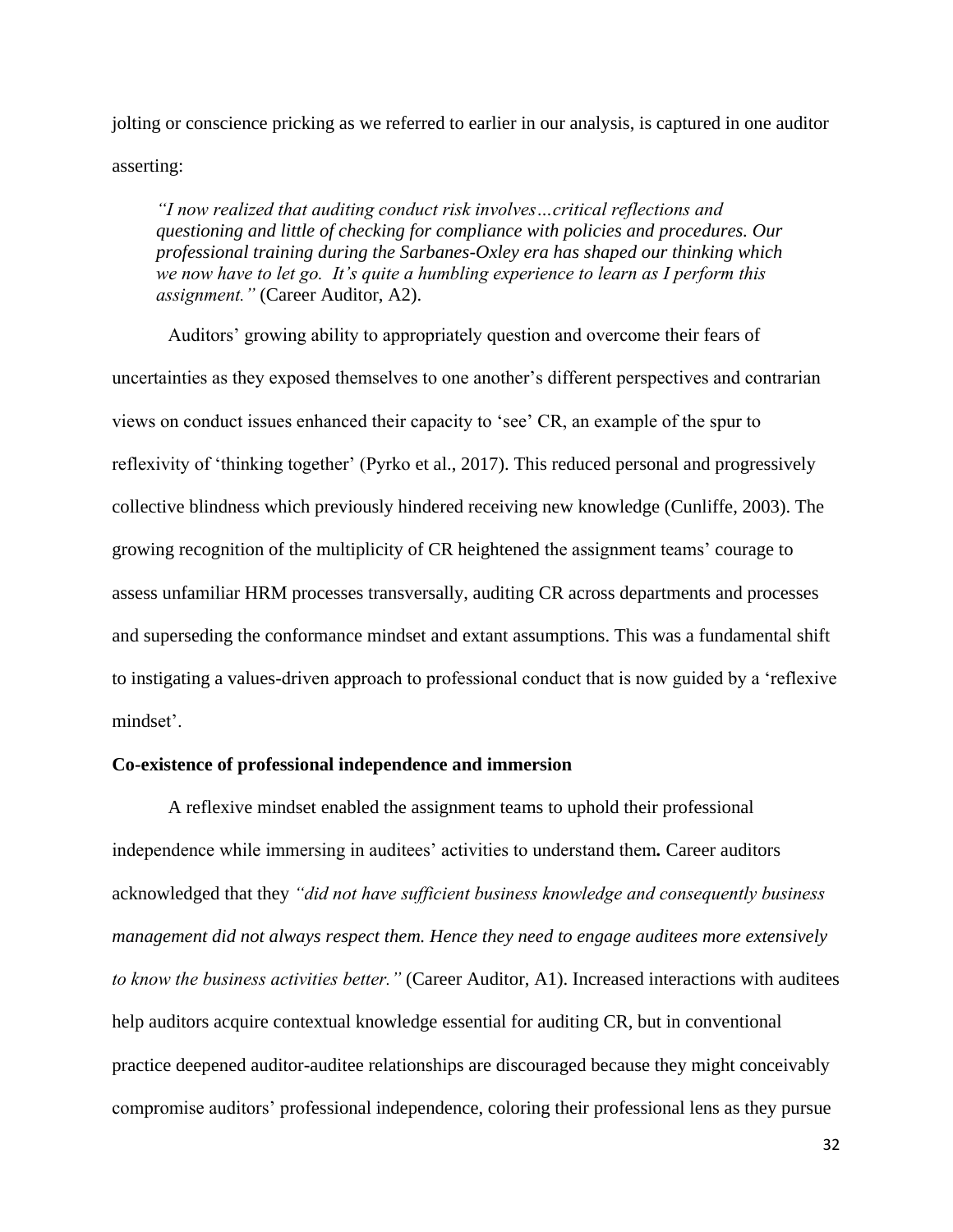sensitive conduct-related information. In contrast, the auditors' reflexivity promoted in this study helped balance their immersion in auditees' daily duties while also upholding professional independence. Figure 3 illustrates the balance of professional independence and immersion in auditees' activities when practising reflexivity in the new conduct-focused auditing approach.

#### -----Insert Figure 3 here-----

By practising reflexivity auditors could examine data critically and consciously disallow perceptions and experiences to interfere with their understanding and interpretation of data from a CR standpoint. This experience awakened in auditors the importance of a reflexive mindset in clarifying and reinforcing their professional mandate and responsibility so as not to succumb to undue considerations while auditing CR.

In the reporting and appraisal phase, auditors reflexively evaluated their personal attitudes and practices when using compliance-based versus conduct-focused IA approaches. By exercising reflexive critique, auditors realized for the *first time* that the lack of CR consciousness, contributed to trading/sales managers' and employees' misconduct, could similarly affect their own effectiveness in auditing CR:

"*if we as auditors are not conduct conscious, we cannot point out managers' failure in their conduct risk management role*" (Non-career Auditor, A2).

*"to raise conduct issues and to put it down in the audit report…calls for having that awareness [of conduct risk] among us and talking about it and making sure that issues can be raised."* (Career Auditor, A2).

"*The main thing is everybody should keep in mind what is conduct risk…we always think about what can be interpreted as conduct risk.*" (Non-career Auditor, A1)

Previously, a lack of CR consciousness meant auditors were not prompted to look out for unanticipated conduct issues and challenge business management's perspectives on potential CR exposures. This contributed to their past failure to address CR and arrest misconduct, including their own professional "misconduct" as illustrated diagrammatically in Figure 4.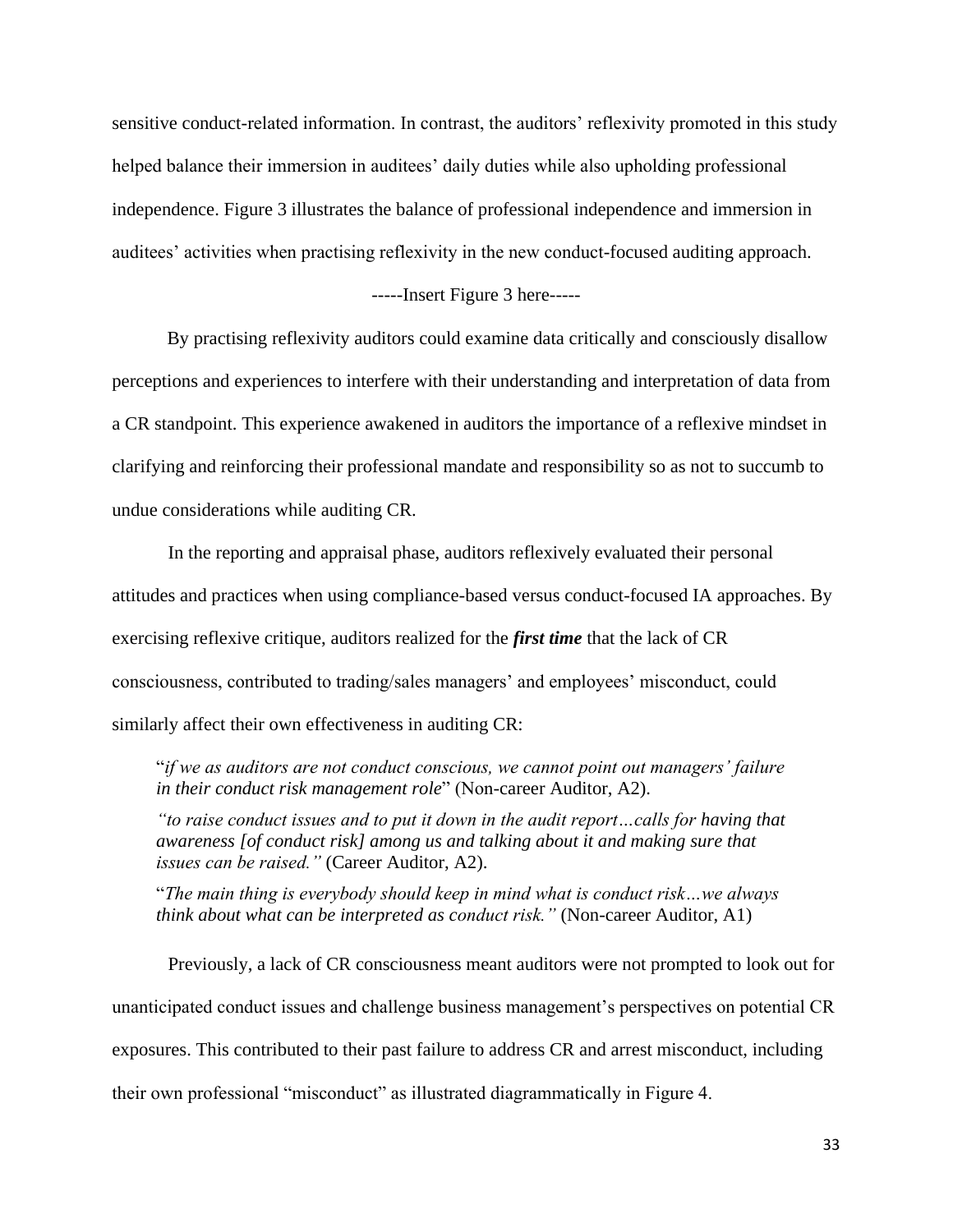-----Insert Figure 4 here-----

Cultivating a reflexive mindset awakened their sensibility and sensitivity to CR recognizing the pertinence of practising reflexivity and the shift in their perspective, including their self-reflections, prompting their new stance as summarized in Table 4. This new stance signals that a reflexive mindset can be defined as a positioning to surpass existing perspectives and versions of reality maintained by current practice and engage in conscious and agile ways of reconfiguring IA to serve the organization's well-being. In this context, the common good is the repositioning of auditors, auditees and customers as a collective with the shared interest and priority to alleviate CR. Doing so improves the quality of their relationships and elevates it beyond merely co-existing, but co-creating the conditions that enable them all to flourish, and the organization to maintain its reputation and value.

-----Insert Table 4 here-----

# **DISCUSSION**

The findings show how a reflexive mindset accentuated auditors' CR consciousness and contributed to a reconfigured, conduct-focused IA practice, expanding their agility to extract corroborative evidence on employees' unusual conduct. The reflexivity guiding IA practice drew auditors closer to identifying the misconduct and CR sources, which were the objectives of the field assignments in this AR intervention. They were better placed to recognize the differences in auditor attributes within the two IA approaches and to make informed choices in departing from a compliance-based approach in favor of a conduct-focused IA approach.

## **Shifting from 'internal policemen' to reflexive collaborators**

Traditional audit training has produced auditors who focus on compliance with policies and procedures and are typically perceived as the organization's 'internal policemen'. They do not normally examine activities with a focus on "the behavior in governance, the behavior of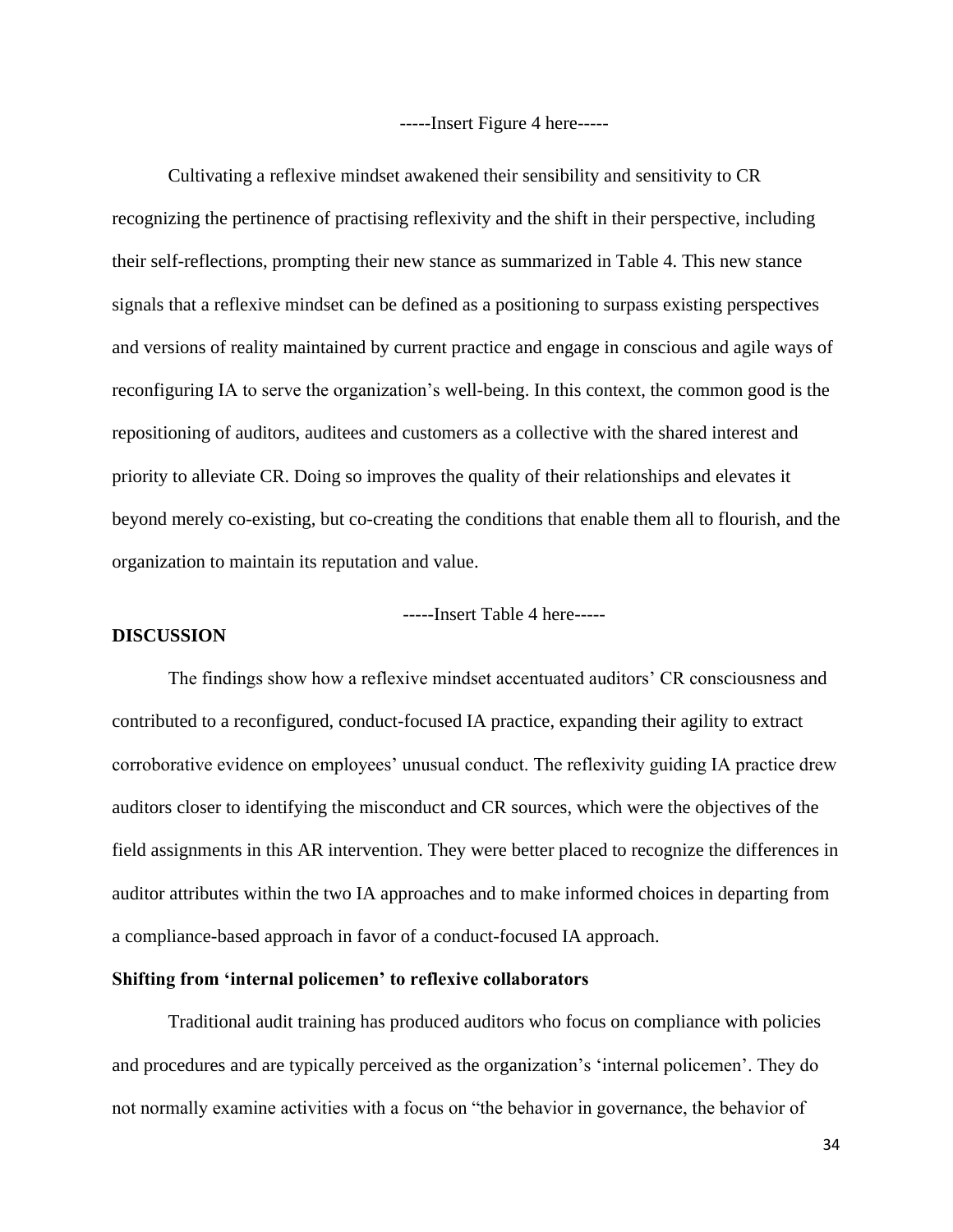management and the board, the skills, the abilities, the capabilities of the board and the nonexecutives" to ensure the effective identification and mitigation of CR risks (Chambers & Odar, 2015: 39). With such a conformance mindset, auditors are typically unable to distinguish misconduct when the definitions of right- and wrong-doing are masked by common market practices (Palmer, 2012). They tend not to perceive CR as a strategic risk in business activities (Spira & Page, 2003). Continued focus on checking for observance of rules reinforces auditees' perception of auditors as 'policemen' and thereby limits auditees' interactions with auditors to just responding to the latter's questions on whether they "comply" or "do not comply" with policies and procedures. Auditing CR with this approach does not allow auditors to earn the trust of auditees so as to establish collaborative relationships and draw out tangible and intangible data from sources that may not be apparent in a changing environment (Deloitte, 2014).

In contrast, the identification of misconduct and potential CR in the field assignments of this study demonstrates the contribution reflexivity can make to effective auditing of CR. A reflexive mindset brought critique to identifying root causes and placing the common good (in the sense of wider organization well-being) as a foundation for conducting their IA practice. It encouraged auditors to break silence and voice CR concerns. It strengthened their agility to look beyond the familiar; to question accepted practices from auditees and to suspend their own judgements (Bolton, 2010). A reflexive mindset also better enabled them to navigate the balance between immersion in the business context and sustaining their professional independence. This urged auditors to replace their formal 'policeman' approach with a collaborative orientation committed to strengthening the CR management framework through frequently convening informal and open communications with auditees. This step opens communication channels that promote transparency in sharing and positions auditors closer to auditees to earn their trust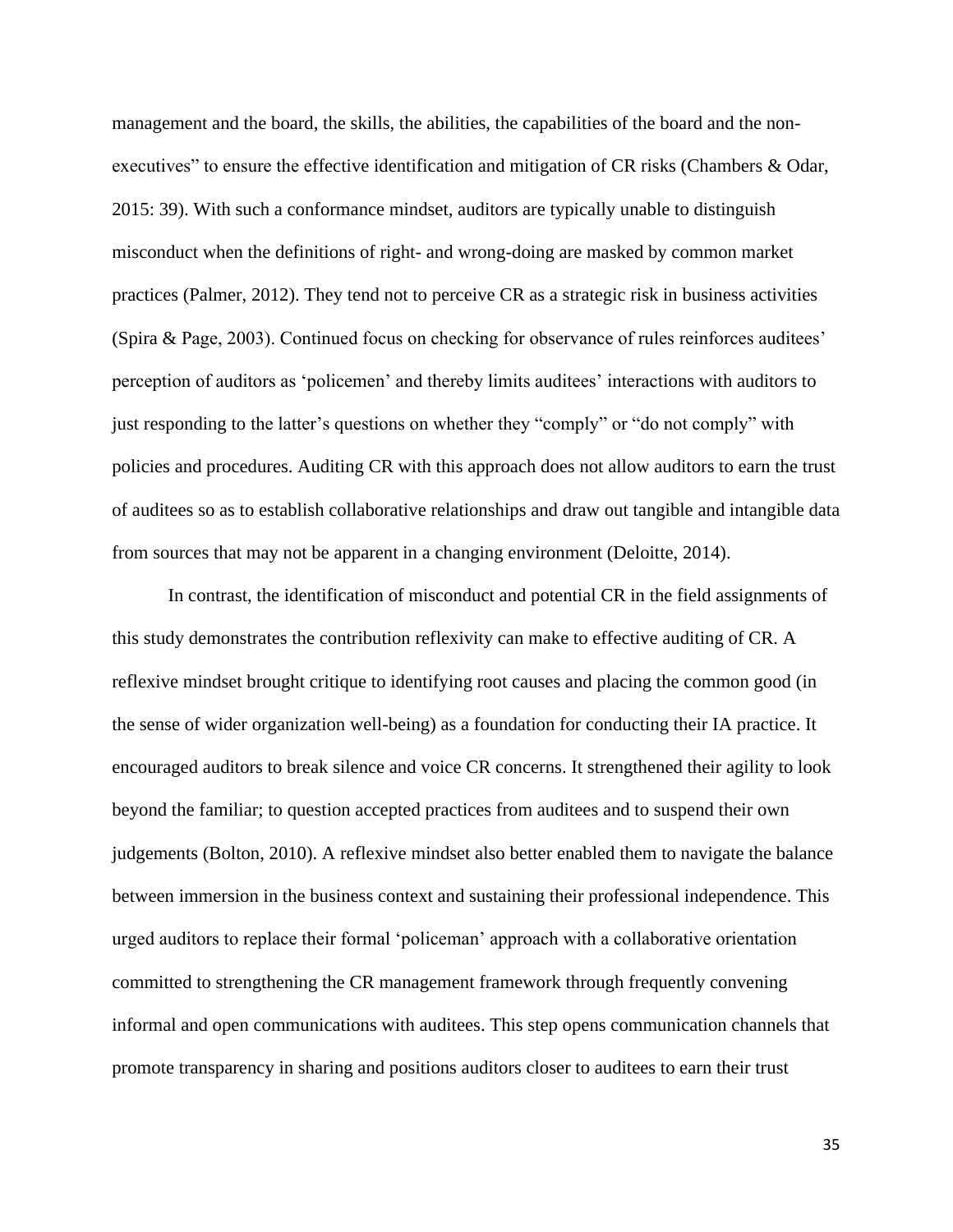(Ma'ayan & Carmeli, 2016; Verhezen, 2010). Exploration of conduct issues through practising reflexivity in an evolving operating environment fosters the agility that transcends existing knowledge and facilitates the acquisition of deep knowledge of business activities (Bowlin, 2011) with a heightened appreciation of ethical dilemmas in employees' daily interactions with customers. This emerging holistic understanding better enables analytical examination of trends that can signal where CR resides. Through reflexive critique and dialogue auditees and auditors can jointly reach insights on how organizational silence on conduct issues enables misconduct to be camouflaged and remain unacknowledged and unaddressed, as previously happened.

#### **Developing a Reflexive Mindset**

Embedding reflexivity as a catalyst for reconfiguring IA practice, as this paper attests, can lead to breakthroughs that extend beyond revising policies and procedures. Reflexivity as part of the ongoing and systematic review and reflection of action is not only an interventionist approach to address deep seeded cultural issues. It is also, as we have found, a powerful and meaningful approach for supporting transformative changes to professional practice with potentially far-reaching consequences for customer and organizational well-being. Auditors' reflexivity was developed through the experience of working in diverse assignment teams, with peers who were encouraged to question their conduct (the collaborative inquiry group), and with the AR inquiry that facilitated cycles of action and collective reflection (Raelin, 2001; Vince & Reynolds, 2009) or 'thinking together' (Pyrko et al., 2017) to sharpen up practical judgement.

The auditors who participated in the two field assignments experienced directly the transformation of the IA approach and its impact in averting misconduct and wrongdoing, by increasing their agility to perceive and understand ambiguity and ethical dilemmas in the business, and extending their capacity to respond by honing their practical judgement to be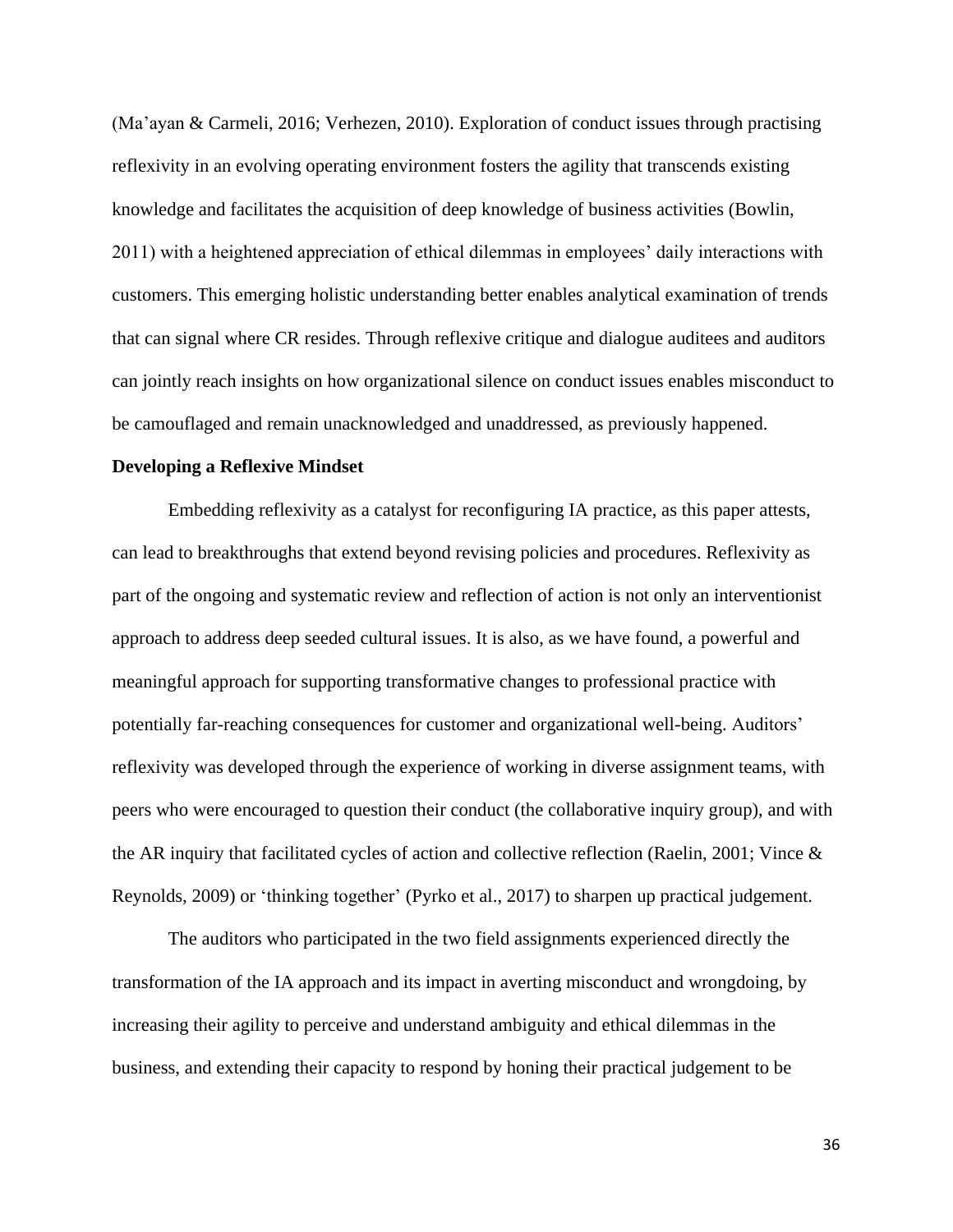accountable and responsible for the intended and unintended consequences of their action choices. Auditors acknowledged the contrasting outcomes derived from the adoption of a conduct-focused, rather than compliance-based IA approach, with reflexivity central to their new practice, as illustrated in Figure 5. Practising reflexivity enabled auditors to uncover how the salespersons had been overcharging customers for the past two years whereas this was not detected in previous compliance-oriented audit assignments on the same activity. With the conformance mindset, auditors were focusing on conventional risks like credit and market risks and how these were managed through employees' compliance with policies and procedures. This assumed a stable operating environment where using pre-defined auditing processes to conduct audit assignments was deemed sufficient.

#### -----Insert Figure 5 here-----

A reflexive mindset promotes auditors' self-discipline to regularly examine their own assumptions, values and emotions for signs of compromising professional independence in conflictual situations and to overcome it to ensure the credibility of audit deliverables to prevent the loss of IA professionalism (Christopher, Sarens & Leung, 2009; Roussy & Rodrigue, 2018). This is critical as auditors seeking to increase their business knowledge and auditees' concerns through more intensive interactions with auditees might be influenced by auditees' challenges, leading to empathy for auditees with compromise in professional conduct.

This extends our understanding of reflexive practice and its impact, beyond supporting critique as previously understood. We learn from our study that taking a stance, as central to critique reorientates the attention to a greater appreciation of the power of co-creating knowledge for impact (Antonacopoulou, 2019). Doing so addresses the criticism that justifiably needs to be afforded to individual reflexive critique itself. The initial framing of reflexive critique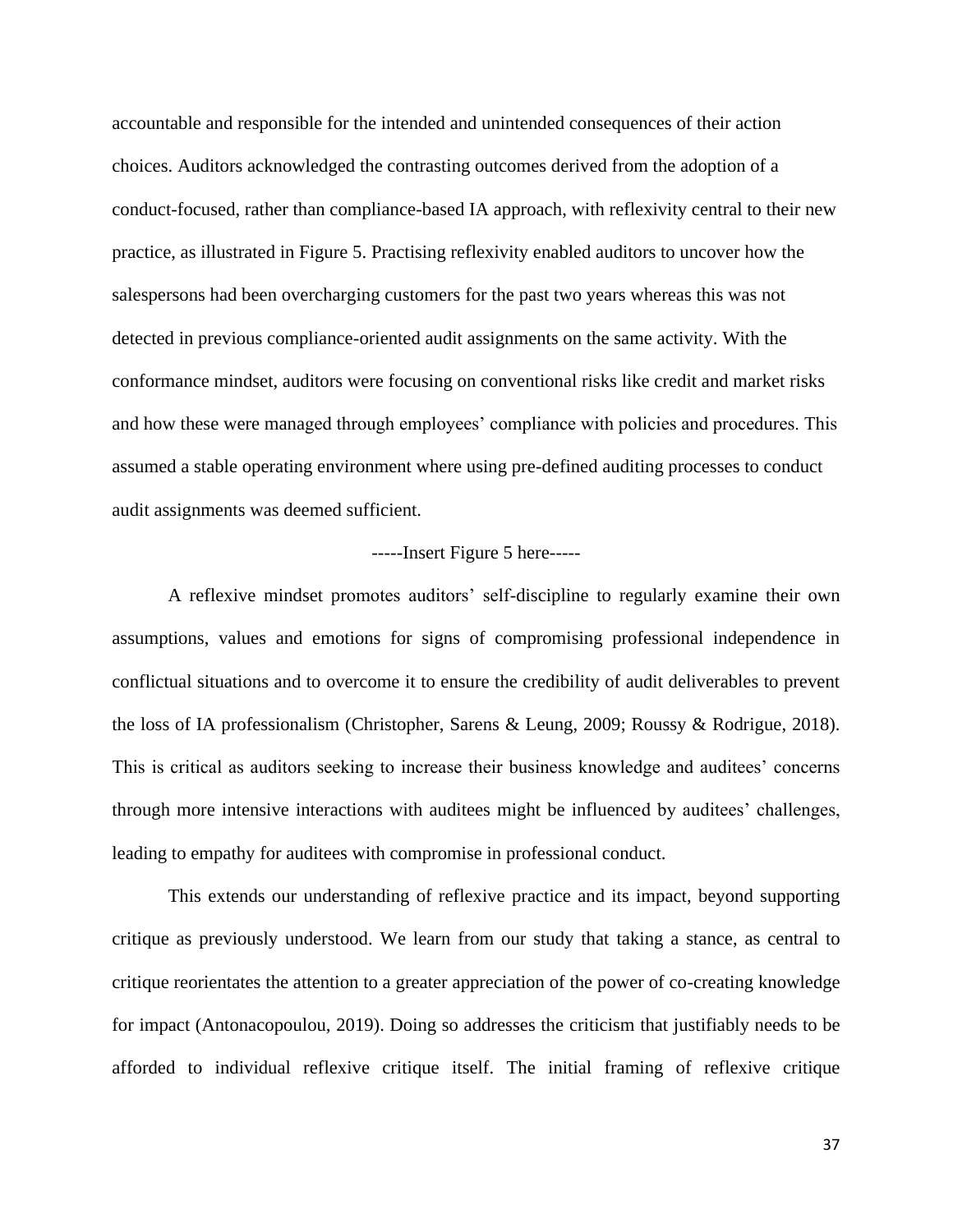(Antonacopoulou, 2010) already places new forms of critique (the critique of identity and critique of simplification) as central to reflexivity. These forms of critique not only extend critique beyond skepticism, power and political dynamics. They embed as central to critique the ongoing creation and co-creation of personal and collective flourishing as underpinned by their interconnection.

We position this key finding as an extension of the attention given in recent debates to the value of a 'growth' versus a 'fixed' mindset. According to Dweck (2016), two types of mindsets tend to characterize how people see themselves and others, depending on whether they see their current qualities and capabilities (such as intelligence, competence, etc.) as static and deeply ingrained (fixed mindset) or fluid and capable of development (growth mindset). In this study, the auditors' agility in performing the assignments with reflexivity promotes a "growth mindset" (Dweck, 2016), changing the IA approach to one that relevantly addresses emerging CR. In contrast, a fixed mindset would induce auditors to avoid challenges by sticking to the conformance 'checklist' that characterized the old compliance-based IA approach. A growth mindset emboldens auditors to sharpen their practical judgment to consider novel complexities and uncertainties as these emerge. These dimensions are central to the conduct-focused IA approach and goes beyond the familiar sources of CR and forms of misconduct. By incorporating reflexivity as a pathway for individual, team and organizational learning the reconfigured IA function reforms also corporate governance.

#### **Limitations of Reflexivity and of This Study**

In this paper, we have shown how reflexivity can mobilize transformation both of management practices and the mindsets underpinning them. The impact of reflexivity shows what is possible. Indeed, in this context of ongoing uncertainty and shifting operational conditions reflexivity can provide a sense of balance, especially when it is underpinned by a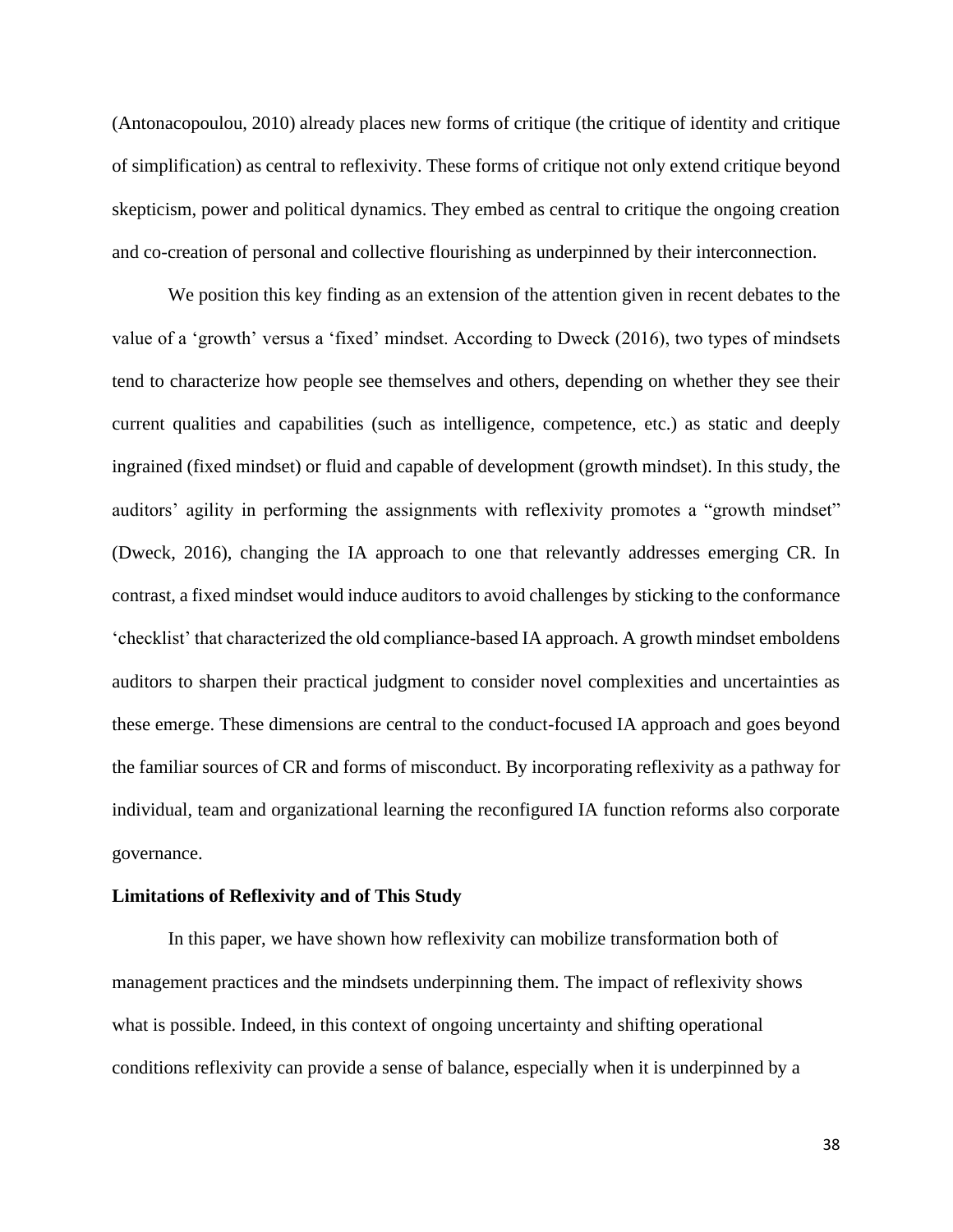stance that promotes responsibility and accountability to the intended and unintended consequences of action. Reflexivity recognizes that the auditors remain flawed humans (like all of us), but encourages them to examine and address the possible behavioral manifestations of these flaws in themselves and others.

In making claims for the benefits of a reflexive mindset in addressing CR and lessening misconduct we do not pretend reflexivity is a panacea either for eliminating organizational scandal and wrongdoing or for achieving human flourishing. We are conscious that the causes of organizational misconduct are complex and as much structural as they are to do with individual agency. Nevertheless, within the capitalist system in which IA acts as one line of defense for corporate governance, we agree with others such as Cunliffe  $\&$  Ivaldi (2021) that it is still meaningful to hold a concern with the ethics and character of professional practice, and to seek improvements to the practice of IA as offered by reflexivity. By no means do we intend to imply that reflexivity is a 'silver bullet'. It merely demonstrates that beyond competence, the character of a practice is underpinned by the conscience with which it is performed. A mindset is but one way of demonstrating such consciousness. We are therefore mindful of the limitations of our study, and outline them below as a mark of our own reflexivity.

Our study focused on the specific profession of IA, in a particular industry context, and involved a small number of participants, all of which prompts us to be equally reflexive in acknowledging the limitations of our research. We do not pretend that the findings can be generalized empirically; however, we do suggest that they may have potential transferability to the education of managers in their governance role and other business professionals who satisfy the criterion of 'this seems familiar and echoes my experience'. An implication for future research would be to conduct a similar participative, action research study with members of other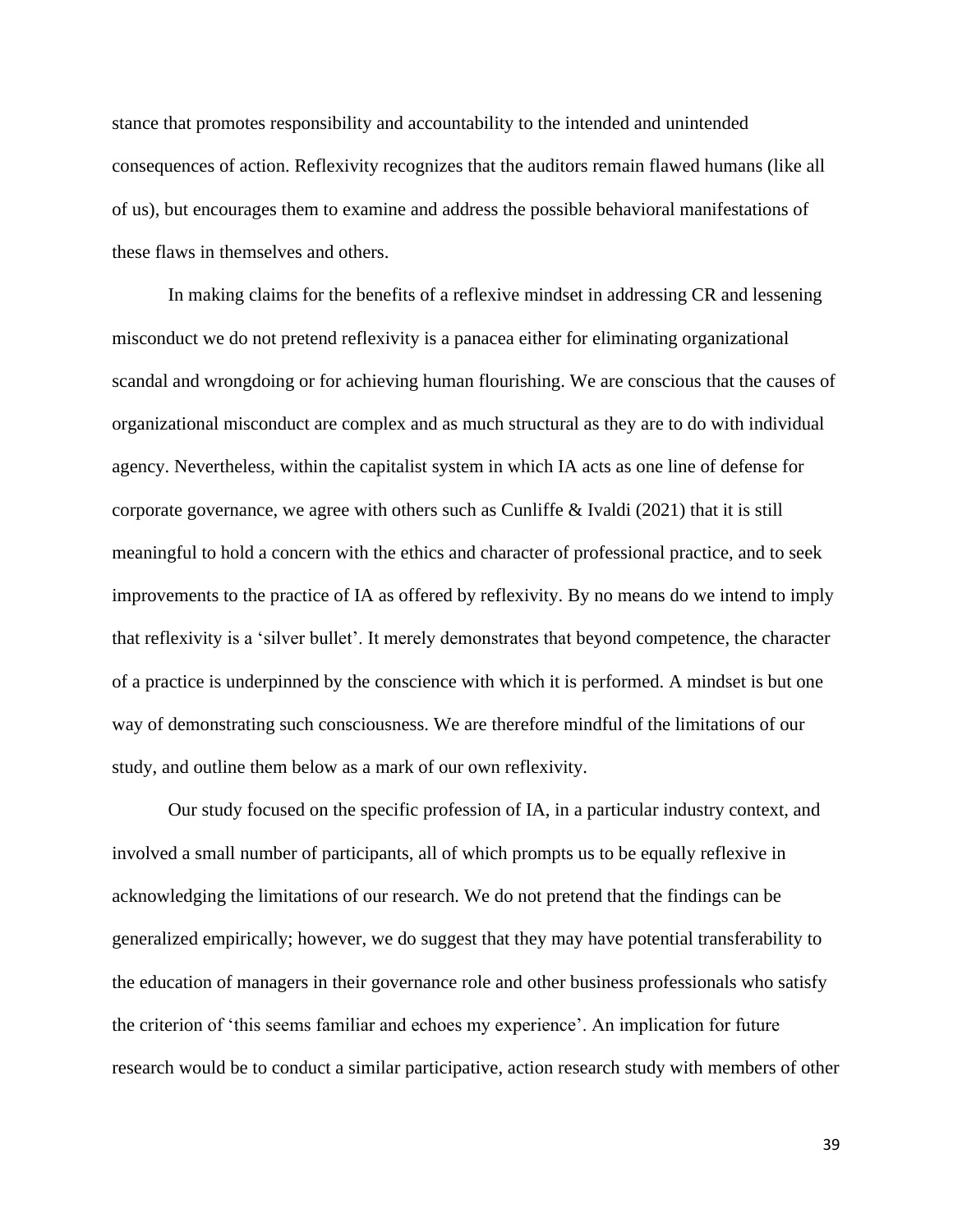professions, seeking to explore how a reflexive mindset might develop their professional practice.

Though the change presented in this study may be small-scale, it is still value-adding in signaling what is possible to help support the reconfiguration of professional practices to keep them robust. Moreover, it signals the need to go beyond simple compliance or conformity as a pragmatic response to the ongoing conditions (such as performance pressures, short-term orientation, compliance) that often hinder improving actions. There is scope to continue this research and capture longitudinally the impacts that embedding a reflexive mindset may generate, which may extend well beyond what we have reported in this paper.

This makes us all the more aware of the impact of a reflexive mindset in our own research practice. We recognize that to practice what we preach, throughout the research and in distilling the findings we had to remain consciously open to critique and ongoing refinements in our understanding of reflexivity as a practice, and the way a reflexive mindset has guided our commitment to attend to professional misconduct (in IA and beyond) not least by ensuring that what we present here is accessible and useful to both educators and practitioners. This is integral to the meta-reflexivity central to the way we guided ourselves throughout the research and the development of the thesis of this paper. Namely, when promoting reflexivity we must question whether we are being reflexive enough in critiquing reflexivity itself, recognizing it is not a panacea. As this study shows, however, reflexivity can be an important catalyst for reconfiguring practices like IA.

#### **Implications for Educating Management Professionals**

Our findings raise several important implications for the way management professionals – such as internal auditors – are educated to conduct themselves and sustain their professionalism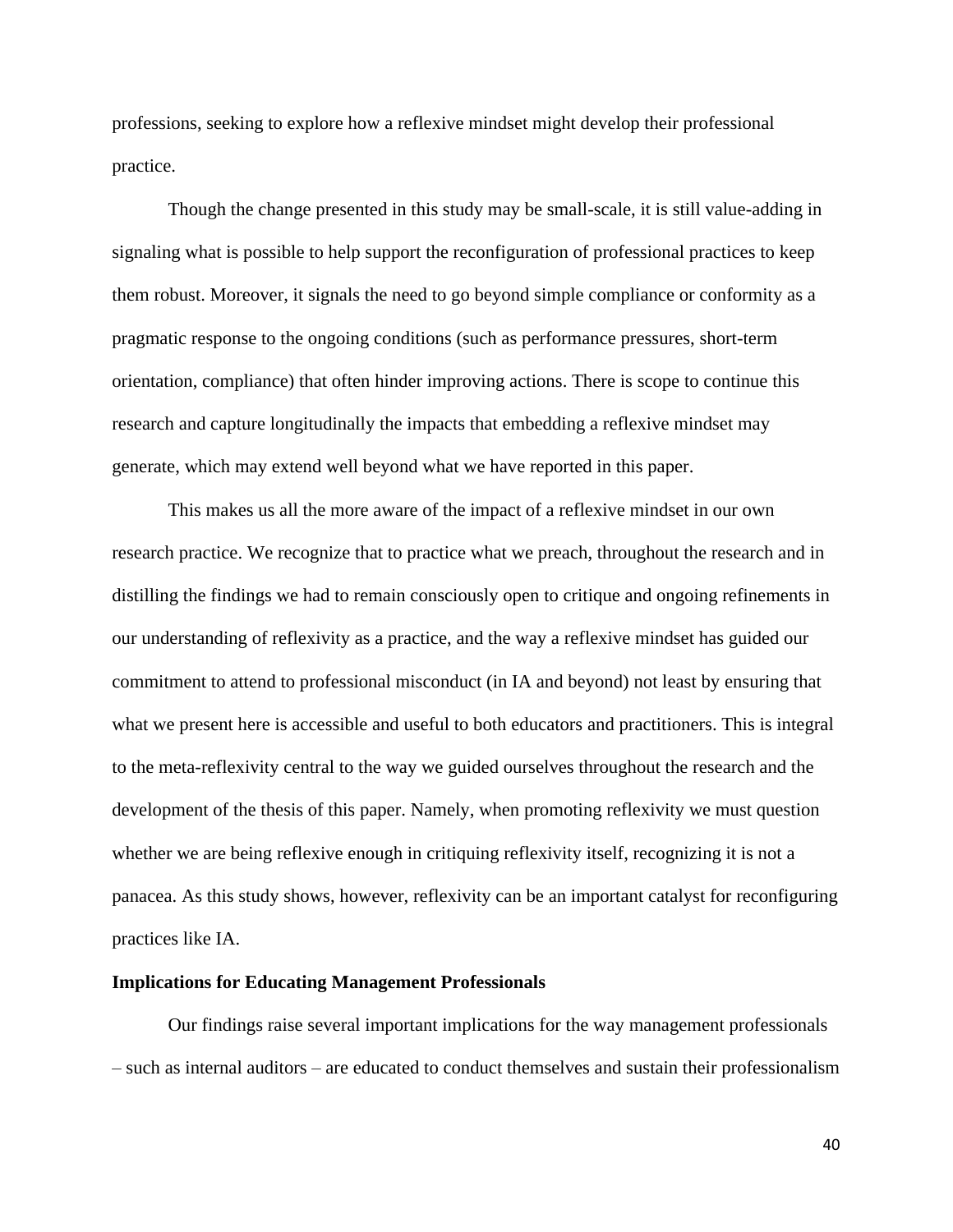through their independence. Equally, we see implications for teaching and learning of managers more generally in their governance role to promote the cultivation of a reflexive mindset. Our findings encourage educators to embed and cultivate reflexivity in professional /executive education by adopting a pedagogical practice such as critical action learning (Trehan & Rigg, 2015; Antonacopoulou, 2018, Rigg, 2021), where peer support stimulates critique that fosters collaborative inquiry (akin to Pyrko et al., 2017, 'thinking together') and sharpens practical judgement. Entry level IA education can also incorporate such approaches as a means of introducing learners to reflexivity and thereby provide a safe space to problematize and embrace complexities in organization governance and risk management issues in order to reach the root causes of these issues.

Other professional work-based learning, such as internships and shadowing assignments, can provide further opportunities to engage not simply in reflection on practice, but also in reflexivity, so as to develop learners' understanding of the distinctions between conduct and compliance focused auditing and the benefits of arresting CR. Educators will need to consider how the complexity and ill-defined situations of IA practice can be introduced to students, for example through company visits, living stories and dialogue with those whose reality becomes the focus of critique. This would help students learn to understand organization paradoxes, whereby competing organization priorities can simultaneously require ethical behavior and incentivize misconduct. Contemporary case studies and live work-based assignments can also be used to introduce real-life ethical dilemmas into auditors' education to sensitize them to the dayto-day challenges faced by professionals in the interplays of people, processes and politics. An orientation towards 'embedded ethics' where professionals 'understand and live' ethical values in their own practice (Cunliffe & Ivaldi, 2021) would equip auditors to focus on the equally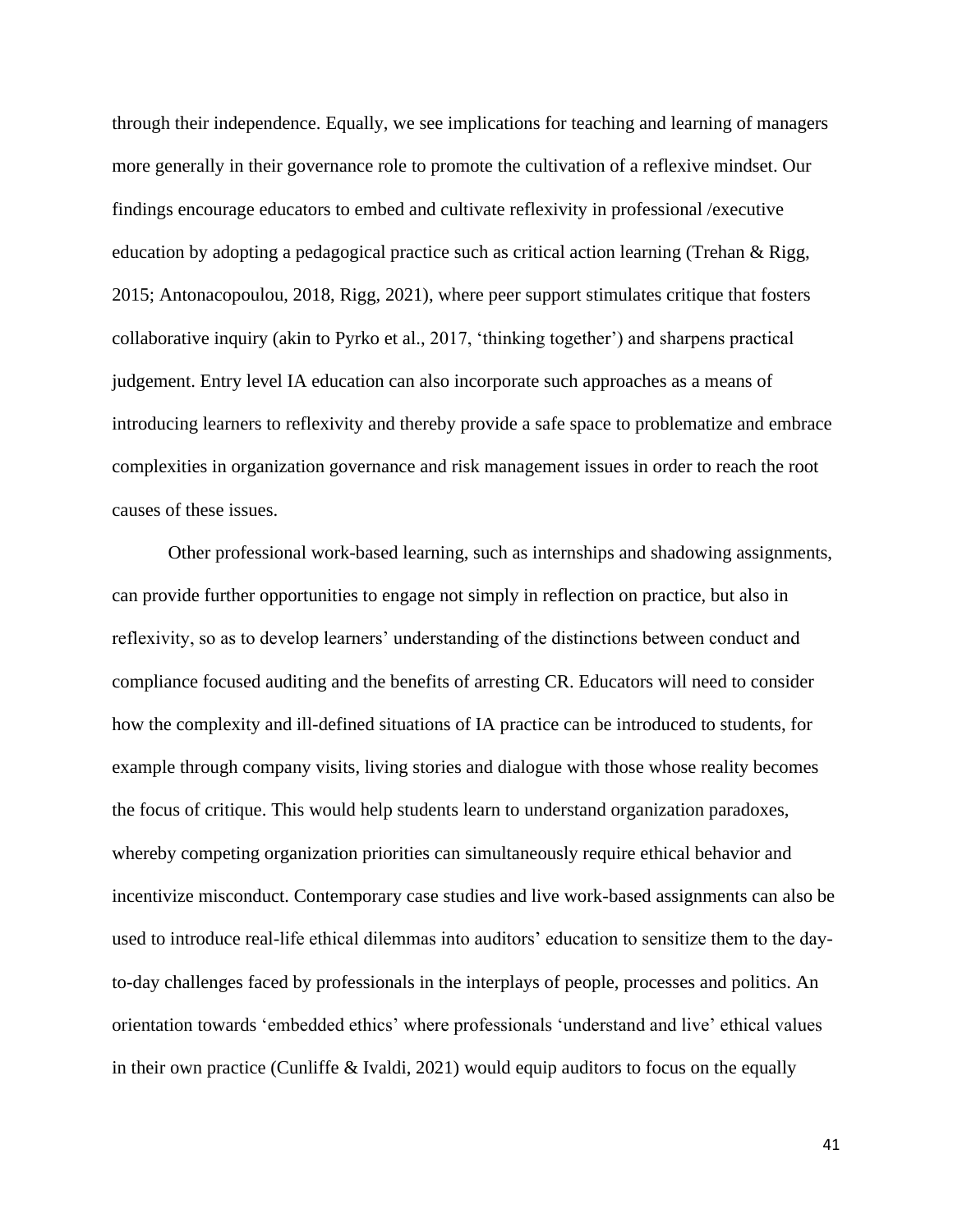important aspects of auditees' sentiments and sensitivity to performance appraisal and rewards, as well as the underlying politics, instead of just assessing issues superficially relying on reasoning (sensibilities) as found in check lists and compliance orientated approaches.

A further practical implication of our study concerns the design of assessment. To achieve the learning outcomes of reflexivity, capacity for collaborative dialogue and ability to comprehend ambiguity, assessment tasks must include challenges which confront learners with their assumptions and taken-for-granted ways of acting. This means going beyond the normative testing of factual knowledge and analytical ability, to include opportunity to work with professional dilemmas and paradoxes which form, as we show in our study, a basis for practising reflexivity. This means that aside from critical incidents and crucibles, learning that is orientated towards serving the common good (at the interpersonal, organizational and/or societal levels) can become a powerful means of advancing the responsible management learning agenda (Laasch et al., 2020). There is also little that is so potent for developing the ability to collaborate in diverse work teams as the experience of engaging in diverse learning teams and having that work assessed (Trehan & Rigg, 2014). In this sense, we are in accordance with Holt's (2020: 597) advocacy, in the spirit of Hannah Arendt, that management education should create space "for thinking, for considering traditions anew, for wondering whether things might be otherwise" so that, as Huber and Knight (2021) also echo, they not only think but also feel differently. This would mean audit education that promotes going beyond sensibility (reasoning) and sensitivity(emotions), to embrace sentience (conscience) which is at the core of reflexivity. In this respect, learning to develop one's personal and professional identity is not a simple instrumental introduction to existing traditions and accepted practices, but raises questions of meaning and conscience. Audit education needs to cultivate in auditors the openness to adapt and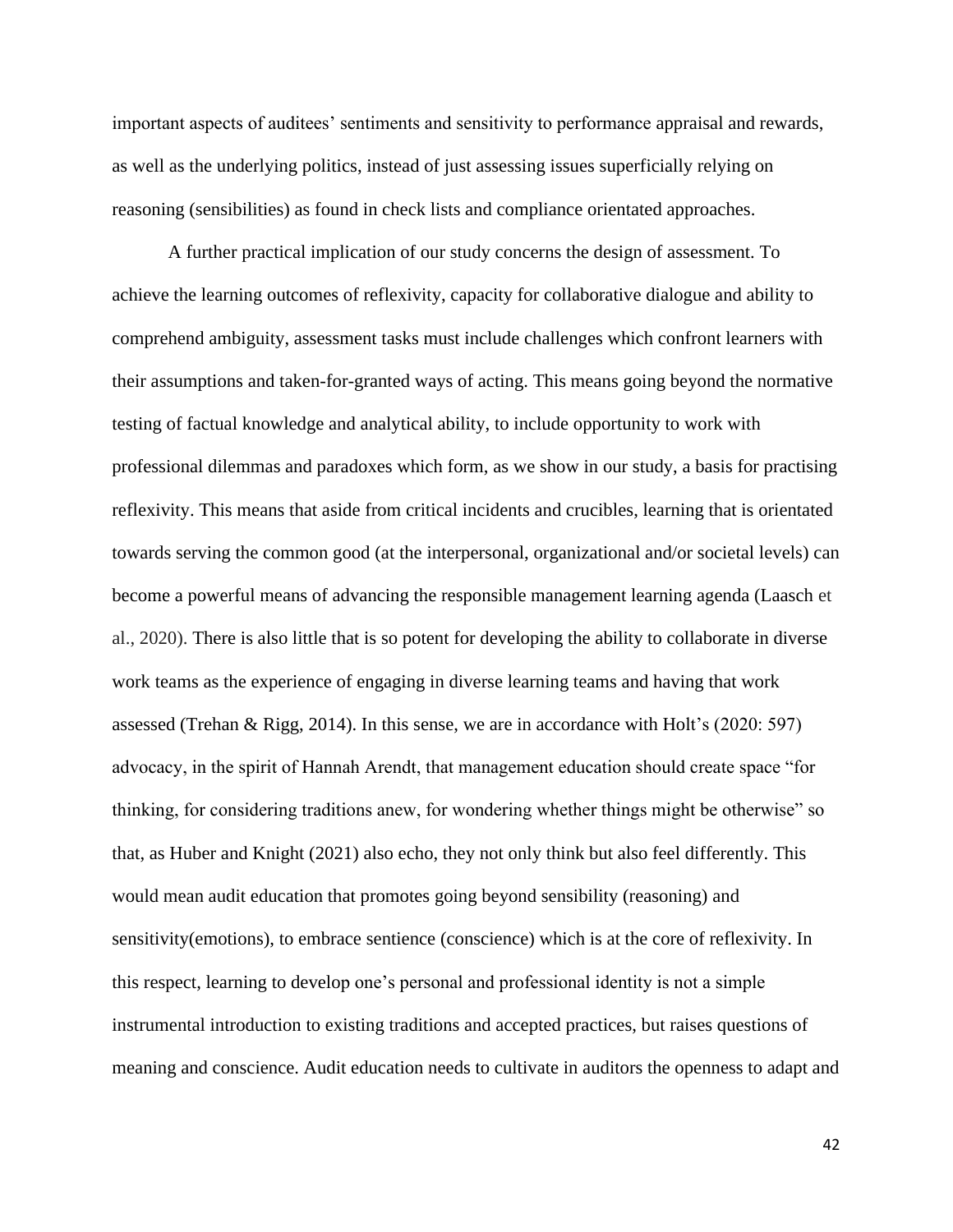adopt new and contrarian perspectives as the environment evolves, enhancing their readiness to improve the traditional auditor role of "telling others what to do" through the issuance of audit recommendations.

Beyond entry level audit education, as IA discharges its organization governance role, senior auditors need to be included in management education that cultivates auditors' agility to oscillate between new learning and actions to keep pace with new management strategies and responsibilities. This management education should urge auditors to appreciate management challenges and also equip them to practise reflexivity to rise above political agendas to effectively assess the organization's governance with integrity. Additionally, education for audit managers can introduce them to the innovation of having career and non-career auditors in an audit assignment, to gain the benefit of collective reflexivity and glean from one another's strengths acquired through prior professional training and practices.

#### **Conclusion**

Reflexivity allows auditors to become immersed into auditees' activities, in order to better understand them, while keeping such immersion from compromising the auditors' professional independence, which is necessary to ensure the credibility of their audit deliverables and uphold their professionalism. Cultivating a reflexive mindset can awaken auditors to critique their personal attitudes and practices to uphold professionalism, and enables them to become reflexive collaborators in strengthening the organization's CR management framework. Practising reflexivity may be notably limited by the time constraints and role models available in professional work environment. Nevertheless, this may be overcome with increased education at the various organizational levels on what practising reflexivity entails, its criticality in today's evolving operating environment, and the shared benefit for auditees, auditors and customers.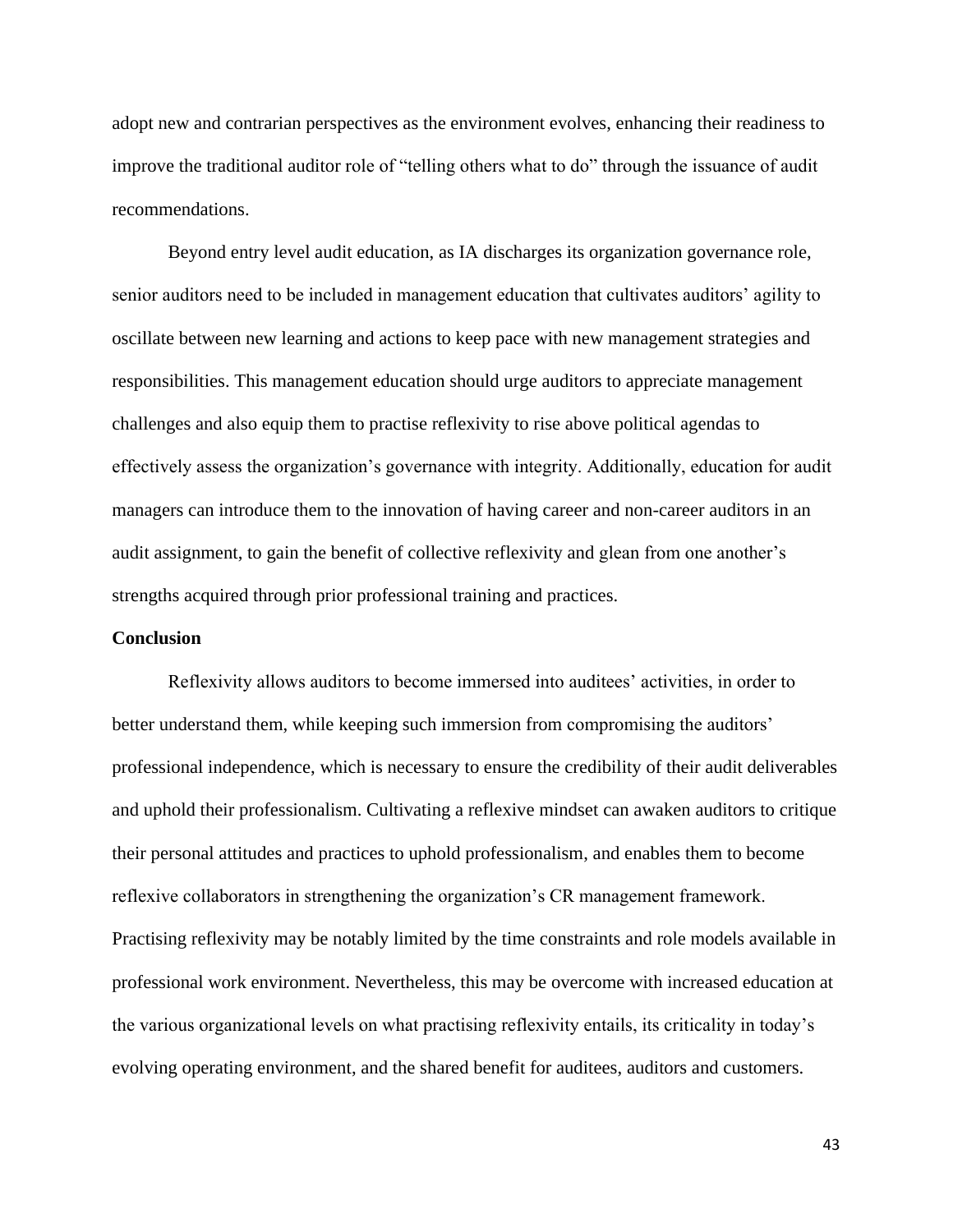## **REFERENCES**

- Abbott, L. J., Parker, S., & Peters, G. F. (2010). Serving two masters: The association between audit committee internal audit oversight and internal audit activities. *Accounting Horizons*, 24, 1–24
- Anderson, L. & Gold, J. 2015. Becoming a scholar-practitioner. In L. Anderson, J. Gold, J. Stewart & R. Thorpe. (Eds.) *Professional Doctorates in Business & Management: 105- 122. London: Sage.*
- Antonacopoulou, E. P. 2004. The dynamics of reflexive practice: the relationship between learning and changing. In M. Reynolds & R. Vince (Eds.) *Organizing Reflection:* 47-62. London: Ashgate.
- Antonacopoulou, E. P. 2010. Making the Business School More 'Critical': Reflexive Critique based on Phronesis as a Foundation for Impact*. British Journal of Management*. 21(1): 6–25
- Antonacopoulou EP 2018. Energising Critique in Action and in Learning. The GNOSIS 4R Framework. *Action Learning: Research and Practice*. 15(2): 102-125
- Antonacopoulou, E. P. 2019. Sensuous learning: what is it and why it matters in addressing the ineptitude in professional practice. In E. P. Antonacopoulou & S. S. Taylor (Eds.) *Sensuous learning for practical judgment in professional practice: Volume 1: Artsbased methods*: 13-43. London: Palgrave Macmillan.
- Aust, I., Matthews, B. & Muller-Camen, M. 2020. 1. Common Good HRM: A paradigm shift in Sustainable HRM? *Human Resource Management Review*. 30(3), 1-11.
- Bailey, A. D., Gramling, A. A. & Ramamoorti, S. 2003. *Research opportunities in internal auditing*. Altamore Springs, FL: Institute of Internal Auditors.
- Bamber, E. M. & Iyer, V. M. 2007. 'Auditors' identification with their clients and its effects on auditors' objectivity', *Auditing: A Journal of Practice & Theory*, 26(2): 1-24.
- Berti, M., Jarvis, W., Nikolova, N. & Pitsis, A. 2021. [Embodied Phronetic Pedagogy: Cultivating](https://journals.aom.org/doi/abs/10.5465/amle.2019.0034)  [Ethical and Moral Capabilities in Postgraduate Business Students.](https://journals.aom.org/doi/abs/10.5465/amle.2019.0034) *Academy of Management Learning & Education*, 20(1): 6–29
- Bisel, R. S. & Arterburn, E. N. 2012. Making sense of organizational members' silence: a sensemaking-resource model. *Communication Research Reports*, 29(3): 217-226.
- Blond, P., Antonacopoulou, E. P. & Pabst, A. 2015. *In profession we trust: fostering virtuous practitioners in teaching, law and medicine*. Available at: [http://www.respublica.org.uk.ezproxy.liv.ac.uk/wp-content/uploads/2015/In-Profession-](http://www.respublica.org.uk.ezproxy.liv.ac.uk/wp-content/uploads/2015/In-Profession-We-Trust.pdf)[We-Trust.pdf.](http://www.respublica.org.uk.ezproxy.liv.ac.uk/wp-content/uploads/2015/In-Profession-We-Trust.pdf) Accessed: 30 December 2020.
- Bolton, G. 2010. *Reflective practice: writing and professional development*. UK: Sage Publications.
- Boud, D., Keogh, R., & Walker, D. 1985. *Reflection, turning experience into learning*. New York, NY: Kogan Page.
- Bowlin, K. 2011. Risk-based auditing, strategic prompts, and auditor sensitivity to the strategic risk of fraud. *The Accounting Review*, 86(4): 1231-1253.
- Brasseur, K. 2020. IIA's 'Three lines of defense' updated to stress collaboration. *Compliance Week*. Available at: [https://www.complianceweek.com/risk-management/iias-three-lines](https://www.complianceweek.com/risk-management/iias-three-lines-of-defense-updated-to-stress-collaboration/29212.article)[of-defense-updated-to-stress-collaboration/29212.article.](https://www.complianceweek.com/risk-management/iias-three-lines-of-defense-updated-to-stress-collaboration/29212.article)
- Brown, G. 2020. *Difference Between Conformity and Compliance.* Difference Between Similar Terms and Objects. Available at: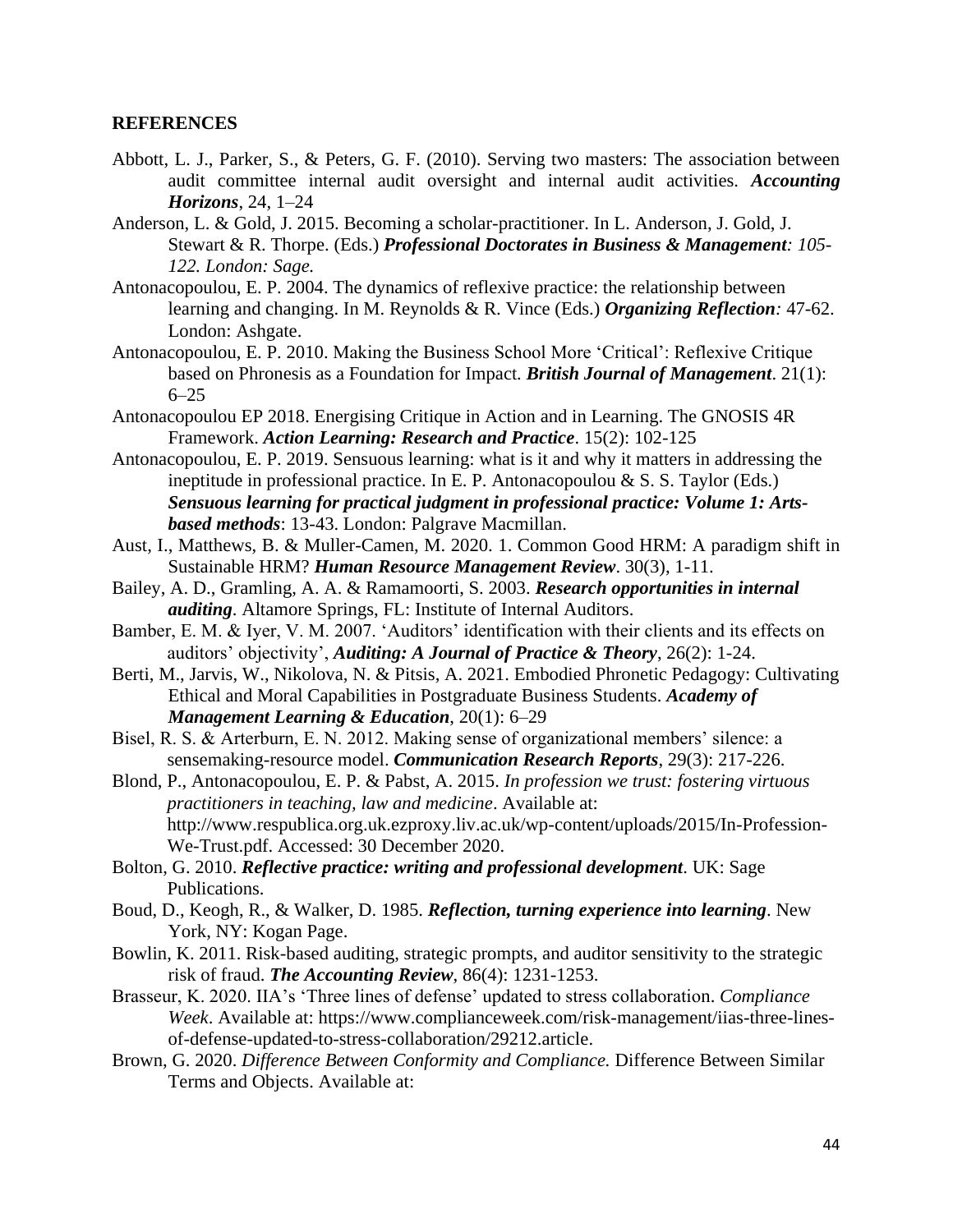[http://www.differencebetween.net/miscellaneous/difference-between-conformity-and](http://www.differencebetween.net/miscellaneous/difference-between-conformity-and-compliance/#ixzz74kvC4Zhi)[compliance/#ixzz74kvC4Zhi](http://www.differencebetween.net/miscellaneous/difference-between-conformity-and-compliance/#ixzz74kvC4Zhi)

- Brydon-Miller, M., Greenwood, D. & Maguire, P. 2003. Why action research?' *Action Research*, 1(1): 9-28.
- Burdon, W.M. & Munro, K. 2017. Simulation is it all worth it? The impact of simulation from the perspective of accounting students. *The International Journal of Management Education,* Volume 15, Issue 3, p 429-448.
- Byrne, A., Crossan, M. & Seijts, G. 2018. The development of leader character through crucible moments. *Journal of Management Education*, 42 (2), 265–293.
- Carcello, J. V., Eulerich, M., Masli, A. & Wood, D. A. 2018. The value to management of using the internal audit function as a management training ground. *Accounting Horizons*, 32(2): 121-140.
- Cayak, E. & Altuntas, S. 2017. Organizational silence among nurses: the impact on organizational cynicism and intention to leave work. *Journal of Nursing Research,* 25(2): 90-98.
- Chambers, A. D. & Odar, M. 2015. A new vision for internal audit. *Managerial Auditing Journal***,** 30(1): 34-55.
- Chartered Institute of Internal Auditors. 2017. *Conduct Risk*. Available at: [https://www.iia.org.uk/resources/sector-specific-standards-guidance/financial](https://www.iia.org.uk/resources/sector-specific-standards-guidance/financial-services/conduct-risk/?downloadPdf=true)[services/conduct-risk/?downloadPdf=true.](https://www.iia.org.uk/resources/sector-specific-standards-guidance/financial-services/conduct-risk/?downloadPdf=true) Accessed 30 December 2020
- Chow, D.Y.L. & Calvard, T. 2021. Constrained Morality in the Professional Work of Corporate Lawyers. *J Bus Ethics* 170, 213–228
- Christ, M. H., Masli, A., Sharp, N. Y., & Wood, D. A. (2015). Rotational internal audit programs and financial reporting quality: Do compensating controls help? *Accounting, Organizations and Society,* 44, 37–59.
- Christopher, J., Sarens, G. & Leung, P. 2009. A critical analysis of the independence of the internal audit function: evidence from Australia. *Accounting, Auditing & Accountability Journal*, 22(2): 200-220.
- Coghlan, D. & Brannick, T. 2014. *Doing action research in your own organization*. 4<sup>th</sup> Edn. London: Sage.
- Coghlan, D. 2011. Action Research: Exploring Perspectives on a Philosophy of Practical Knowing. The Academy of Management Annals, 5:1, 53-87.
- Cope, J. 2003. 'Entrepreneurial Learning and Critical Reflection: Discontinuous Events as Triggers for "Higher-level" Learning', *Management Learning*, 34(4): 429-50.
- Coram, P., Ferguson, C. & Moroney, R. 2008. Internal audit, alternative internal audit structures and the level of misappropriation of assets fraud. *Accounting and Finance*, 48: 543-559.
- Cullen J.G. 2020. Moral Recovery and Ethical Leadership. *Journal of Business Ethics*. Oct 22:1-13
- Cunliffe, A. L. 2002. Reflexive Dialogical Practice in Management Learning. *Management Learning*, 33(1): 35-61.
- Cunliffe, A. L. 2003. Reflexive inquiry in organizational research: questions and possibilities. *Human Relations*, 56(8): 983-1003.
- Cunliffe, A. L. 2016. On becoming a critically reflexive practitioner redux: what does it mean to be reflexive? *Journal of Management Education*, 40(6): 740-746.
- Cunliffe & Ivaldi, 2021. Embedded ethics and reflexivity: narrating a charter of ethical experience. *Management Learning*. Vol. 52(3) 294–310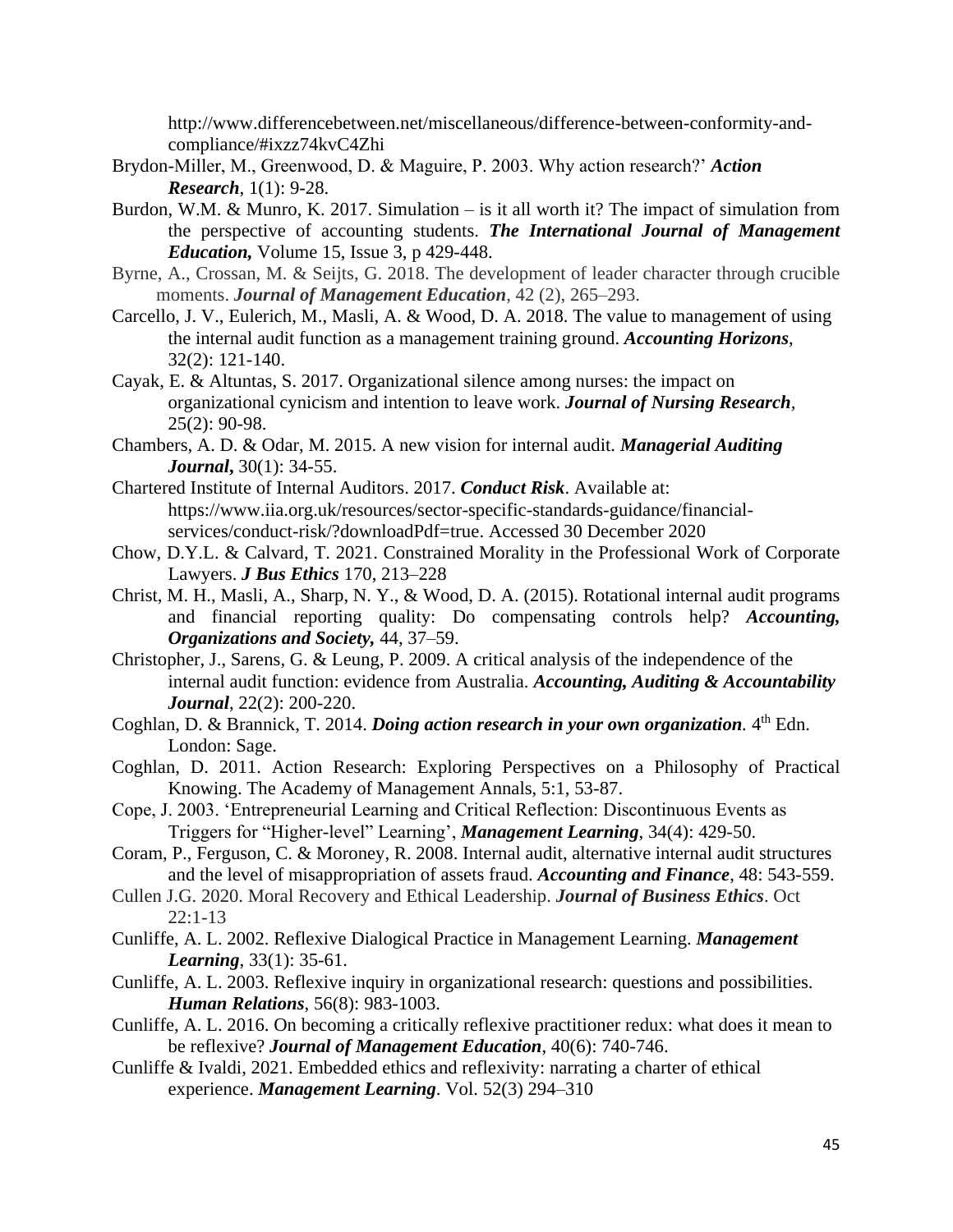- Dashtipour, P. & Vidaillet, B. 2020. [Introducing the French Psychodynamics of Work](https://journals.aom.org/doi/abs/10.5465/amle.2018.0128)  [Perspective to Critical Management Education: Why Do the Work Task and the](https://journals.aom.org/doi/abs/10.5465/amle.2018.0128)  [Organization of Work Matter?.](https://journals.aom.org/doi/abs/10.5465/amle.2018.0128) *Academy of Management Learning & Education*, 19(2): 131–146
- Daugherty, B. & Anderson, U. 2012. The third line of defense: internal audit's role in the governance process. *Internal Auditing*, July/August: 38-41.
- Deloitte. 2014. *Internal audit: moving beyond Sarbanes-Oxley Compliance*. Available at: [http://deloitte.wsj.com/riskandcompliance/2014/10/08/internal-audit-moving-beyond](http://deloitte.wsj.com/riskandcompliance/2014/10/08/internal-audit-moving-beyond-sarbanes-oxley-compliance/)[sarbanes-oxley-compliance/](http://deloitte.wsj.com/riskandcompliance/2014/10/08/internal-audit-moving-beyond-sarbanes-oxley-compliance/) Accessed 30 December 2020.
- Dweck, C. 2016. **Mindset: The new psychology of success**. Updated edition. New York: Penguin Randow House.
- Gabbioneta C, Faulconbridge JR, Currie G, Dinovitzer R & Muzio D. 2019. Inserting professionals and professional organizations in studies of wrongdoing: The nature, antecedents and consequences of professional misconduct. *Human Relations*. 72(11):1707-1725.
- Goldblatt, H. & Band-Winterstein, T. 2016. From understanding to insight: using reflexivity to promote students' learning of qualitative research. *Reflective Practice*, 17(2): 100-113.
- Harrington B. 2019. Turning vice into virtue: Institutional work and professional misconduct. *Human Relations*. 72(9):1464-1496.
- Harvey, C., Maclean, M. & Price, M. (2019). Executive remuneration and the limits of disclosure as an instrument of corporate governance. *Critical Perspectives on Accounting*, 69: 1-20.
- Hibbert, P. & Cunliffe, A. (2015). Responsible management: Engaging moral reflexive practice through threshold concepts. *Journal of Business Ethics*, *127*, 177-188.
- Hibbert, P.; Callagher, L.; Siedlok, F.; Windahl, C. & Kim, H. S. 2019. (Engaging or Avoiding) Change Through Reflexive Practices. *Journal of Management Inquiry*, 28, 2: 187-203.
- Hibbert, PC.; Beech, N. & Siedlok, F. 2017. Leadership formation: interpreting experience, *Academy of Management Learning & Education*, 16(4); 603-622.
- Holt, R. 2020. Hannah Arendt And The Raising Of Conscience In Business Schools. *Academy of Management Learning & Education*, Vol. 19, No. 4, 584-599
- Hoos, Florian, Messier, William F., Jr., Smith, Jason L. & Tandy, Paulette R. 2018. An experimental investigation of the interaction effect of management training ground and reporting lines on internal auditors' objectivity. *International Journal of Auditing*, Vol. 22, Issue 2
- Huber, G. & Knights, D. 2021. [Identity Work and Pedagogy: Revisiting George Herbert Mead as](https://journals.aom.org/doi/abs/10.5465/amle.2020.0212)  [a Vehicle for Critical Management Education and Learning.](https://journals.aom.org/doi/abs/10.5465/amle.2020.0212) *AMLE,*  [https://doi.org/10.5465/amle.2020.0212](https://journals.aom.org/doi/abs/10.5465/amle.2020.0212)
- Institute of Internal Auditors (IIA) 2019. [3LOD-IIA-Exposure-Document-FAQ.pdf \(theiia.org\)](https://na.theiia.org/about-ia/PublicDocuments/3LOD-IIA-Exposure-Document-FAQ.pdf)
- Institute of Internal Auditors (IIA) 2021. International Pages [Core Principles for the Professional](https://na.theiia.org/standards-guidance/mandatory-guidance/Pages/Core-Principles-for-the-Professional-Practice-of-Internal-Auditing.aspx)  [Practice of Internal Auditing \(theiia.org\).](https://na.theiia.org/standards-guidance/mandatory-guidance/Pages/Core-Principles-for-the-Professional-Practice-of-Internal-Auditing.aspx)
- Johan, N., Sadler-Smith, E. & Tribe, J. 2019. Informal and Incidental Learning in the Liminal Space of Extended Independent (Gap-Year) Travel. *Academy of Management Learning & Education,* 18(3): 388-413.
- Krippendorff, K. 2004. *Content analysis: an introduction to its methodology*. Thousand Oaks, CA: Sage.
- Laasch. O., Moosmayer, D.C., Antonacopoulou, E.P. & Schaltegger, S. 2020. Constellations of Transdisciplinary Practices: A Map and Research Agenda for the Responsible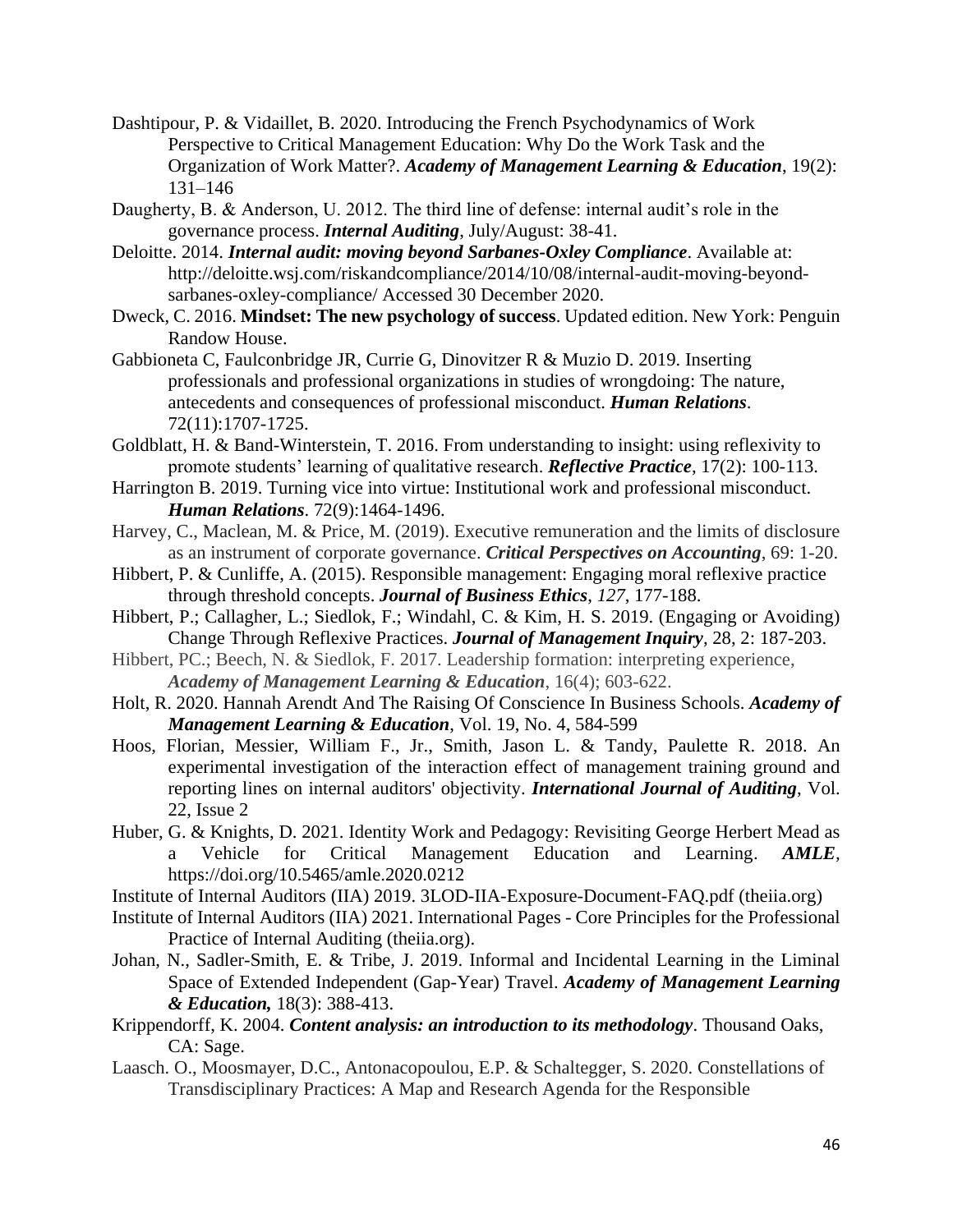Management Learning Field. *Journal of Business Ethics*. Special issue – Responsible Management Learning. 162(4): 735-757

- Larkin, I. & Pierce, L. 2016. Compensation and employee misconduct: the inseparability of productive and counterproductive behavior in firms. In D. Palmer, R. Greenwood & K. Smith-Crowe. (Eds.) *Organizational Wrongdoing*: 270-304. Cambridge, UK: Cambridge University Press.
- Llewellyn, D. T., Steare, R. & Trevellick, J. 2014. *Virtuous banking: placing ethos and purpose at the heart of finance***.** Available at: [https://www.respublica.org.uk/wp](https://www.respublica.org.uk/wp-content/uploads/2014/07/ueq_Virtuous-Banking-Final-new.pdf.%20Accessed%2030%20December%202020)[content/uploads/2014/07/ueq\\_Virtuous-Banking-Final-new.pdf. Accessed 30 December](https://www.respublica.org.uk/wp-content/uploads/2014/07/ueq_Virtuous-Banking-Final-new.pdf.%20Accessed%2030%20December%202020)  [2020](https://www.respublica.org.uk/wp-content/uploads/2014/07/ueq_Virtuous-Banking-Final-new.pdf.%20Accessed%2030%20December%202020)

*The Common Good: Chinese and American Perspectives*. Dordrecht: Springer, 1–18.

- Ma'ayan, Y. & Carmeli, A. 2016. Internal audits as a source of ethical behavior, efficiency, and effectiveness in work units. *Journal of Business Ethics*, 137(2): 347-363.
- Maclean, M., Harvey, C. & Chia, R. 2012. 'Reflexive Practice and the Making of Elite Business Careers'. *Management Learning*, 43(4), 385-404
- Manning, R. & Anteby, M. 2016. Wrong paths to right: defining morality with or without a clear red line. In D. Palmer, R. Greenwood & K. Smith-Crowe. (Eds.) *Organizational Wrongdoing:* 47-76. Cambridge, UK: Cambridge University Press.
- Marshall, J. 2016. *[First Person Action Research: Living Life as Inquiry](https://eds-a-ebscohost-com.liverpool.idm.oclc.org/eds/viewarticle/render?data=dGJyMPPp44rp2%2fdV0%2bnjisfk5Ie45PFIr6ewTLWk63nn5Kx94um%2bUa2osUewprBInqy4TLaws1Get8s%2b8ujfhvHX4Yzn5eyB4rOxTrKuskmuqbc%2b6tfsf7vb7D7i2Lt94unujeCc8nnls79mpNfsVePa7km3r7VJtKy3PuTl8IXf6rt%2b8%2bLqjOPu8gAA&vid=0&sid=851ccbd1-1e4d-4339-bc7d-a7fffbaa2dd5@sessionmgr4008)*. London: *SAGE Publications.*
- Mauthner, N. S. & Doucet, A. 2003. Reflexive accounts and accounts of reflexivity in qualitative data analysis. *Sociology*, 37(3): 413-431.
- Messier, W. F., Reynolds, J. K., Simon, C. A., & Wood, D. A. (2011). The effect of using the internal audit function as a management training ground on the external auditor's reliance decision. *The Accounting Review*, 86, 2131–2154
- Mohliver, A. 2019. How misconduct spreads: auditors' role in the diffusion of stock-option backdating. *Administrative Science Quarterly*, 64(2): 310-336.
- Morrison D. 2012. The Common Good. In: Deslauriers M. and Destrée P. (eds) *The Cambridge Companion to Aristotle's Politics*. Cambridge: Cambridge University Press, 176–198.
- Mules, P. 2018. Reflections on the absence of formal reflection in public relations education and practice. *Public relations Review*. Volume: 44 Issue 1
- Muzio, D., Faulconbridge, J., Gabbioneta, C. & Greenwood, R. 2016. Bad apples, bad barrels and bad cellars: a 'boundaries' perspective on professional misconduct. In D. Palmer, R. Greenwood, & K. Smith-Crowe. (Eds.) *Organizational Wrongdoing*: 141-175. Cambridge, UK: Cambridge University Press.
- Palmer, D. 2012. *Normal organizational wrongdoing: a critical analysis of theories of misconduct in and by organizations*. UK: Oxford University Press. Pässilä, A., Oikarinen, T. & Vince, R. 2012. The Role of Reflection, Reflection on Roles: Practice-Based Innovation Through Theatre-Based Learning. In: Melkas H., Harmaakorpi V. (eds) Practice-Based Innovation: Insights, Applications and Policy Implications. Springer, Berlin, Heidelberg, 173-192.
- Peterson, A. & Civil, D. 2021. Civic Virtue, Community and the Common Good. *Virtue Insight*, Jubilee Centre for Character and Virtues. Available online at: <https://www.youtube.com/watch?v=8t725yci-2o> Accessed 18 October 2021.

Lo P.C. and Solomon D. 2014. The Common Good. In: Solomon D. and Lo P.C. (eds)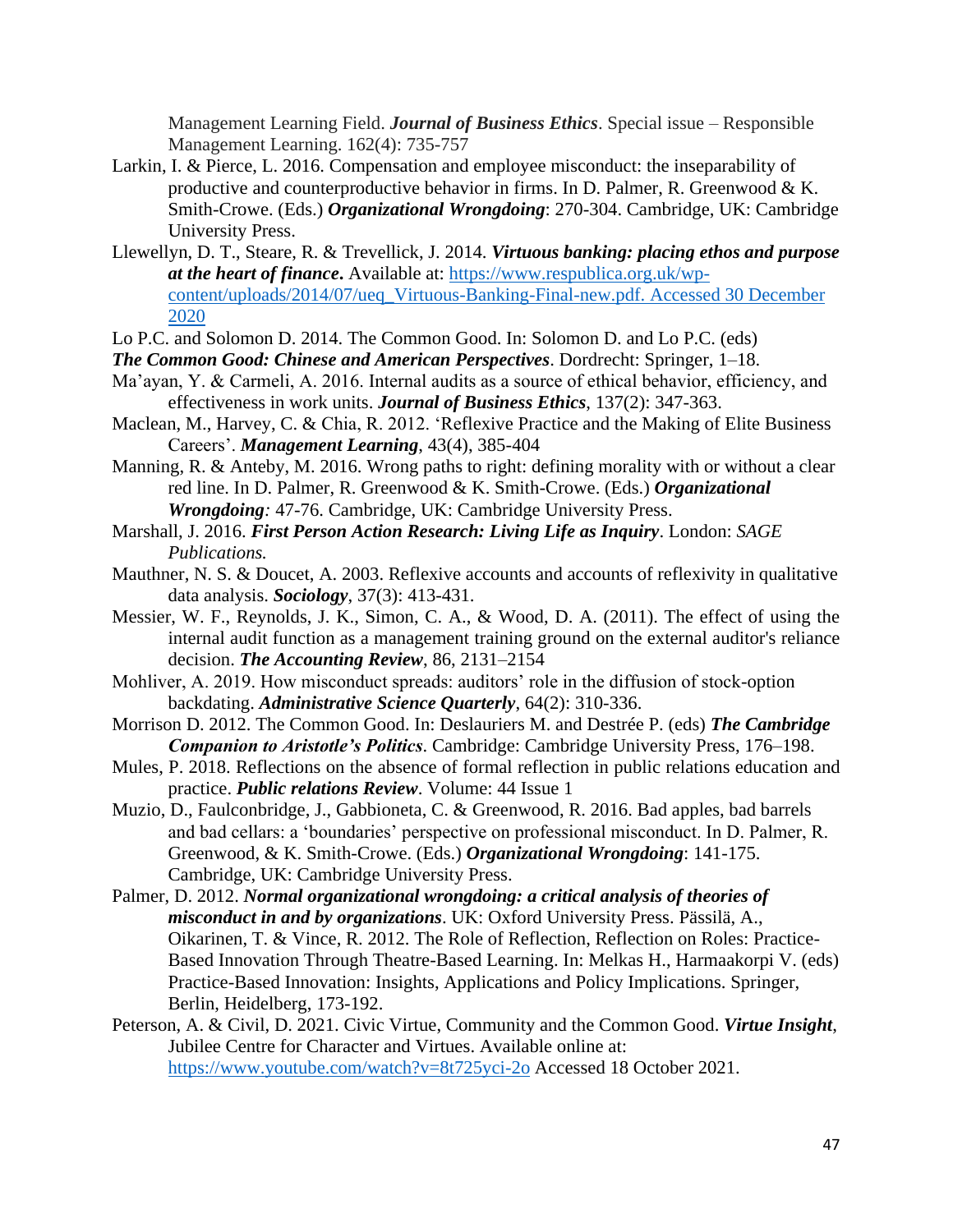- Petriglieri, G., Wood, J. D., & Petriglieri, J. L. 2011. Up close and personal: Building foundations for leaders' development through the personalization of management learning. *Academy of Management Learning and Education*, 10(3): 430–450.
- Pyrko, I., Dörfler, V. & Eden, C. 2017. Thinking together: What makes communities of practice work? *Human Relations*, 70(4): 389-409.
- Rigg, C. 2021. Thinking Critically in Management Education. *Oxford Research Encyclopedia of Business and Management.* Oxford: Oxford University Press.
- Rodgers, W., Simon, J.& Gabrielsson, J. 2017. Combining experiential and conceptual learning in accounting education: A review with implications. *Management Learning*, 48(2): 187-205
- Roulet TJ. 2019. Sins for some, virtues for others: Media coverage of investment banks' misconduct and adherence to professional norms during the financial crisis. *Human Relations*. 2019;72(9):1436-1463.
- Roussy, M. & Rodrigue, M. 2018. Internal audit: Is the 'third line of defense' effective as a form of governance? An exploratory study of the impression management techniques chief audit executives use in their annual accountability to the audit committee. *Journal of Business Ethics*, 151(3): 853-869.
- Spira, L. F. & Page, M. 2003. Risk management: the reinvention of internal control and the changing role of internal audit. *Accounting, Auditing & Accountability Journal*, 16(4): 640-661.
- Tomkins, L. & Ulus, E. 2015. Is Narcissism Undermining Critical Reflection in Our Business Schools? *Academy of Management Learning and Education*, 14, 4: 595–606.
- Trehan, K. & Rigg, C. 2015. Enacting critical learning: power, politics and emotions at work. *Studies in Higher Education*, 40, 5: 791-805.
- Vance, C. M.; Groves, K. S.; Yongsun P. & Kindler, H. 2007. Understanding and Measuring Linear--NonLinear Thinking Style for Enhanced Management Education and Professional Practice. *Academy of Management Learning & Education*, Vol. 6 Issue 2, p167-185
- Verhezen, P. 2010. Giving voice in a culture of silence: from a culture of compliance to a culture of integrity. *Journal of Business Ethics*, 96(2): 187-206.
- Vince, R. & Reynolds, M. 2009. Reflection, Reflective Practice and Organizing Reflection. Armstrong, Steven J.; Fukami, Cynthia V. *SAGE Handbook of Management Learning, Education & Development*, p89-103.
- Weick, K. E. 2002. Essai: real-time reflexivity: prods to reflection. *Organization Studies*, 23(6): 893-898.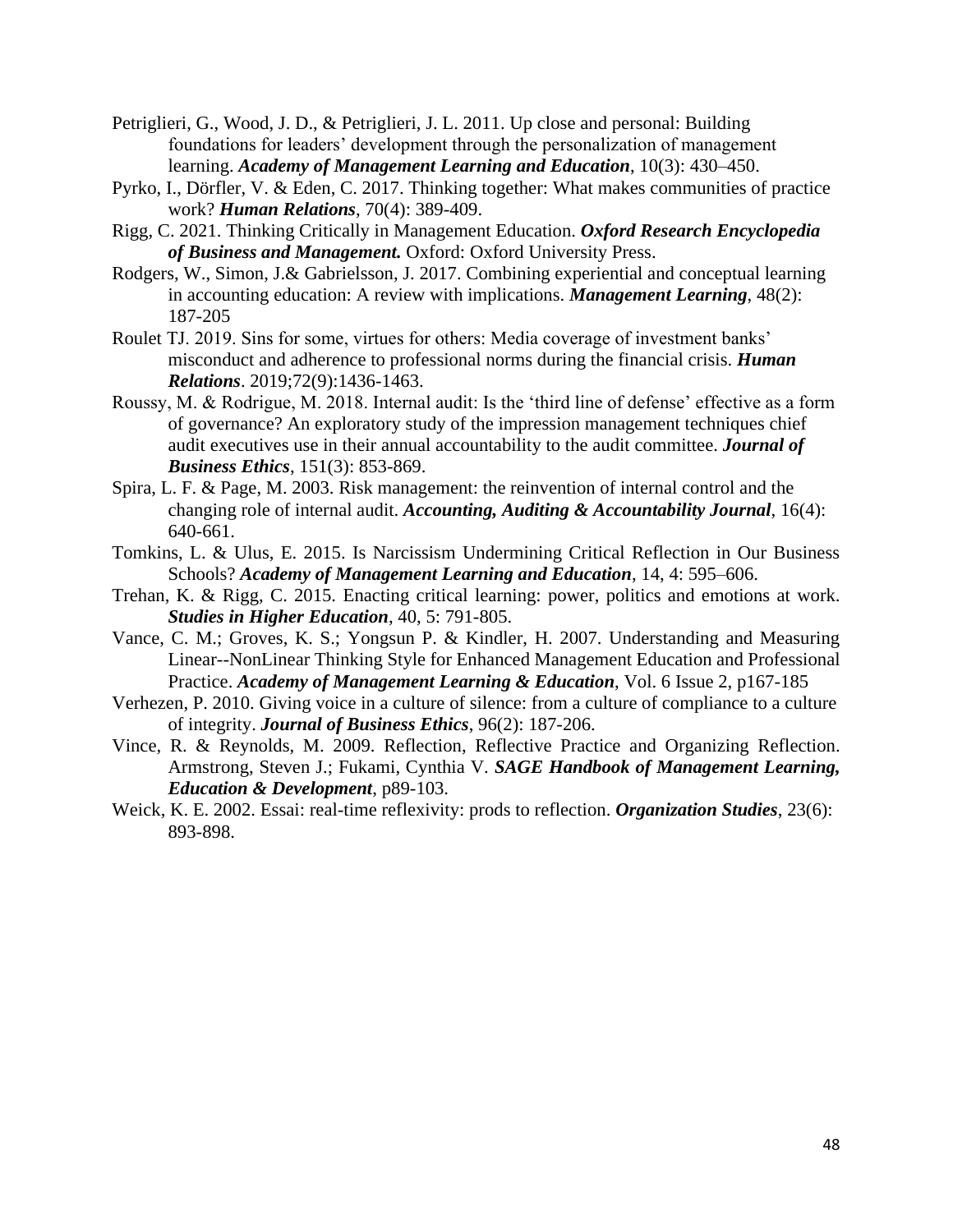# **FIGURE 1 The five key phases of the conduct-focused IA approach**



auditors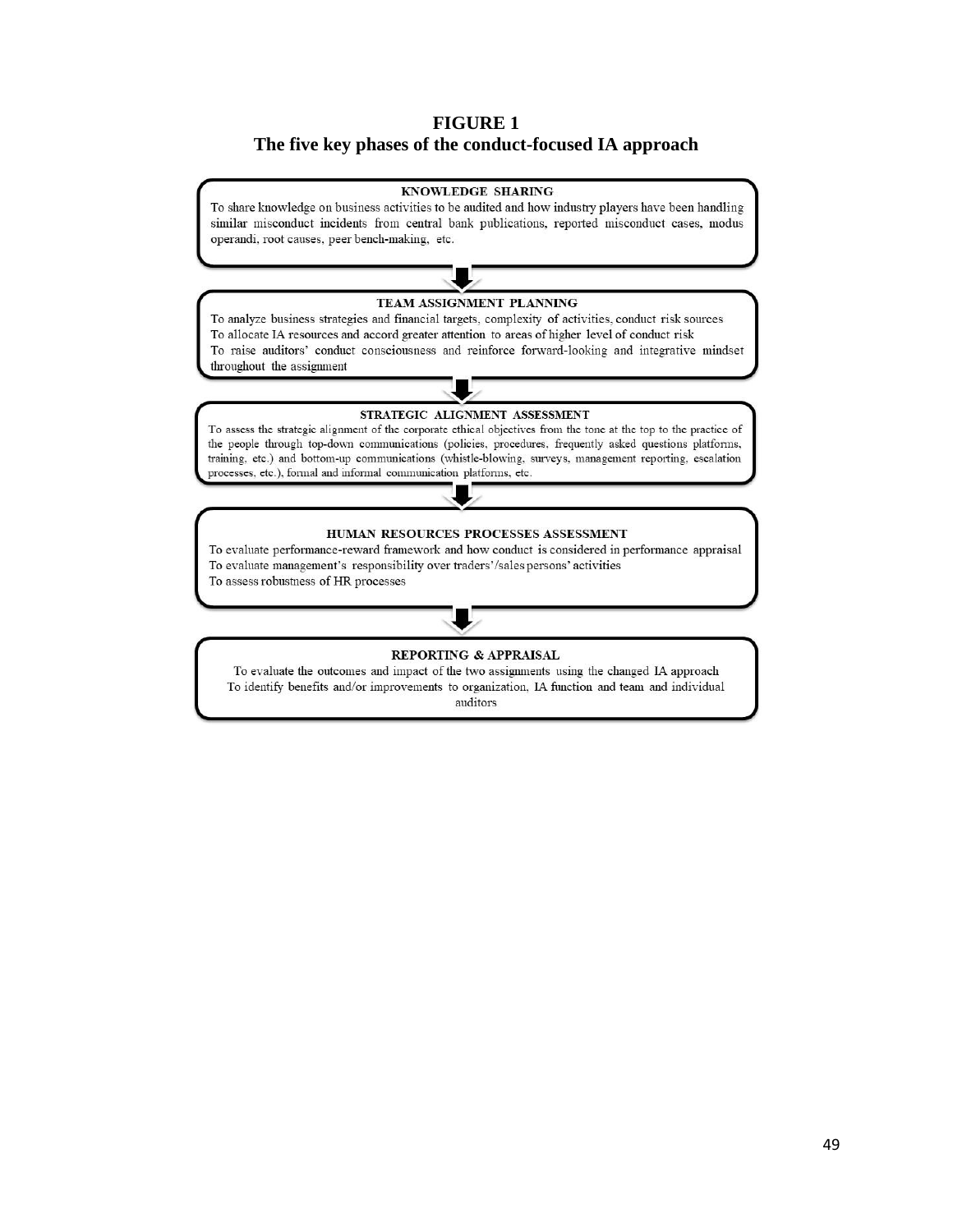**FIGURE 2 Auditors' recursive questioning in response to new knowledge**



**FIGURE 3**

**Practising reflexivity to balance the tension between immersion in auditees' activities and upholding professional independence in auditors' activities**

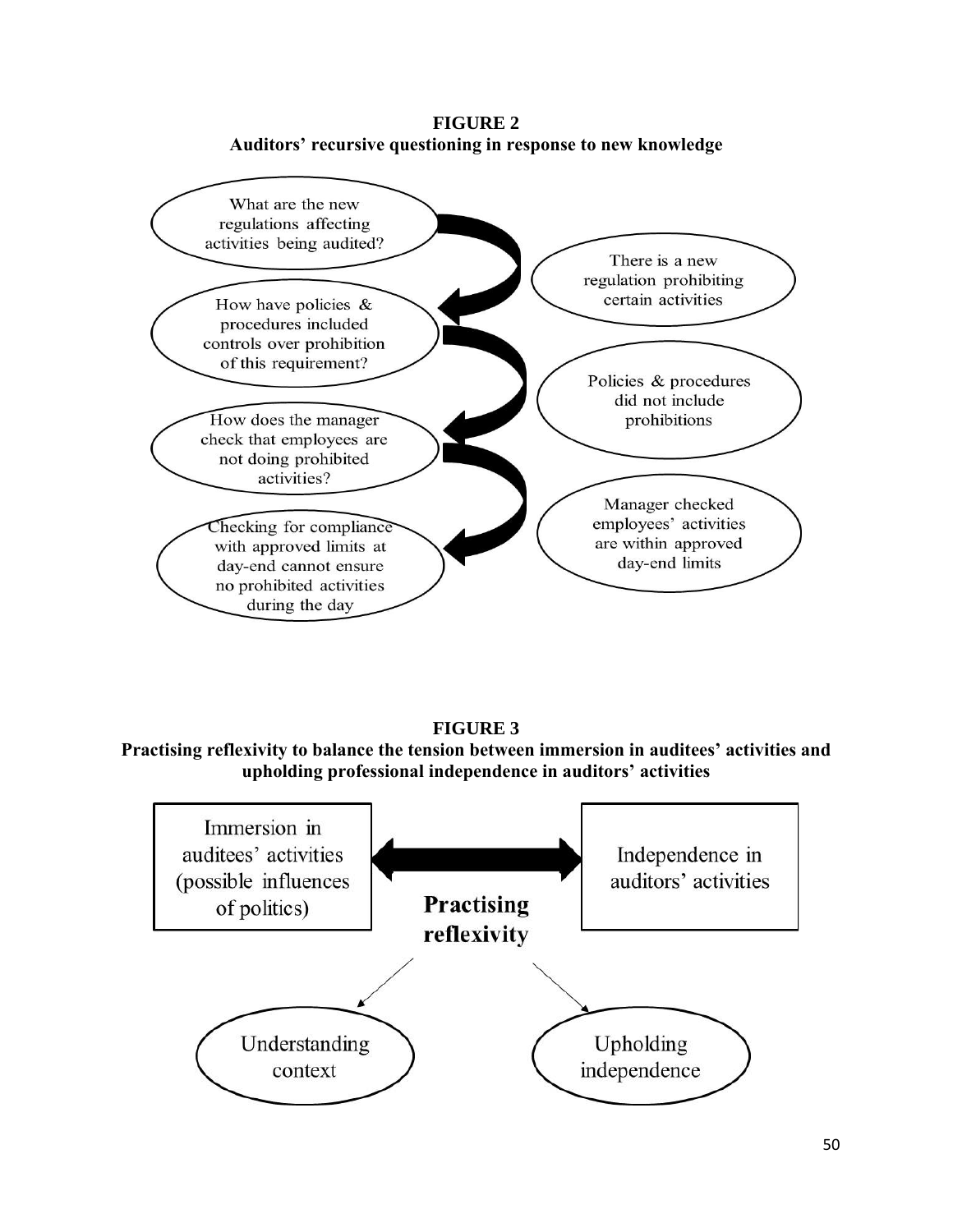# **FIGURE 4**



**Consequences of the lack of CR consciousness of auditors and auditees**

**FIGURE 5 Contrasting outcomes in the adoption of different IA approaches**

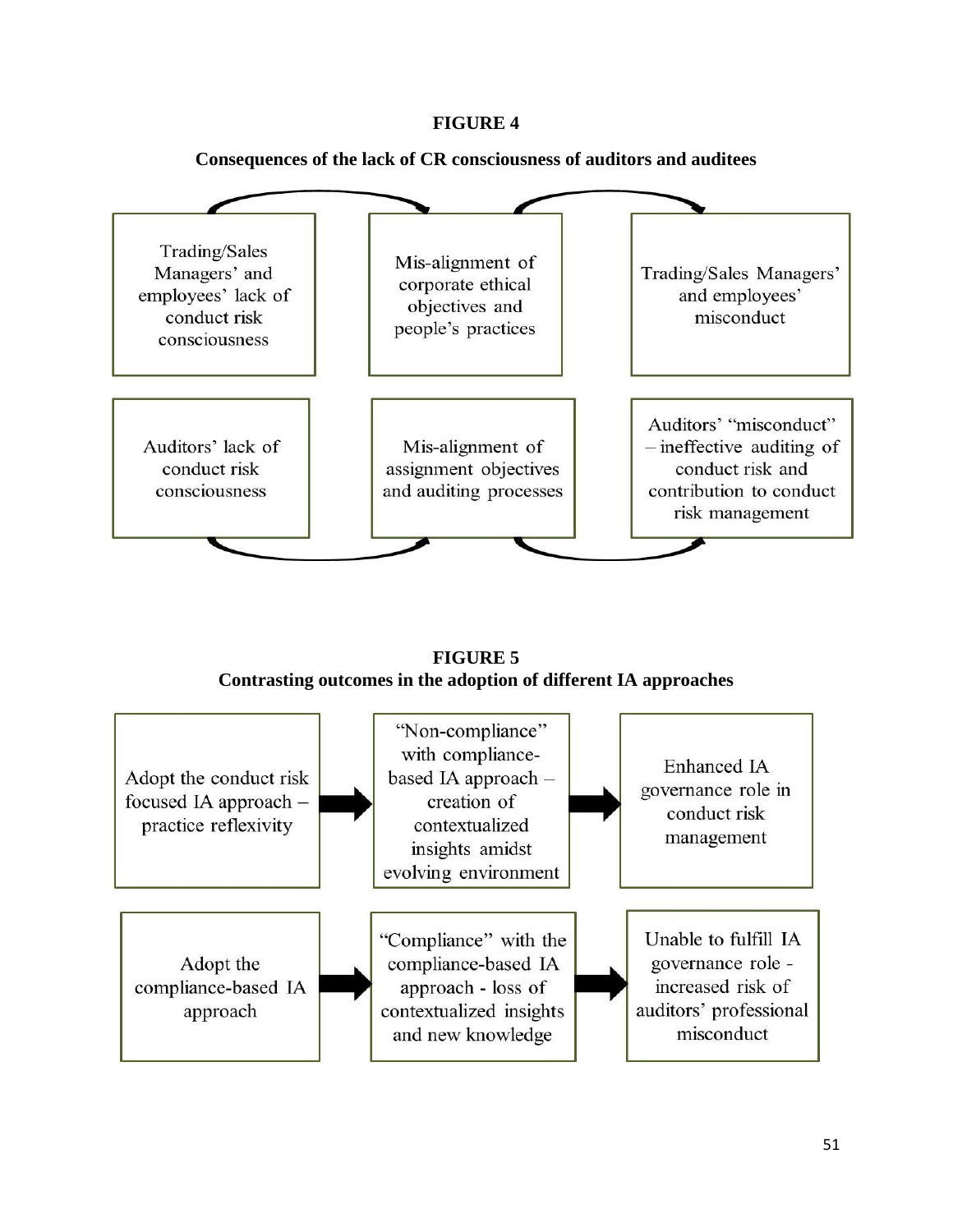| Participant &<br>[Numbers] | <b>Rationale for inclusion</b>                                           |
|----------------------------|--------------------------------------------------------------------------|
| Trading and sales          | To extract data from employees most exposed to conduct risk and          |
| managers [4]               | handling ethical dilemmas through their direct engagement with           |
|                            | customers and financial markets.                                         |
| Traders &                  | To obtain personal views and feedback from those who had witnessed       |
| salespersons [5]           | misconduct and the consequent financial sanctions in the years 2012-     |
|                            | 2014, and how they perceived the effectiveness of the existing IA        |
|                            | approach in auditing conduct risk                                        |
| Approvers of IA            | To understand approvers' perspective on the persistence of conduct risk, |
| approach [3]               | appropriateness of the existing IA approach and changes needed           |
| Discipline                 | Responsible for handling conduct issues and disciplinary matters         |
| committee                  | To extract the types and causes of misconduct of employees who had       |
| members [6]                | been disciplined                                                         |
| Internal auditors          | To understand from internal auditors' perspective why conduct risk       |
| [8]                        | persisted, appropriateness of the existing IA approach and changes       |
|                            | needed.                                                                  |

**TABLE 1 Study Participants and Rationale for their Selection**

| <b>TABLE 2</b>                                              |
|-------------------------------------------------------------|
| <b>Emerging Themes and Patterns in the analysis of Data</b> |

| <b>Holistic coding</b>     | <b>NVivo coding</b> |
|----------------------------|---------------------|
| Conduct risk management    | Governance          |
|                            | Communications      |
| Misconduct                 | Causes              |
|                            | Consequences        |
| Internal auditing approach | Deficiencies        |
|                            | Improvements        |
| Auditors                   | Mindset             |
|                            | Competence          |